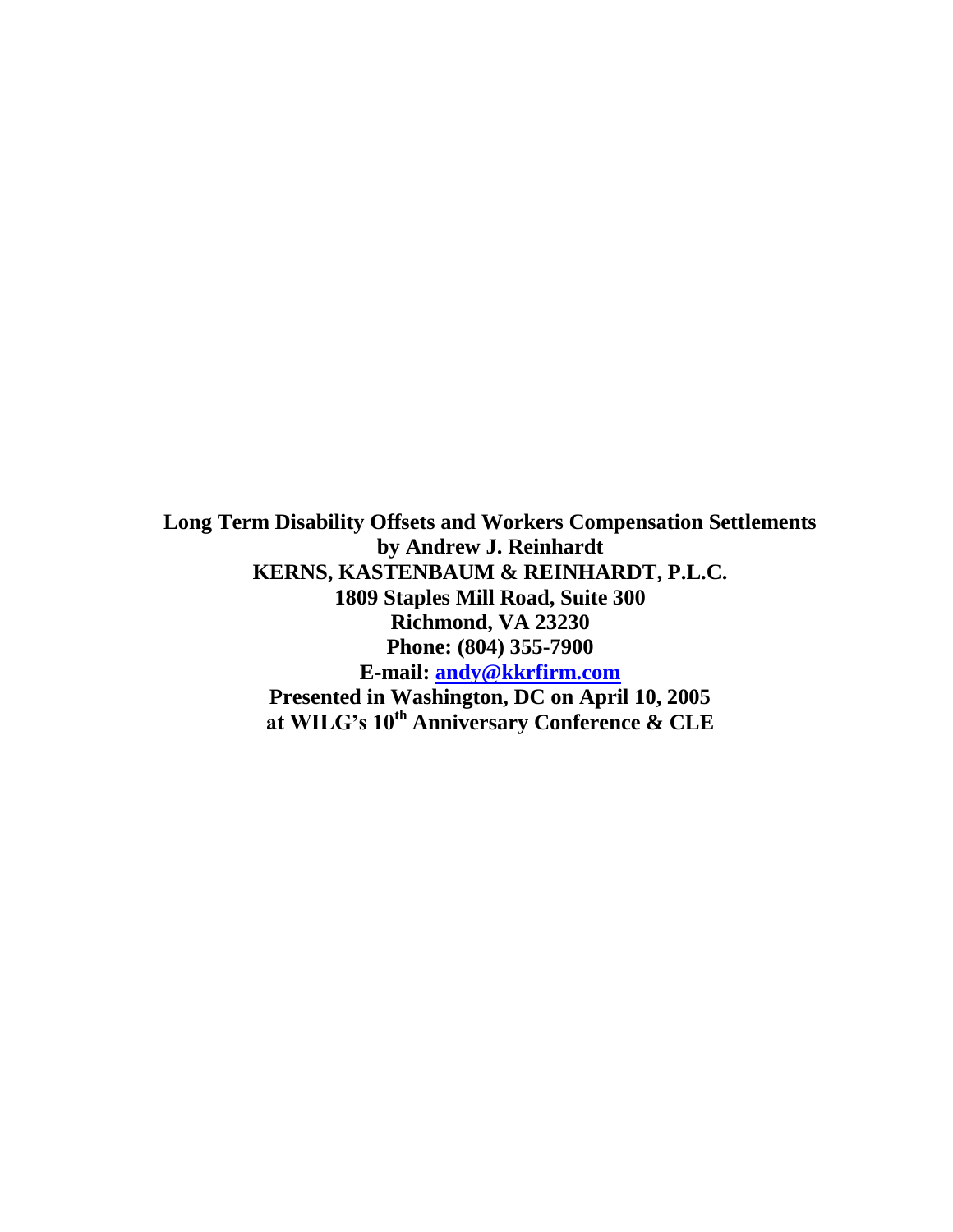# **TABLE OF CONTENTS**

**Long Term Disability Offsets and Worker's Compensation Settlements**

- **I. Issues Discussed**
- **1.) As a general proposition, are offset provisions in long disability policies typically found to be enforceable?**
- **2.) Does the general rule of thumb that ambiguous language in the insurance policy should be construed against the drafter apply in long term disability and ERISA cases?**
- **3.) Can an argument be successfully made that the offset is not enforceable if there is a third party settlement relating to the same accident as the work accident?**
- **4.) Can the insurer offset long term disability benefits by the portion of the workers' compensation settlement used to pay his attorney?**
- **5.) Is the long-term disability carrier entitled to take an offset for worker's compensation benefits that are received in relation to a different injury or disability than that for which the long term disability benefits are being received?**
- **6.) If an offset is permitted, can it include the portion of the settlement that relates to permanent partial benefits, medical benefits or COLA?**
- **7.) If an offset is permitted, can the lump sum be offset in its entirety or should the offset be spread out over some reasonable period of time?**
- **8.) Is the standard of review an additional difficulty in overturning the LTD plans interpretations and application of the offset provisions?**
- **9.) Life after Great-West v. Knudson.**
	- **II. Conclusion**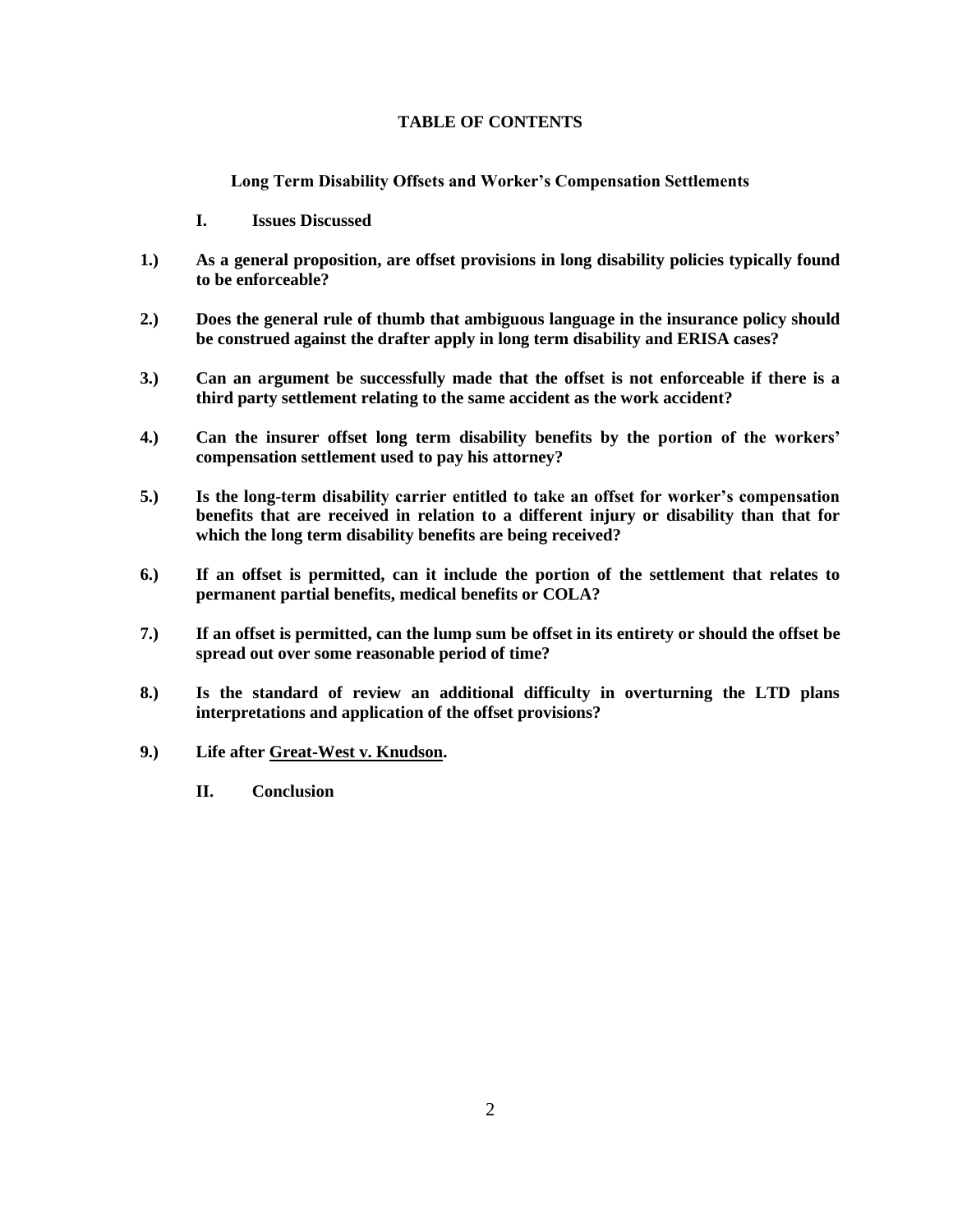#### **Long Term Disability Offsets and Worker's Compensation Settlements**

All of us who handle worker"s compensation claims on behalf of injured workers eventually run into clients who have various other benefit plans that need to be considered when we are settling our client"s workers compensation cases. One of the more complex and troubling collateral benefits has to do with benefits that our clients are receiving or could potentially receive under long term disability policies. The purpose of this article is to discuss a number of issues that come up in regards to those policies and what, if anything, we can do about them.

# **I. Issues Discussed**

# **1.) As a general proposition, are offset provisions in long disability policies typically found to be enforceable?**

Yes. The typical policy will simply provide that when a long-term disability beneficiary receive benefit from other sources whether in the form of social security, workers compensation or under some other similar laws or through other plans purchased by the same employer, then the monthly amount of those benefits will be offset against the monthly long term disability benefits. An example of the offset provision that we often see is as follows:

# **E. INCOME FROM OTHER SOURCES**

**Income From Other Sources is used to reduce your LTD Benefit. It is explained in the following definition, exceptions, and rules.**

#### **1. Definition of Income From Other Sources**

**Income From Other Sources means:**

**…**

**c. Any amount you receive or are eligible to receive as a result of your disability under: a Workers' Compensation Act or similar law. This amount includes amounts for partial or total disability, whether permanent or temporary.**

There are numerous cases that have held or stood for the proposition that the validity of worker"s compensation offsets in long-term disability policies is well established. Godwin v. Sun Life Insurance Co., 908 F.2d 323 (5th Cir. 1992); Alessi v. Raybestos-Manhattan, Inc., 451 U.S. 504, 522- 25 (1981); PPG Industries Pension Plan A v. Crews, 902 F.2d 1148, 1150-51 (4th Cir. 1990); Salyers v. Allied Corp., 642 F. Supp. 442, 445 (E.D. Ky. 1986); McBarron v. S&T Industries Inc., 771 F.2d 94, 99 (6th Cir. 1985). However, while the offset provisions are typically enforceable, there are a number of issues that can potentially be raised in negotiating with the long term disability carriers or in litigating precisely how those offset provisions should be enforced. I will discuss a few of those issues. See also the discussion at section 9.) below.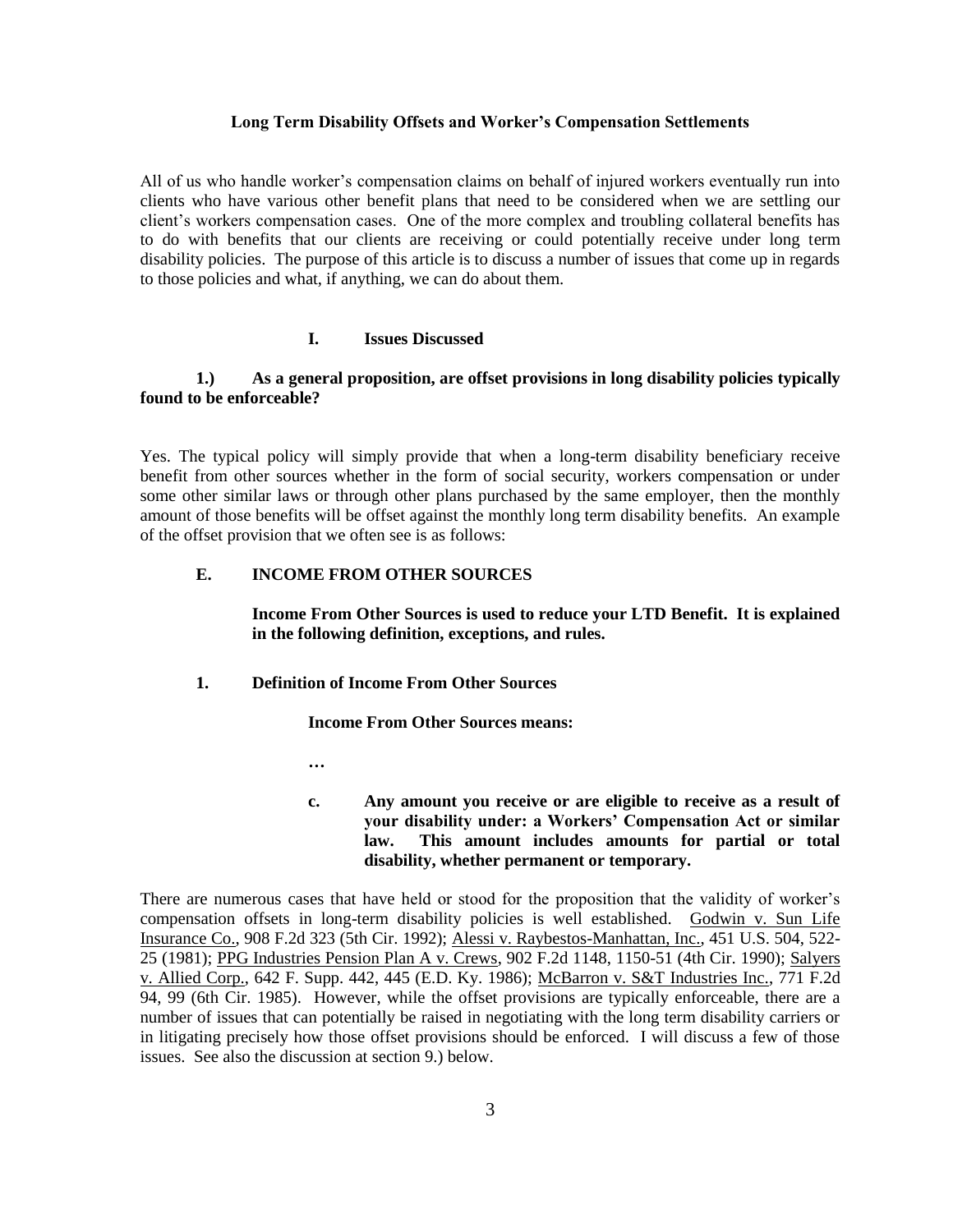# **2.) Does the general rule of thumb that ambiguous language in the insurance policy should be construed against the drafter apply in long term disability and ERISA cases?**

Yes. It has been held that a long term disability policy is a contract like any other insurance policy. Therefore, the general rule of thumb that applies in construing contracts against the drafter should apply in these ERISA cases also. Glocker v. W.R. Grace & Co., 974 F 2d. 540, 544 (4th Cir. 1992); Bailey v. Blue Cross-Blue Shield, 67 F. 3d 53, 57, 58 (4th Cir. 1995), cert. Denied, 116 S. Ct. 1043 (1996). This would appear to be all the more true if the suit being heard is a dispute in equity rather than contract. See section 9.) below.

# **3.) Can an argument be successfully made that the offset is not enforceable if there is a the third party settlement relating to the same accident as the work accident?**

It may depend upon the policy language. It would seem logical that if the worker"s compensation claimant actually has to pay back the entirety of or a large portion of the worker"s compensation weekly checks for the time period covered by the proposed offset that the offset would be unfair. However, not all of the case law is particularly helpful. One case that is not helpful is the case of Connors v. Connecticut General Life Ins. Co., 272 F 3d 127 (2d Cir. 2001).

In Connors the policy allowed the insurer to reduce its disability benefits by the amount of "other benefits received by the employee, including "any amounts which [the employee] receive[s] because of disability under… any workers" compensation or similar law."" *Id.* At 130. The insurer reduced the plaintiff's disability benefits "by amounts equal to his workers' compensation benefits." *Id.* Following his settlement of his tort claim, the employee repaid the compensation benefits and then sued the insurer, contending that, as a result of such repayment, the insurer "owe[d] him the amount it had previously deducted from his [disability] benefits." *Id.* at 131. The Second Circuit, applying the de novo standard of review, rejected that contention, holding:

**The terms at issue here are not ambiguous. The Policy allows CGLIC to reduce monthly benefits by amounts received from other sources. The fact that Connors ultimately repaid his workers' compensation benefits does not change CGLIC's rights under the Policy. Any other result would presume that additional benefits are due to Connors that were not stated in the insurance policy by the parties to the insurance contract. The District Court was correct in denying Connor's claim for return of the amounts withheld by CGLIC.** 

*Id.* at 137.

Another Court that found in favor of the LTD carrier was Snead v. UNUM Life Insurance Co. 842 F. Supp. 69 (E.D. Va. 1993), aff"d in part, remanded in part on other grounds, 1994 WL 489480; 35 F. 3d 556 (4th Cir. 1994), cert. denied, \_\_\_\_ U.S. \_\_\_\_, 115 S. Ct. 1999 (1995). In Snead, the plaintiff had settled a third party tort action for injuries sustained in his work related accident. He netted \$410,000.00 from that settlement after payment of medical expenses, fees and costs including payment of a \$50,000.00 worker"s compensation lien. An agreed statement filed with the industrial commission stated that no further compensation payments would be made to claimant until he had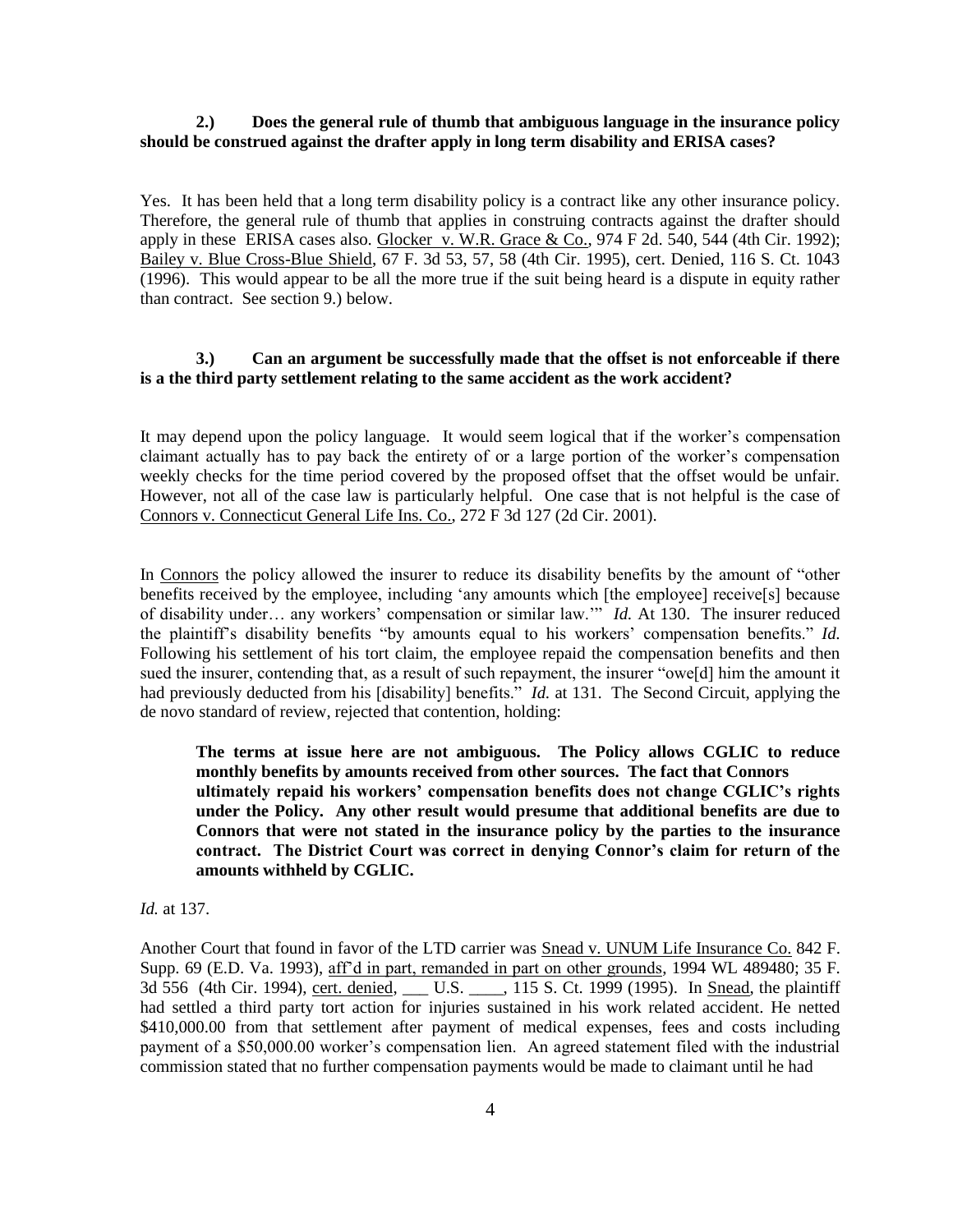exhausted the net proceeds of the settlement at the rate of \$326.00. The insurer sought to offset the amount of the worker"s compensation benefits paid to the plaintiff against the disability benefits payable to him for the five hundred week maximum then allowable under Virginia law. The plaintiff argued that he was owed the full amount of his disability benefits and that Unum could not reduce benefits payments to him by offsetting previous worker"s compensation benefits. Unfortunately, the court found in favor of the insurer. The Snead court followed Sampson v. Mutual Benefit Life Ins. Co., 863 F.2d 108 (1st Cir. 1988), where it was held that the LTD carrier properly offset worker"s compensation benefits against long term disability payments even though the disability policy contained no provision dealing with the situations in which a worker"s compensation insurer is later reimbursed from a third party recovery. 863 Fd at 109. The Sampson court held:

**[E]ven if we were to interpret the Mutual policy de novo, rather than deferring to the interpretation of the trustees, we would still find Mutual's decision not to refund the disputed \$19,147.50 to be eminently reasonable. Sampson argues that because of Mutual's withholding of these funds, he has in fact received no recovery for the loss of time caused by his injury. He reasons that the third-party award – from which Peerless, the workers' compensation insurer, was reimbursed – was made not only to him but to his wife and children as well, and that the settlement failed to designate any amount specifically for the loss of time. We find this argument to be utterly unpersuasive. As a result of the third-party settlement, Peerless was reimbursed for the benefits it had paid, and Sampson and his family retained the excess of more than \$156,000. Sampson also kept the workers' compensation benefits for loss of time previously paid to him by Peerless. For Sampson now to claim that his loss of time remains uncompensated strikes us as verbal sleight of hand. In fact, to allow Sampson to recover the loss-of-time offset from Mutual would violate the principle underlying both the Mutual policy's offset provision and the reimbursement provisions of the Massachusetts workers' compensation law, for it would allow Sampson to recover twice for the same loss.** 

Id. at 110, 111. The Snead court described Sampson as confirming "the general rule that it is permissible for a disability insurer to offset workers" compensation benefits under ERISA only if the policy provides for such an offset." 824 F. Supp. At 73, ad held:

**The Court finds, as did the court in Sampson, that the plain language of the policy provision permits the insurance company to offset disability benefits against workmen's compensation benefits previously paid to the disabled employee. Thus, UNUM is entitled to offset workmen's compensation benefits paid to Snead by Fireman's Fund against disability payments UNUM must pay to Snead.**

The Snead court concluded:

**Snead further argues that if UNUM is permitted to offset, he will have received no workmen's compensation recovery. He reasons that the third party settlement, from which Fireman's Fund was reimbursed, failed to provide specific funds for reimbursing the workmen's compensation insurer. The Court finds this argument unpersuasive. Here, as a result of the third party settlement, Fireman's Fund was reimbursed for the benefits that it paid to Snead and was relieved from liability for any future benefit payments. Snead retained \$410,000 from the third party settlement, and kept the workmen's compensation benefits previously paid to him by Fireman's Fund. Snead,**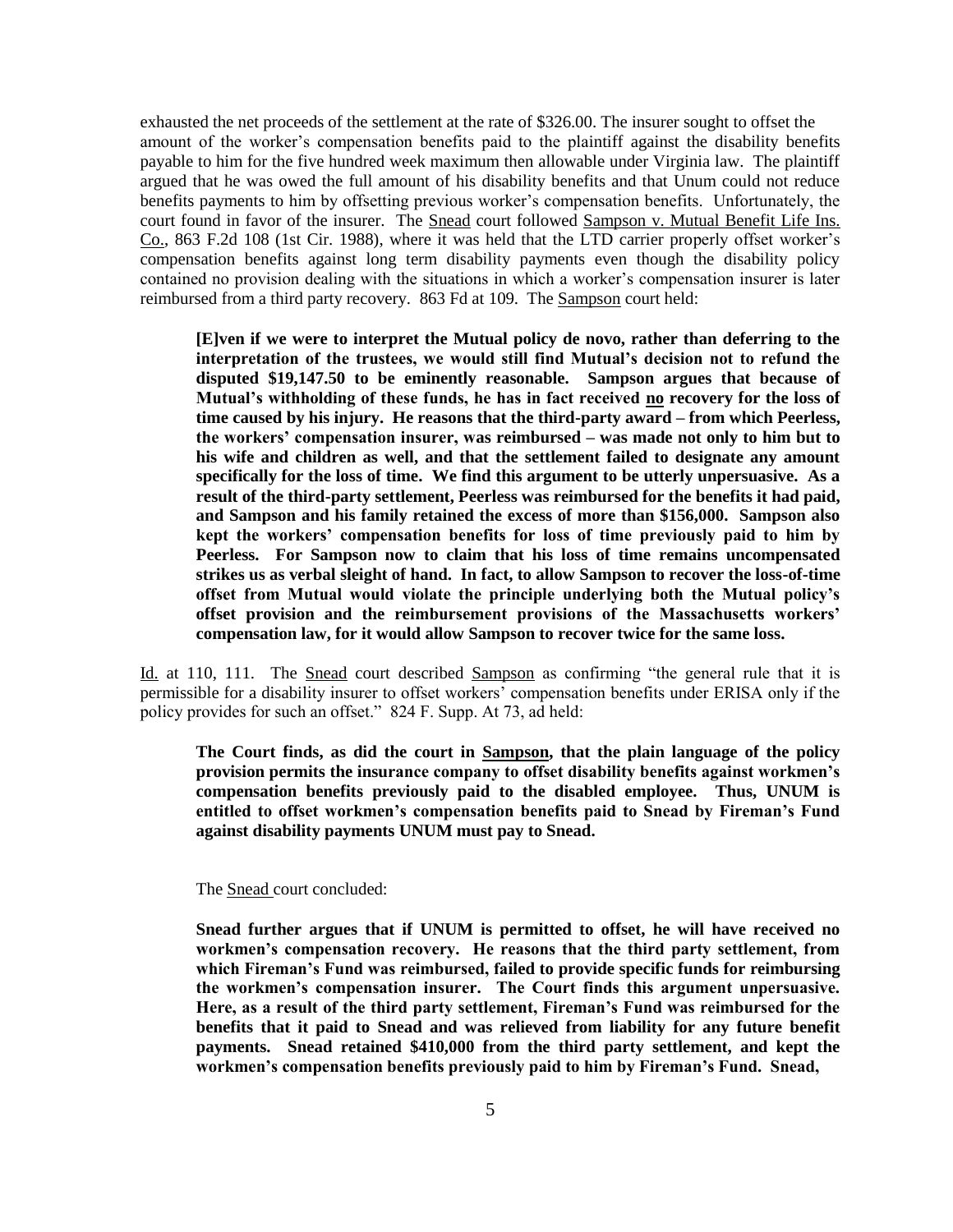# **therefore, received one full payment of workmen's compensation benefits, and he should not be allowed to recover twice for the same loss. Sampson, 863 f . 2d at 110-111. To refuse UNUM the offset, and allow Snead to retain the workmen's compensation benefits would fly in the face of the policy American Pecco entered into with UNUM.**

Two other cases looked at this issue. They are the cases of Lane v. Unum Life Insurance Co., 293 F. Supp. 2d 477 (M.D. Pa. 2003) (applying federal and Pennsylvania law) (permitting offset) and Wyatt v. Unum Life Insurance Co., 223 F.3d 543 (7th Cir. 2000) (denying offset).

In Wyatt, the plaintiff asserted that UNUM had improperly applied an offset reducing his LTD benefits by the amount of voluntary workers' compensation benefits, although such compensation benefits had been suspended as a result of the plaintiff"s tort settlement. The court described the relevant policy language as follows:

**The UNUM policy provided long-term disability benefits calculated at 60 percent of the insured's monthly earnings, less "other income benefits" received from other sources. The UNUM policy defined "other income benefits" as:**

- **1. The amount for which the insured is eligible under:**
	- **a. Workers' or Workmen's Compensation Laws;**
- **…….**
- **2. The amount of any disability income benefits for which the insured is eligible under:**
	- **a. any group insurance plan.**

223 F .3d at 544. The court reviewed UNUM"s decision de novo pursuant to Firestone Tire & Rubber Co. v. Bruch, 489 U.S. 101 (1989). 223 F .3d at 545.

UNUM relied on Sampson*,* Snead*,* and Zeller v. UNUM Life Ins. Co., 1997 WL 732420 (E.D. la. 1997), *afff'd without opinion,* 161 F .3d 8 (5th Cir. 1998), a case following Sampson and Snead. The Wyatt court, however held:

**These cases are distinguishable. First, Sampson, and Snead in part, involved the disability insurer's right to an offset for benefits paid before the third-party settlement. Wyatt does not contest that UNUM is entitled to the \$670 offset for this period. Second, both involved workers compensation benefits under state law, in which the expressed policy was to prevent double recoveries. In such situations, workers compensation carriers are entitled to liens against any third-party settlements so that where possible, the burden of payment would be borne by tortfeasors rather than insurance carriers, which helps to keep rates down for state-mandated workers compensation insurance. By virtue of his partnership status in the firm, Wyatt was exempt from the staterequired workers compensation insurance. His insurance was voluntary and not subject to the state requirements. Therefore, the state's policy interest is inapplicable.** 

223 F.3d at 547. The Wyatt court explained, inter alia: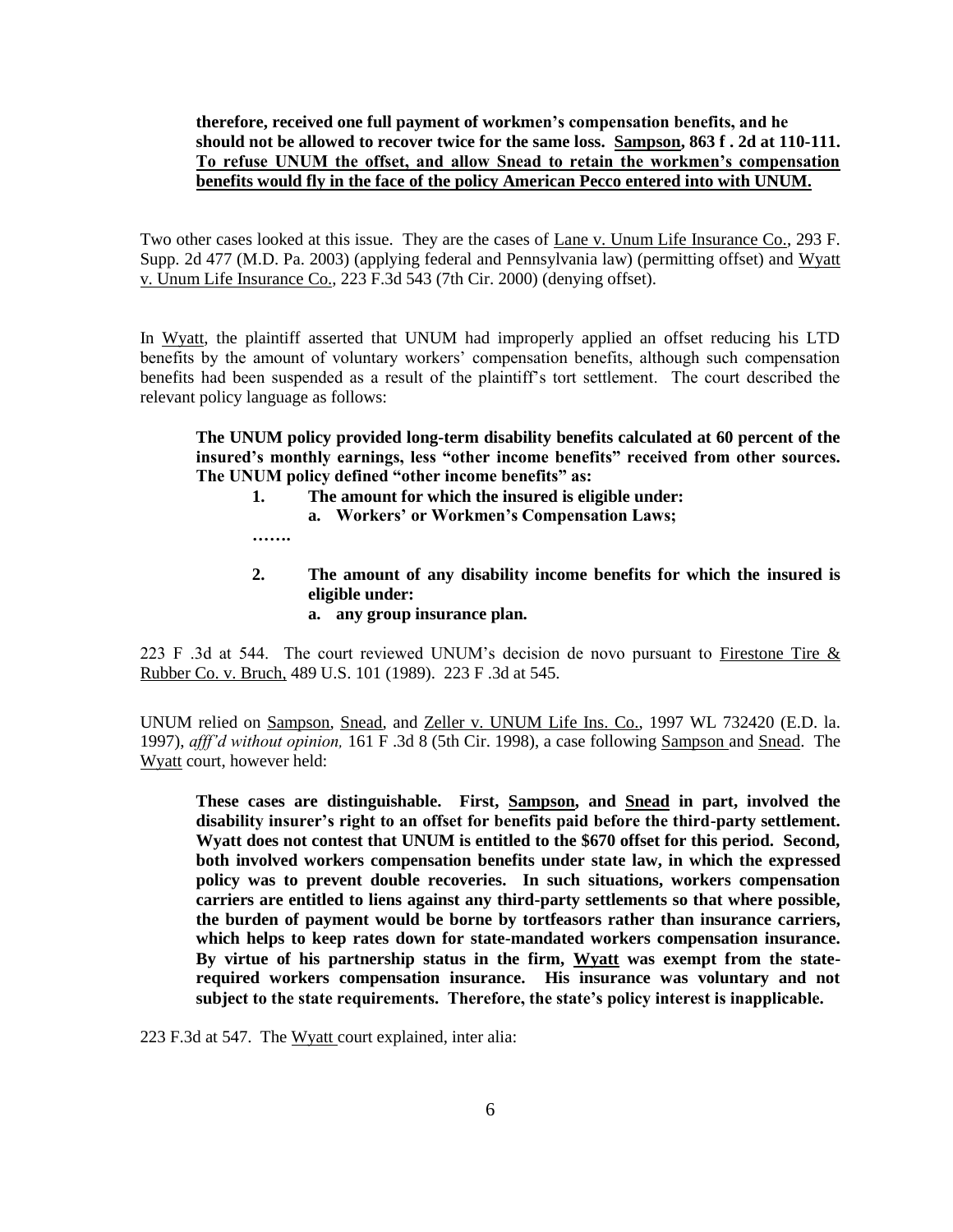**Instead, the matter is simply one of contract interpretation, and on this ground, UNUM's policy in this case differs significantly from UNUM's policy in Snead. In Snead, the relevant offset provision looked to "amounts payable under any Workmen's Compensation Law,"** *id***. at 72, and the court determined that UNUM should receive an offset for the amounts the worker actually was paid and retained. The court's language makes this clear:**

**The Court finds, as did the court in Sampson, that the plain language of the policy provision permits the insurance company to offset disability benefits against workmen's compensation benefits previously paid to the disabiled employee. Thus, UNUM is entitled to offset workmen's compensation benefits**  *paid to Snead* **by Fireman's Fund against disability payments UNUM must pay to Snead.**

**824 F. Supp. At 73 (emphasis added). The court focused on payments actually made to injured worker and allowed an offset for that amount. The case did not involve offsets for payments that would** *never* **be made. Even if we were to find that a public policy against double recoveries applied here, UNUM could show no double payments similar to those in Snead or Sampson, and thus the policy interest is not implicated by requiring UNUM to make payments to Wyatt notwithstanding the third-party settlement.**

*Id.* (quoting Snead, 824 F. Supp. At 72-73 (Wyatt court's emphasis)).

In Lane, the plaintiff, an ERISA plan participant, contended that UNUM was wrongfully offsetting workers" compensation benefits against his disability benefits although his compensation benefits had been suspended, as permitted by state law, when he obtained a tort settlement from the third party responsible for his injury. The court held that such contention would be rejected whether a de novo or "heightened arbitrary and capricious" standard of review were to be applied. 293 F. Supp. 2d at 479. Lane is of interest for the court's consideration of three approaches which have been taken in addressing "the issue of entitlement to workers" compensation benefits in the context of permissible offsets under an employee benefit plan." *Id.* at 480.

The court first considered the approach taken by the Seventh Circuit in Wyatt, which it described as "a plain meaning approach, based on the four corners of the employee plan itself," *id*. at 481, but held:

**Although the four corners analysis has superficial appeal, it is flawed. Entitlement cannot be determined solely by reference to the amount a person keeps in his or her pocket. Neither "eligible" nor "entitled" means "received."** *See* **WEBSTER'S THIRD NEW INTERNATIONAL DICTIONARY 736, 758, 1894;** *see also* **Firestone, 489 U.S. at 119, 109 S. Ct. 948 (Scalia, J., concurring in part and concurring in judgment) (distinguishing between receipt and eligibility). The law recognizes many situations in which a person may irrevocably renounce the right to receive a benefit but still be considered "eligible" for it.**

*Id.*

The Lane court then considered the approach taken in Sampson, Snead, and Zeller, which it described as dertermining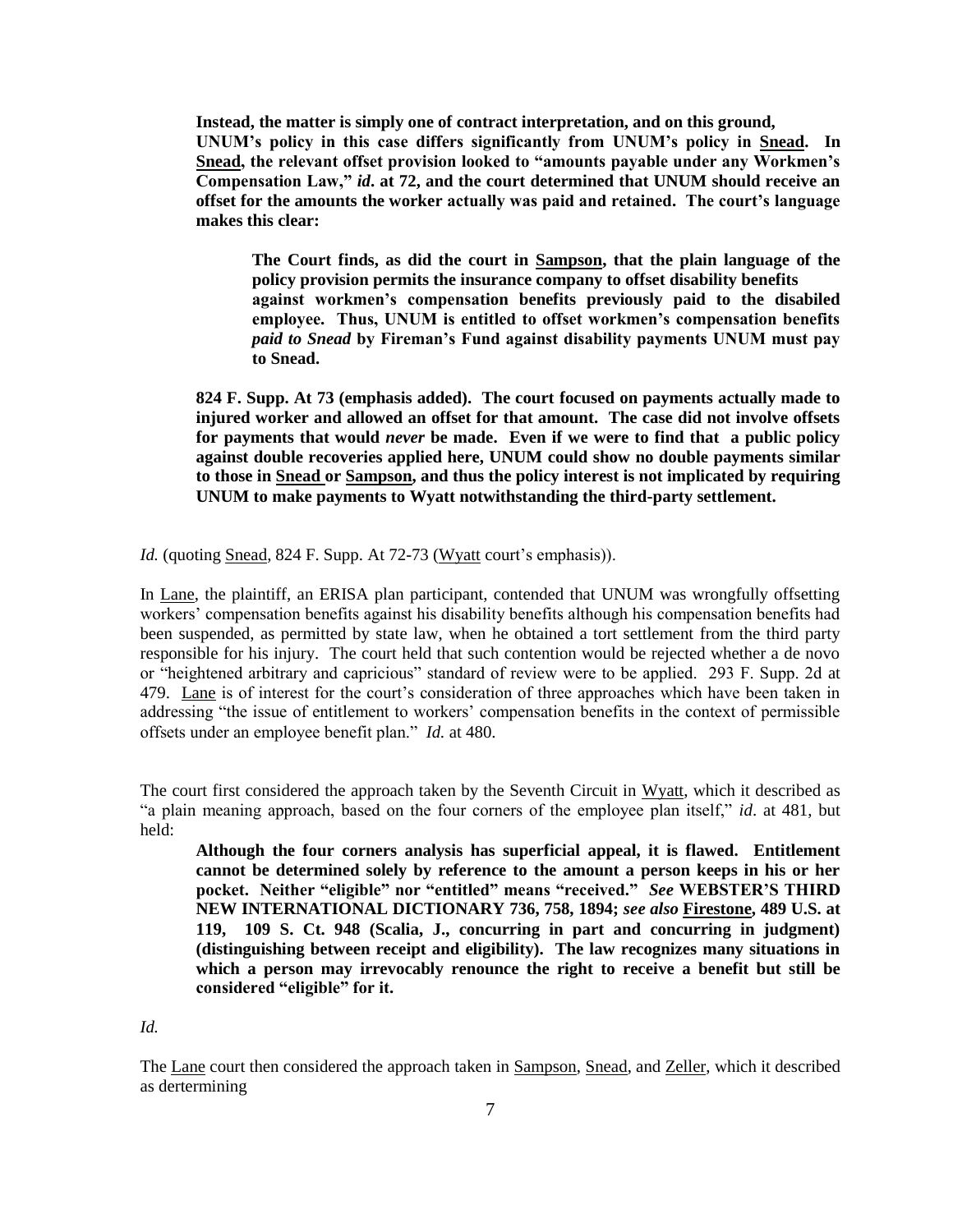#### **Entitlement to workers' compensation benefits by importing the presumed intent of workers' compensation laws: to provide a single full recovery to injured employees.**

*Id.* The <u>Lane</u> court explained that "[t]his approach resolves the issue of entitlement not on the language of the plan or statues but on the inferred purpose of these provisions, basing eligibility for workers' compensation benefits on equitable concerns," *id.*, but held:

**The failure of this approach to consider the text of either the employee plan or applicable statutory provisions renders it inadequate. While intent may serve as a useful backup interpretive technique, it cannot serve as a primary method of analysis.**

*Id.* The Lane court instead approved a third approach which it described as striking:

**a balance between the first and second, maintaining fidelity to the text of the plan while recognizing the need to delve beyond the terms themselves and consider underlying workers' compensation law.** 

*Id.* at 482 (citing Nesom v. Brown & Root, U.S.A., Inc., 987 F .2d 1188 (5th Cir. 1993). The Lane court stated:

**This method operates on the premise that, by linking benefits under the plan to entitlement under state workers' compensation law, employee benefit plans of the type**  *sub judice* **contemplate application of state law.** *See id.* **Hence, entitlement to workers' compensation cannot be decided without a detailed analysis of state law provisions governing the subject.**

293 F. Supp. 2d at 482. The court explained:

**In the instant case, Pennsylvania workers' compensation law does not govern the employee benefit plan, but it must be considered because the parties incorporated it into the terms of the plan. In these circumstances, ERISA does not preclude the court from applying state law principles to interpret "eligibility."**

**The court finds this third approach to be most theoretically acceptable and consistent method of analysis, and will adopt it in this case. Accordingly, the court will review the relevant Pennsylvania statues to determine whether plaintiff is "entitled" to workers' compensation benefits.**

*Id*. The court held, following discussion of that state law:

**Under Pennsylvania law, an injured employee remains eligible for workers' compensation after a third-party recover and, in fact, enjoys a right to an immediate lump-sum payment of benefits to the extent of the recovery. Plaintiff in this case is not only still "eligible" for benefits, he actually received them in the form of a lump sum.**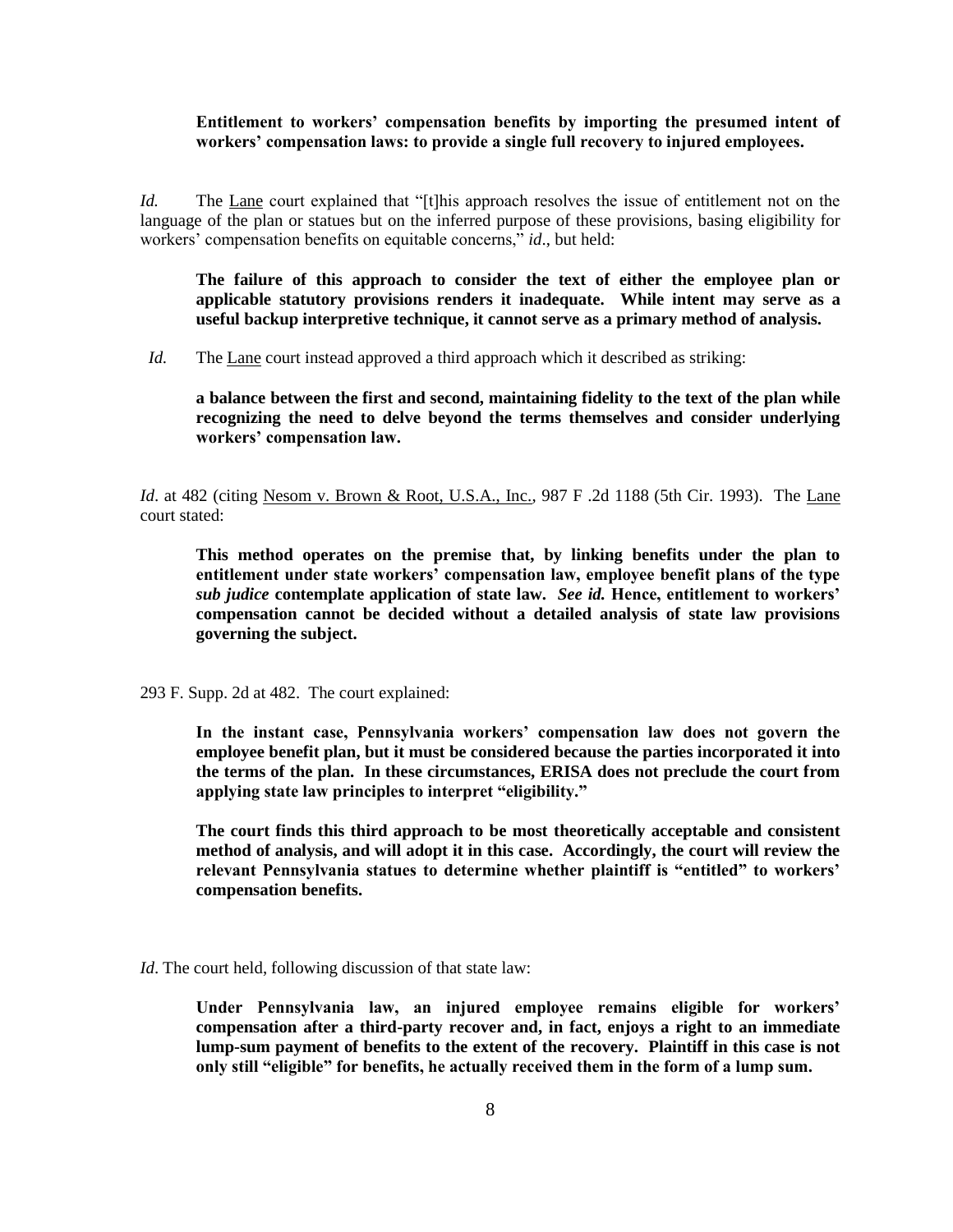**Thus, defendant acted properly in continuing to offset these benefits against those available under the employee benefit plan, and the court will grant summary judgment in favor of defendant.**

*Id*. at 483-84.

# **4.) Can the insurer offset long term disability benefits by the portion of the workers' compensation settlement used to pay his attorney?**

Courts have gone both ways on this issue. Again, a close review of the insurance contract is critical on this issue. In one case, Collins v. American Cast Iron Pipe Co., 105 F. 3d 1368 (11th Cir. 1997), where the plan at issue provided that the employee's pension benefits "Shall be reduced by the worker's compensation benefit payable to such participant" 105 F. 3d 1370 (court's emphasis) the court held that such language permitted the deduction of the entire amount of the plaintiff"s worker"s compensation settlement from his pension benefits including that portion of the settlement used to pay his attorney, *Id.* at 1370-1371. However, the court based it's decision on the fact that the plaintiff "exercised control over the worker"s compensation settlement funds before counsel deducted his fee" *Id.* at 1371. In some states, the injured worker's counsel's fees are controlled by the worker's compensation insurance company or the individual state"s commission. Collins should be kept in mind as a further reminder that ultimately Court's will often rule based upon the specific language of the policy or plan.

The case of Leonard v. Southwestern Bell Corp. Disability Income Plan, 341 F .3d 696 (8th Cir. 2003), is of interest for holding that, while the plan"s determination that benefits would be reduced by the amount of the plaintiff"s worker"s compensation benefits was not an abuse of discretion under plan language permitting offset for benefits for the "same general character as a payment provided by the Plan, " *id*. at 702, inclusion in the offset of the amount the plaintiff paid in attorney"s fees and costs to obtain his compensation award *was* an abuse of discretion. The Leonard court explained that holding:

**Southwestern Bell argues that the goal of these plans is to provide a safety net for employees, i.e., to provide a minimum amount of compensation for disabled employees. Allowing the plans to offset the portion of a worker's compensation award the employee paid in attorneys fees and costs to obtain that award contradicts this stated goal. Such a practice would place employees in worse positions than they would have been in had they not tried to obtain a worker's compensation award in the first place. This result would clearly violate the first Finley factor: that the interpretation be consistent with the goals of the plan. We note that concluding otherwise, i.e., concluding that the entire workers' compensation award --- including the amount paid in attorneys' fees and costs – should be treated in the same manner, contradicts Southwestern Bell's main argument, namely, that it was nor contrary to the goals of the plans to find Leonard's** 

**benefits of the "same general character" as the workers compensation.** 

*Id.* at 705 (referring to Finely v. Special Agents Mutual Benefit Ass'n, 957 F .2d 617 (8th Cir. 1992), a factually inapplicable case stating the factors considered by that Circuit in determining whether a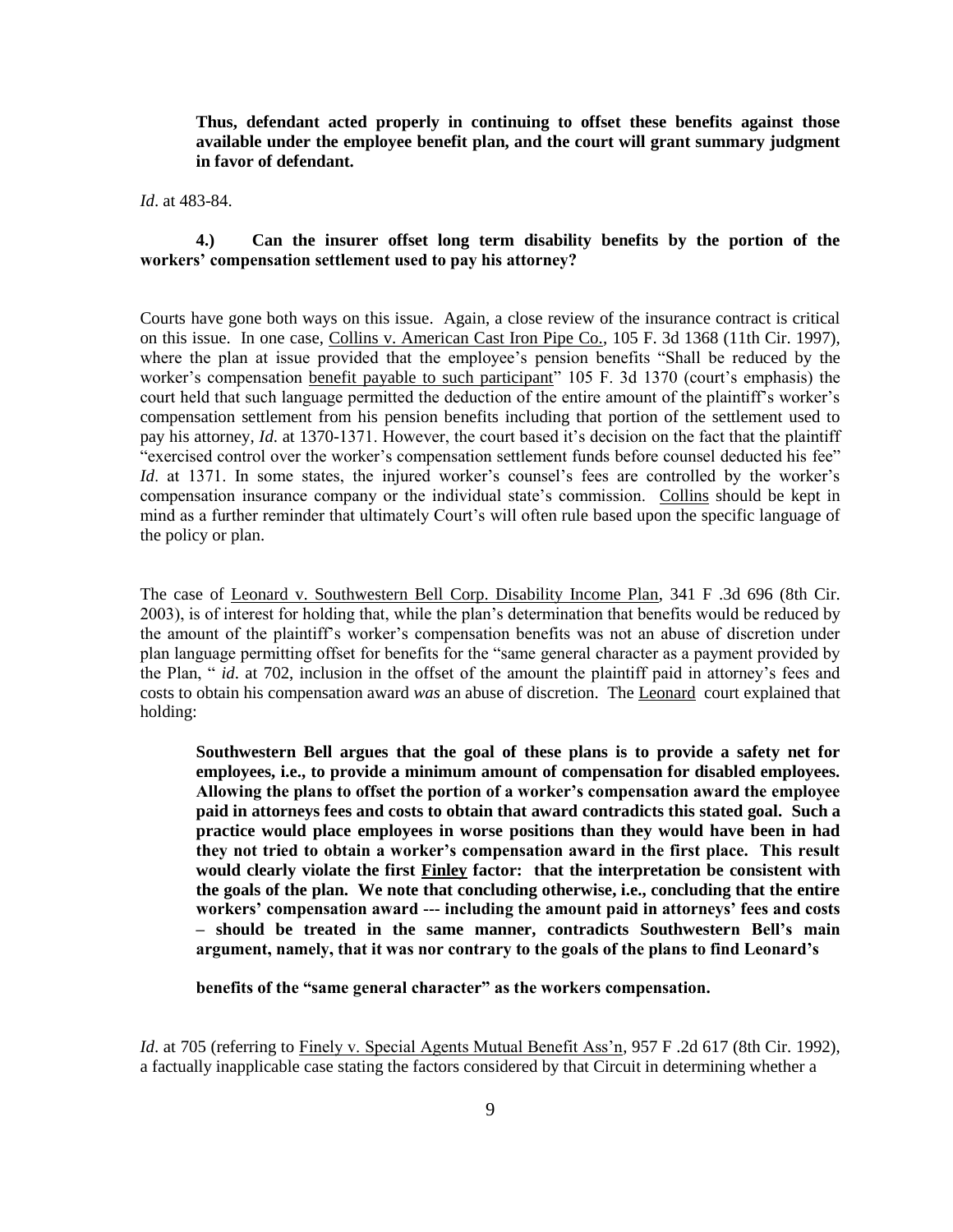plan administrator"s interpretation is reasonable). The Leonard court further held:

**Additionally, we are concerned with the inequitable results this practice could produce. Assuming that an employer is not self-insured for workers' compensation, Southwestern Bell's argument would result in a windfall to an employee benefit plan and a detriment to an employee when the employee elects to asserts [sic] rights under a worker's compensation law. The employer would be able to reduce benefits, dollar for dollar, for the** *total* **amount of the worker's compensation award, while the employee, who asserted statutory rights and obtained additional recovery, would be worse off, having only received the amount of the award remaining after payment of attorneys' fees and costs.** 

**Given these two concerns, we are unwilling to allow an offset to include the amount a plan participant had to pay in attorneys' fees and costs to obtain non-plan benefits, absent an explicit settlement in the plan that plan administrators had discretion to treat fee and cost portions of such payments as the "same general character" as plan benefits. In this case, neither the Disability Plan nor the Pension Plan provided the administrator with this discretion.**

In a similar case, Trujillo v. Cyprus Amax Minerals Co. Retirement Plan Committee, 203 F .3d 733 (10th Cir. 2000), it was held that the plan administrator did not act arbitrarily and capriciously by determining that the plaintiff's disability benefits would be reduced by the amount of his workers' compensation benefits without deduction of the attorney"s fees incurred in obtaining his workers" compensation settlement. The relevant plan language provided:

**The Disability Retirement Benefits payable to any Member** *shall be reduced by the amount of any worker's compensation benefits* **(except fixed statutory payment for the loss of any bodily member)** *payable to him with respect to his disability***; provided that deduction for all such benefits shall be made only with respect to the period in which such benefits (A) are actually paid to such Member, and (B) have not been deducted from a disability insurance benefit payable to him under the Federal Insurance Contributions Act, as now in effect or hereafter amended. In the case of lump sum settlements under workers' compensation, the lump sum shall be divided by the weekly payment to which he was entitled under worker's compensation in order to determine the period with respect to which worker's compensation benefits are payable for the purpose of this Section[.]**

*Id.* at 736-37 (emphasis added). The court held:

**Although Trujillo's argument is not without appeal, we are unable to conclude the Committee acted arbitrarily and capriciously when it adopted an interpretation different from the one espoused by Trujillo. The Plan does not define the word "payable." According to Black's Law Dictionary, "payable" means "[c]apable of being paid; suitable to be paid; admitting or demanding payment; justly due; legally enforceable." Black's Law Dictionary 1128 (6th ed. 1990). Analyzing the language of the Plan in light of these definitions, we believe the phrase "worker's compensation benefits… payable to him with respect to his disability" can reasonably be interpreted**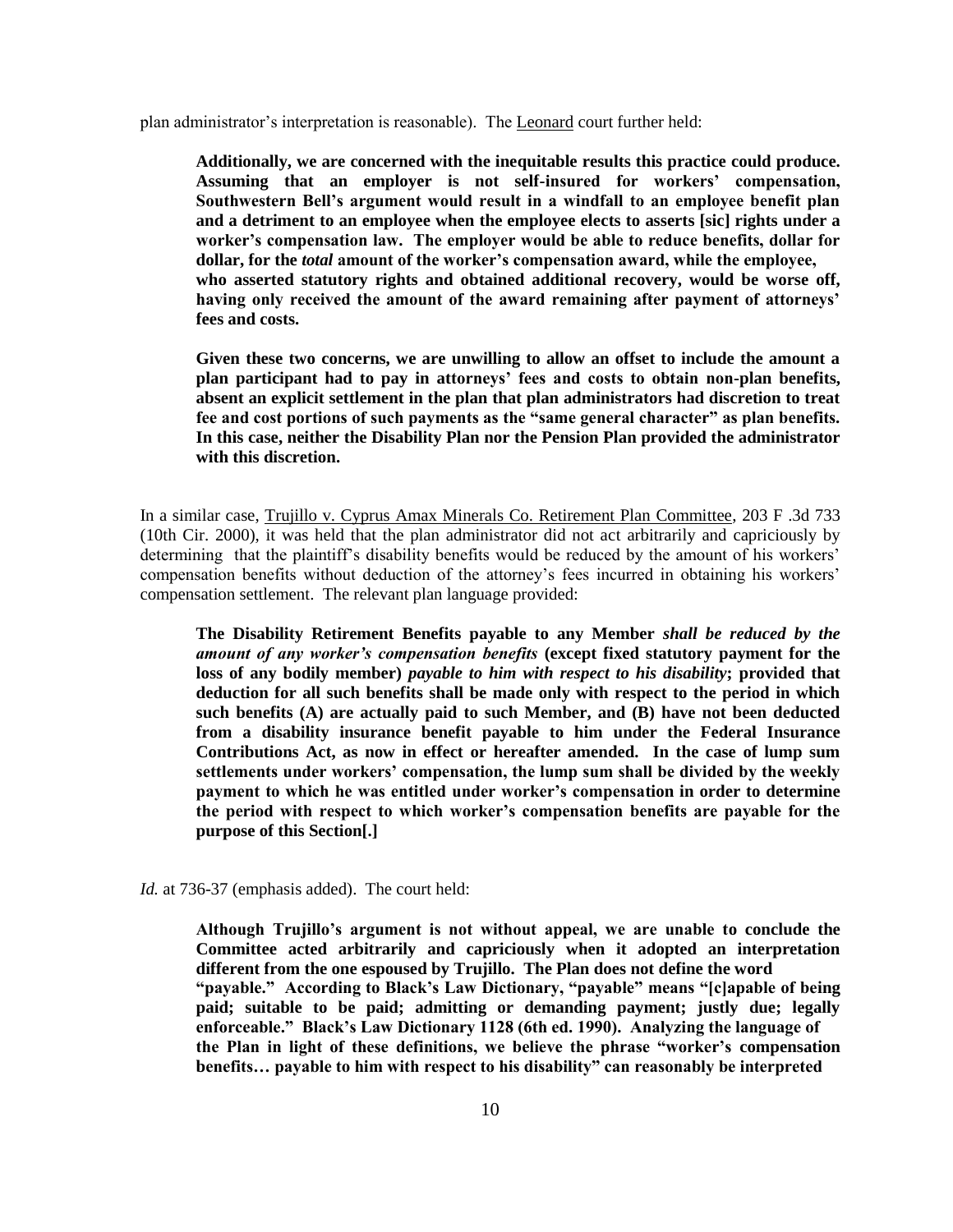**to encompass any amounts "capable of being paid," "justly due," or "legally enforceable" that arise out of a worker's disability. In turn, the workers' compensation settlement agreement negotiated by Trujillo provided, in part, that "[a]ll sums set forth herein constitute damages on account of personal injuries and sickness, within the meanings of Section 104(a)(1) of the Internal Revenue Code of 1986, as amended."… There was no mention of the amount of Trujillo's attorney's fees in the settlement agreement. Thus, as in most attorney fee agreements, it appears that Truujillo agreed to pay fees out of the total damage award he received from defendants. The fact that he agreed to do so, however, did not prevent the Committee, in determining the benefits due under the Plan, from deducting the total amount payable to him under the settlement agreement**

*Id.* at 737. The court rejected the suggestion that "would allow policy arguments to trump the Committee's reasonable interpretation of the Plan language," *id.* at 738, and further rejected the plaintiff"s suggestion that it

# **should invoke the doctrine of unjust enrichment to preclude the Committee from offsetting the entire amount of the workers' compensation settlement without paying a pro rata share of his attorneys' fees.**

*Id*. Smith v. Metropolitan Life Ins. Co., 2004 WL 252633 (D.Colo. 2004), followed, *e.g.*, Trujillo on the unjust enrichment issue, holding that the unjust enrichment doctrine:

## **can be used only when it does not override a contractual plan provision, and where its application would be consistent with ERISA's scheme and further its purposes.**

*Id.* at 9. In <u>Smith</u>, the doctrine was applied so as to permit the *insurer's* recoupment of overpayments, consisting of Social Security disability payments to which it was found entitled to reimbursement. *Id*. at 9-10.

On a related issue in the case of Parker v. First Reliance Standard Life Ins. Co., 368 F .3d 999 (8th Cir. 2004), the plaintiff, while not disputing the insurer"s rights to reduce her LTD benefits as result of her receipt of Social Security disability benefits, asserted that it had no right to take an offset of her gross Social Security benefits rather than an offset of her net benefits (the difference resulting from her election to have taxes withheld on those benefits). The Parke court held, applying the abuse of discretion standard of review:

**We conclude that First Reliance did not abuse it discretion in offsetting its obligation to Parke by the full \$1,500 each month. The policy permits First Reliance to offset its obligation by the amount of social security benefits Parks is "eligible to receive." Although Parke elected to have taxes withheld on her social security benefits, First Reliance acted well within its discretion by concluding that she is eligible to receive the full \$1,500 each month.**

*Id*. at 1005 (citing Trujillo, 203 F .3d at 736-38).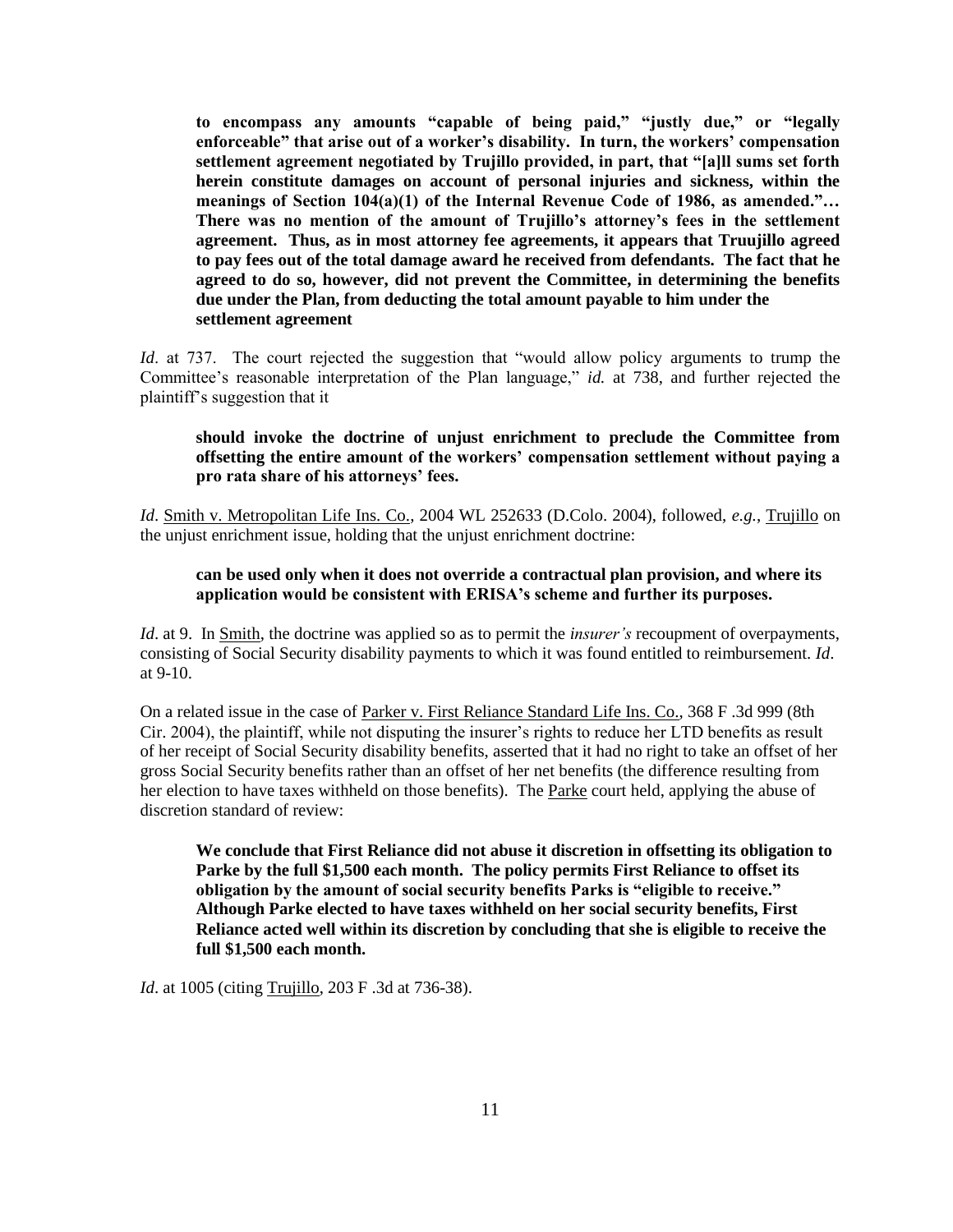**5.) Is the long-term disability carrier entitled to take an offset for worker's compensation benefits that are received in relation to a different injury or disability than that for which the long term disability benefits are being received?**

This issue will likely also turn on an interpretation of plan language. Cherene v. First American Financial Corp. Long –Term Disability Plan, 303 F. Supp. 2d 1030 (N.D. Cal. 2004) dealt with this issue. The plan at issue in Cherene provided for a reduction of benefits for, inter alia:

> **1. temporary or permanent disability benefits under a Workers' Compensation Law, occupational disease law, or similar law, governmental law or program that provides disability or ……..**

**If you are paid Other Income Benefits in a lump sum or settlement, you must provide proof satisfactory to us of:**

- **1. the amount attributed to loss of income; and**
- **2. the period of time covered by the lump sum or settlement.**

**We will prorate the lump sum or settlement over this period of time. If you cannot or do not provide this information, we will assume the entire sum to be for loss of income, and the time period to be 24 months.**

*Id.* at 1031-32. The court stated the respective positions of the parties:

**Hartford contends that the terms of the policy establish that all compensation for permanent disability is deductible from her long-term disability benefits as Other Income Benefits. Hartford further claims that Cherene's C & R settlement was intended to compensate her for all her permanent disability claims. Thus, according to Hartford, Cherene was required to report the settlement to Hartford, and provide satisfactory proof of the amount attributed to loss of income, and the period covered by the lump sum or settlement. Hartford further contends that since Cherene failed to provide this information according to the specific terms of the policy, Hartford was entitled to "assume the entire sum to be for loss of income, and the time period to be 24 months…**

**On the other hand, Cherene claims that the policy provides that deductions are only made for other benefits that are to compensate for** *loss of income.* **She claims that the entire C & R settlement amount was for current and future medical costs, and not for loss of income, and therefore the settlement is no Other Income Benefits. Thus, she claims that while she sent Hartford a copy of the settlement and the check she received, she was not required to give Hartford any further information because she did not believe the settlement to be for loss of income.**

*Id.* at 1038-39. The court held, inter alia:

**Since this Court is without sufficient information to make a determination as to the**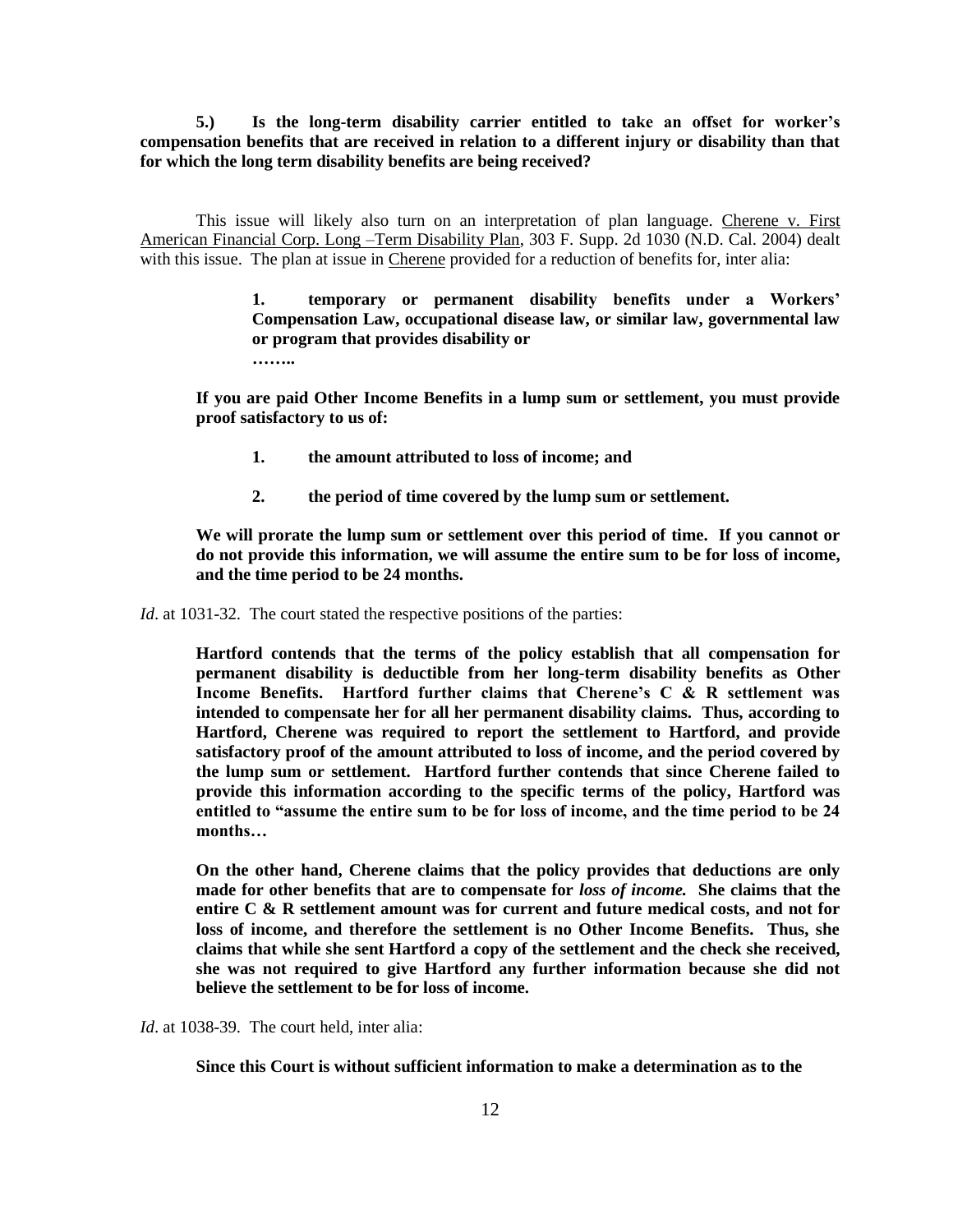**appropriate amount, if any, of the C&R settlement that is deductible, the most equitable solution at this point is to remand this case back to the plan administrator for a determination consistent with the principles set forth in this decision.**

*Id*. at 1039.

In another case, Gruber v. UNUM Life Ins. Co., 195 F. Supp. 2d 711 (D. Md. 2002), the plan at issue provided for offset of workers" compensation and Social Security benefits where such "benefits were "payable as a result of the *same disability* for which [her] policy pays a benefit"". *Id*. at 718 (court"s emphasis). Following discussion of the facts, the Gruber court held:

**Therefore, the Court finds that Plaintiff's WCC benefits were** *not payable* **for the same disability as UNUM, and that it is** *ambiguous whether* **SSA's inclusion of depression and post-traumatic stress disorder as non-primary impairments means that the SSA benefits were** *payable for the same disability***. Accordingly, the ambiguity must be resolved in favor of Plaintiff[.]**

*Id.* at 719 (citing Quesinberry v. Life Ins. Co. of North America, 987 F .2d 1017, 1030-31 (4th Cir. 1993)).

While involving the closely analogous situation of offset of Social Security benefits, rather than workers" compensation benefits, the case of Feifer fv. Prudential Ins. Co., 306 F. 3d 1202 (2d Cir. 2002), is notable as illustrative of cases where an offset is not permitted because it is precluded by what the court regards as unambiguous plan or policy language to the contrary. The Feifer court held:

**[T]the language of the Program Summary manifests a plain and unambiguous intent to provide long-term disability benefits without offsets for Social Security or workers' compensation payment. Not only does the document describe long-term disability benefits without mentioning such offsets, its explicit mention of offsets for short-term benefits creates the impression that this silence was intentional.** 

*Id*. at 1210. The Feifer court further held that there could be no offset against LTD benefits as to employees who became disabled during the period such language was in effect, but that "a different analysis may be required," *id*. at 1213, as to employees who did not become disabled until after a "benefit booklet," which "specified that [LTD] benefits were subject to an offset for Social Security disability and workers' compensation payments received by employees," *id.* at 1205, was provided by Prudential to the employer/ policyholder.

Another useful analogy is presented by Welsh v. Burlington Northern, Inc., Employee Benefits Plan, 54 F .3d 1331 (8th Cir. 1995), which involved an attempt to set off an award under the Federal Employers Liability Act (FELA), 45 U.S.C. §§ 51 et seq., against LTD benefits owed under an ERISA-governed plan. In rejecting such attempt, the Welsh court held:

**In support, the health insurance plan points to the language in the contract stating that disability benefits are to be reduced by "any amount" paid to the employee under**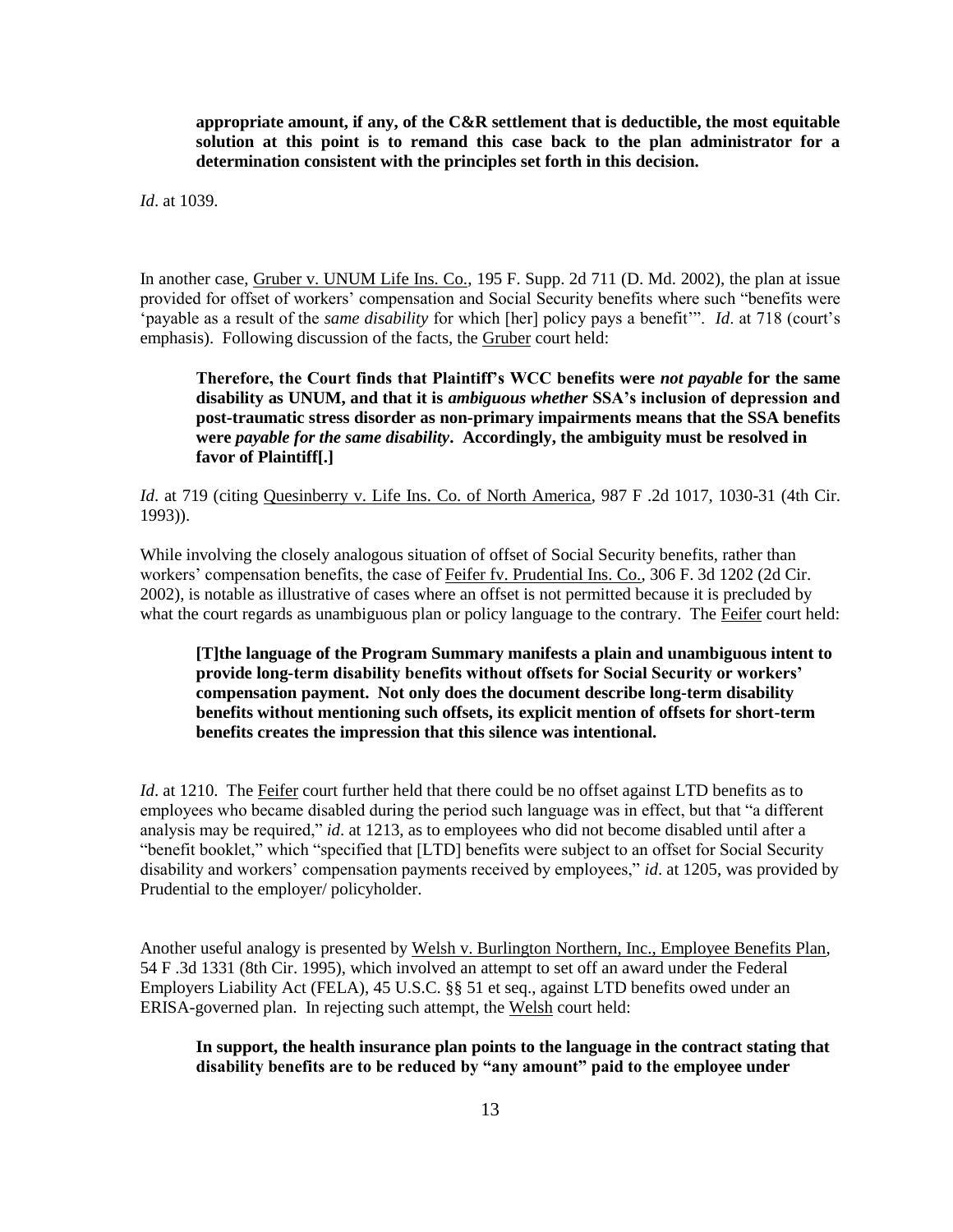**FELA. In other words, the health insurance plan seems to contend that if an employee has ever received or may ever receive** *any* **award under FELA, the amount of that award must be used as a setoff to payments received under the disability benefits contract, regardless of whether the basis for the FELA award is the same as the basis for the employee's entitlement to payments under the disability benefits contract. We consider that to be an entirely unreasonable construction of the contract, since it would be completely irrational to claim, for instance, a right to a setoff based on a FELA award for an injured foot, when the basis for an employee's entitlement to disability benefits was total incapacitation from a stroke unrelated in any way to the foot injury.**

54 F .3d at 1338 (court"s emphasis). The court further held:

**The disability benefits contract itself contains no language requiring "the same Injury" to be the basis for a setoff of a FELA award against disability payments. In the absence of such language, we hold that the most reasonable construction of that contract is that in order for a FELA award to be used as a setoff,** *that award must be for "the same loss," which does not necessarily mean for "the same injury."* **We also note that in a separate paragraph of the disability benefits contract dealing with lump-sum payments under FELA, the language of the contract is "on account of such disability," rather than "o account of such injury." While we do not rely on that paragraph as the basis for our construction of the setoff provision in the contract, we believe that it supports** *the distinction we draw between the partial disability compensated in Mr. Welsh's FELA lawsuit and the total disability that entitles him to payments under the contract.* 

*Id.* at 1138-39 (emphasis added). The court concluded, on the pertinent point:

**There is, moreover, an additional reason why a setoff is inappropriate in this case – because the railroad faces no double liability for any portion of Mr. Welsh's lost wages. In the FELA lawsuit, Mr. Welsh asked for damages for past and future pain and suffering and for lost wages on account of future diminished earning capacity. Because the jury in the trial rendered a general verdict, though, we have no way to knowing exactly what portion of the \$500,000 award was for pain and suffering and what portion was for future lost wages. The lost wages at issue, however, were based on the difference between Mr. Welsh's previous salary as an electrician and his salary, after his back injury, as a draftsman. In contrast, his disability payments under the contract are based only on his draftsman's salary. We observe, therefore, that the railroad faces no double liability for lost wages, because the disability payments are tried to a portion of Mr. Welsh's lost wages that was never sought in the FELA trial. We therefore affirm the district court's ruling that the health insurance plan is not entitled to offset Mr. Welsh's disability benefits with the award that he received in his lawsuit under FELA.**

#### *Id*. at 1339.

While it cannot be represented as stating a nationally accepted rule, the case of Butler v. Aetna U.S. Healthcare, Inc., 109 F. Supp. 2d 856 (S.D. Ohio 2000) (applying federal and Ohio law), is significant as forming the basis for a potential equitable argument in support of limiting a claimed offset. In Butler, the plaintiff challenged the plan's withholding of future LTD benefits to offset her Social Security disability benefits. The court held: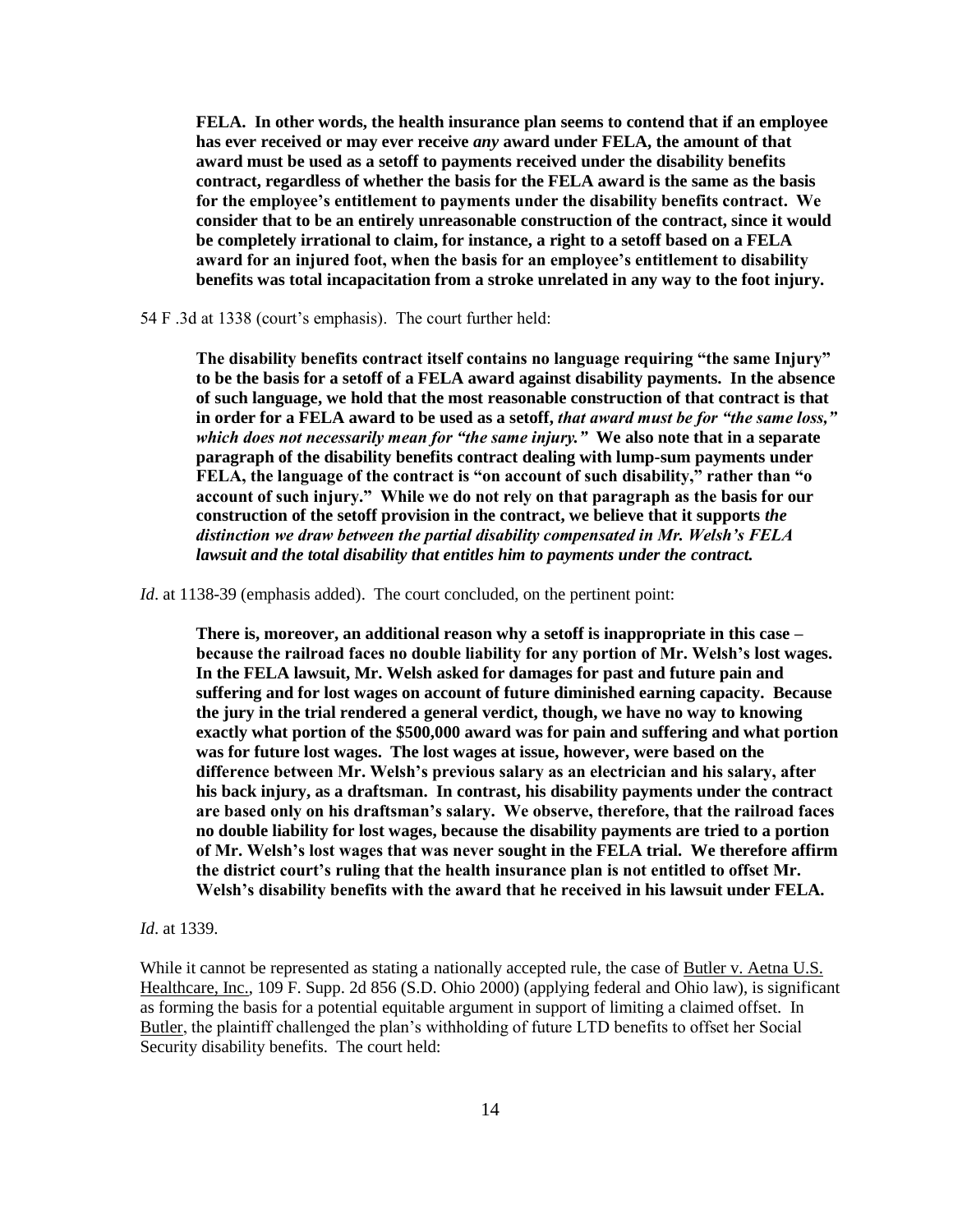**Without question, the Bellflex plan grants Aetna a** *legal* **right to withhold Butler's entire monthly benefits award until it recoups the overpayment caused by her retroactive receipt of Social Security disability benefits. As set forth above, the ERISA plan documents unambiguously permit the Defendants to obtain a lump-sum recovery from Butler or, alternatively, to recover the overpayment from benefits payable under the plan. The Sixth Circuit recognized, however, that** *equitable* **principles may limit an ERISA fiduciary's legal right to recoup an overpayment of benefits.**

*Id*. at 862 (court's emphasis). The court cited in support of that statement Wells v. United States Steel & Carnegie Pension Fund, Inc., 950 F .2d 1244, 1251 (6th Cir. 1991), *appeal after remand*, 76 F .3d 731 (6th Cir. 1996), which it summarized as noting

# **that principles of trust law obligate a District Court to consider the potential inequitable impact of requiring ERISA plan beneficiaries to remit an overpayment.**

Butler, 109 F. Supp. 2d at 862. The Butler court quoted with approval the following holding in Wells (which case involved offset against ERISA-governed pensions of payments from the Kentucky Special Fund, and employer-financed fund compensating black-lung victims):

**Although the Plan language permits recoupment, this court is concerned with the possible inequitable impact recoupment may have on the individual retirees. The retirees submitted affidavits describing the hardship they would suffer if they were forced to pay back benefits which they had received and depended upon. We thus remand this case to the district court to consider whether, under the principles of equity or trust law, relief is unwarranted. We do no, by doing so, suggest implicitly or otherwise any particular outcome.**

*Id.* (quoting Wells, 950 F .2d at 1251).

If the offsets taken by the Social Security Administration against social security disability benefits are in some way analogous, it should be noted that workers" compensation benefits for one injury or disability may be taken against social security benefits that are being paid for a separate unrelated injury or disability. Kryztoforski v. Chater, 55 F. 3d 857 (3d Cir 1995).

#### **6.) If an offset is permitted, can it include the portion of the settlement that relates to permanent partial benefits, medical benefits or COLA?**

For the reasons discussed above, it would generally be thought that a reasonable interpretation of most LTD offset provisions would not result in an offset for an amount of the workers" comp settlement that relates to medical benefits. The medical portion of a settlement is not in exchange for a benefit or income from other sources. Rather, it is money paid in exchange for giving up past or future medical coverage. On the other hand, whether or not the long term disability carrier would necessarily agree as to what portion of the settlement is related to medical as opposed to settlement of wage claims is another matter. This problem is somewhat similar to our dealings with Medicare. Medicare reserves the right to make an independent determination as to whether the parties"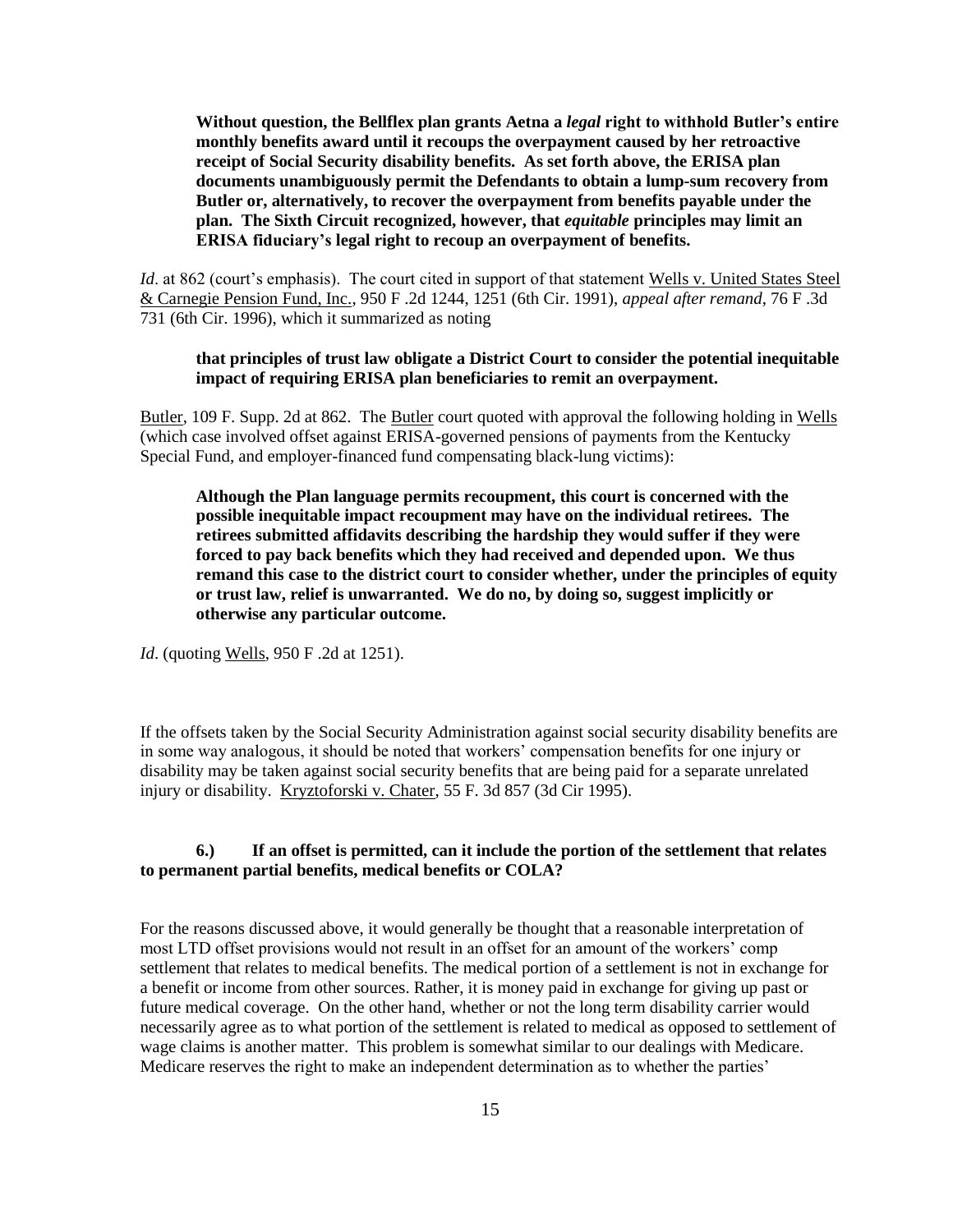allocations of settlement monies are fair and accurate.

Permanent partial disability benefits, of course, are very different. These benefits are often thought to be comparable in nature to a wage benefit or paid weekly and are "compensation" benefits. A close review of the plan language would also be in order in so far as how that language would impact our interpretation of these issues.

It should be noted that on the question of whether a LTD carrier is entitled to take an offset for the portion of a workers" compensation settlement that is relating to medical, may involve the antisubrogation statutes that some states have enacted. For instance, the State of Virginia prohibits the inclusion of subrogation provisions in insurance contracts which require repayment of medical benefits received from the proceeds of a recovery from third parties. Virginia Code §  $38.2 - 3405(A)$ .

Insofar as the question of whether disability carriers should be entitled to an offset for receipt of permanent partial, permanent total or COLA benefits or a settlement relating to same, we first should look to the insurance contract. In addition, by analogy, we might look to interpretation of Federal Social Security Laws under 42 U.S.C. Section 424(A). The Social Security rules provide that it is entitled to take an offset for "periodic benefits on account of his or her total or partial disability (whether or not permanent) under a workers" compensation law or plan of the United States or a State". *Id.* Federal Court opinions interpreting this statute are somewhat analogous to our situations with long term disability policy offset provisions.

A number of federal cases have specifically determined that permanent partial benefits may be an offset against social security disability payments because they relate to loss of earnings, capacity and are a substitute for periodic payments even if made in a lump sum. Krysztoforski v. Chater, 55 F. 3d 857 (3d Cir 1995). Hodge v. Shalala, 27 F. 3d 430 (9th Cir 1994). Olston for Estate of Olston v. Apfel, 170 F.  $3^{rd}$  820 ( $8^{th}$  Cir 1999). If it can be shown that lump sum payments are compensation for loss of a bodily function or body part and not a benefit made on account of a disability, then the offset is not appropriate in social security disability cases. Campbell v. Shalala, 14 F. 3d 424 (8th Cir. 1994); Frost v. Chater, 952 F. Supp. 659 (D.N.D. 1996).

On the other hand if the workers" compensation settlement papers have specifically allocated some portion of a lump sum to future rehabilitation services, they may not be considered in reducing the claimant"s social security benefits because they are not periodic payments. Allen v. Apfel, 65 F. Supp. 2d 391 (W.D. Va. 1999). A different result will occur if moneys are allocated for rehabilitation but the client never intended to use the money for that purpose. Meredith v. Apfel, 51 F. Supp. 2d 713 (W.D. Va. 1999). Similarly, it might be argued that cost of living increases should not be included in the offset calculation. See McClanatha v. Smith, 606 P. 2d 507 (Mont. 1980).

**7.) If an offset is permitted, can the lump sum be offset in its entirety or should the offset be spread out over some reasonable period of time?**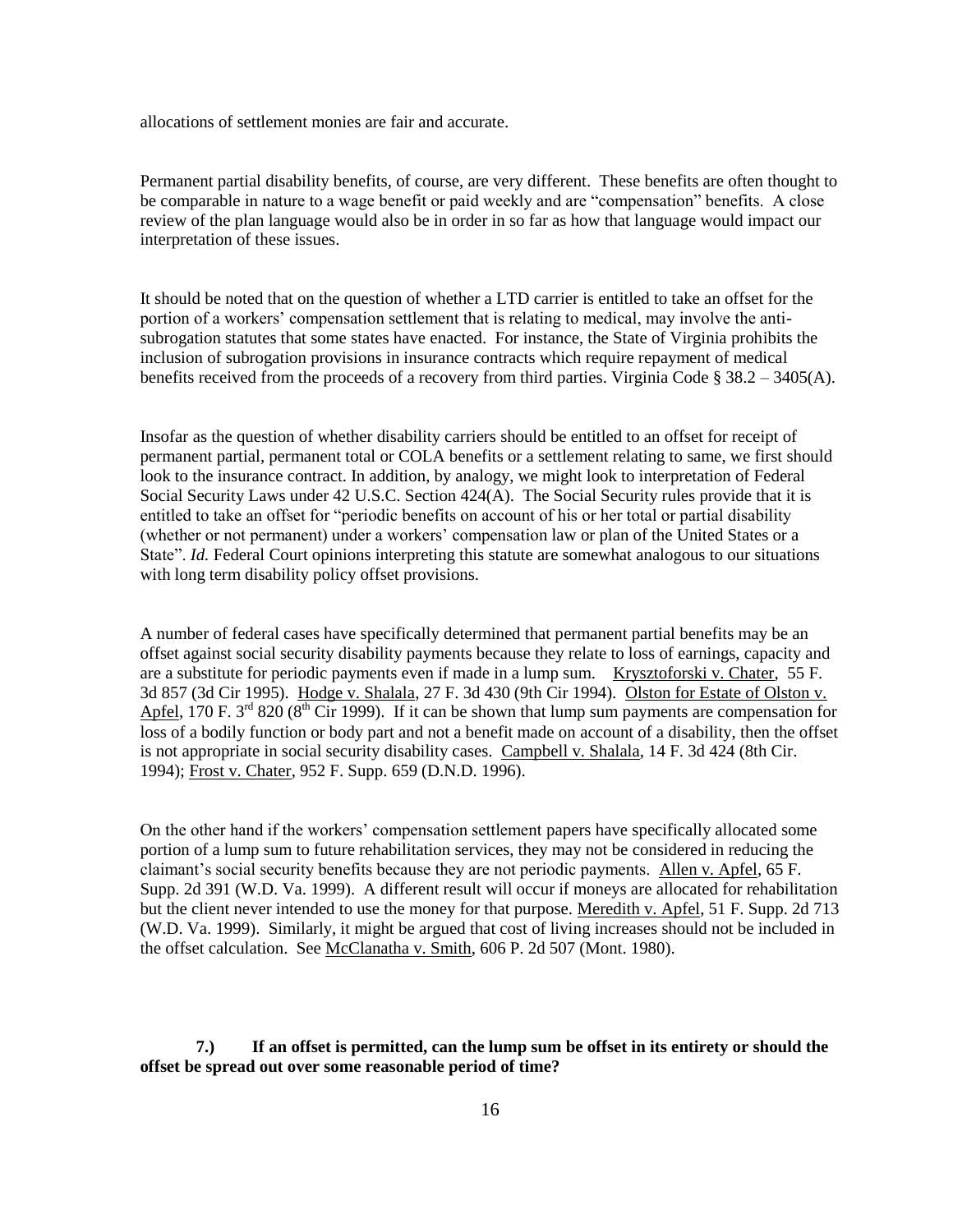Perhaps, depending on the contract languae. The Snead opinion discussed above may provide strong support for the insurer's right to offset the workers' compensation settlement until the entire settlement amount is exhausted. On the other hand, Nesom v. Brown & Root, U.S.A., Inc., 987 F .2d 1188 (5th Cir. 1993), rev"g 790 F. Supp. 123 (M.D. La. 1992), is a case that may only support the insurer"s right to offset the amount of the workers" compensation settlement over a more reasonable period of time. In Nesom, the long-term disability policy at issue allowed for "a deduction of "[t]he amount for which the insured is eligible under… Workers'... Compensation Law." 487 F .2d at 1192. The court held that the state court judgment established the plaintiff"s eligibility under the workers" compensation law, and that the policy envisioned that once such eligibility was determined under state law, "that amount will be set off under the policy". *Id.* at 1193. The court stated that "an integration-of-benefits or setoff provision does not violate ERISA and is enforceable by federal law." *Id.* (citing Alessi, where the Supreme Court held that ERISA does not prohibit the offset of pension benefits by workers compensation awards. 451. U.S. at 521). With respect to the manner in which the offset could be taken by the insurer, the Nesom court construed the policy provision at issue:

**[a]s allowing the UNUM to recoup the retroactive award by withholding from monthly benefits otherwise payable, but not by immediate repayment from Nesom of the entire retroactive award (as UNUM initially sought). The maximum amount of monthly recoupment is the amount of the lump sum award divided by (prorated over) the number of months for which the award was given. A month's pro rata share of the lump sum workers' compensation award is \$814.15. Recoupment is further limited, however, by the amount of benefits otherwise payable (\$433.85) and also by the plan's minimum benefits provision.**

987 F .2d at 1194 (emphasis added). Each LTD policy should be examined to determine whether it contains a similar "minimum benefits provision." The Nesom court further held that since the compensation award was given for a specified time period:

**[t]he maximum time period of UNUM may continue recoupment is 47 months (the number of months represented by the lump sum award), notwithstanding that UNUM will not achieve recovery of the entire retroactive award during that time period.**

*Id*. at 1195.

**8.) Is the standard of review an additional difficulty in overturning the LTD plan's interpretation and application of the offset provisions?**

Yes. The standard of review problem which runs through many of these cases was demonstrated in the cases of Elliot v. Lockheed Martin Systems, Inc., 61 F. Supp. 2d 745 (E.D. Tenn. 1999), and Dorato v. Blue cross of Western New York, Inc., 163 F. Supp. 2d 203 (W.D.N.Y. 2001). In **Elliot**, the court, applying the "arbitrary and capricious" standard, held that the plan language, providing that "[y]our short term disability and long term disability benefits may be reduced by other income benefits, such as workers' compensation and Social Security, that you receive while disabled," 61 F. Supp. 2d at 751, permitted setoff for a prior workers' compensation settlement regardless of the relation between the disability for which compensation was paid and that covered by the plan: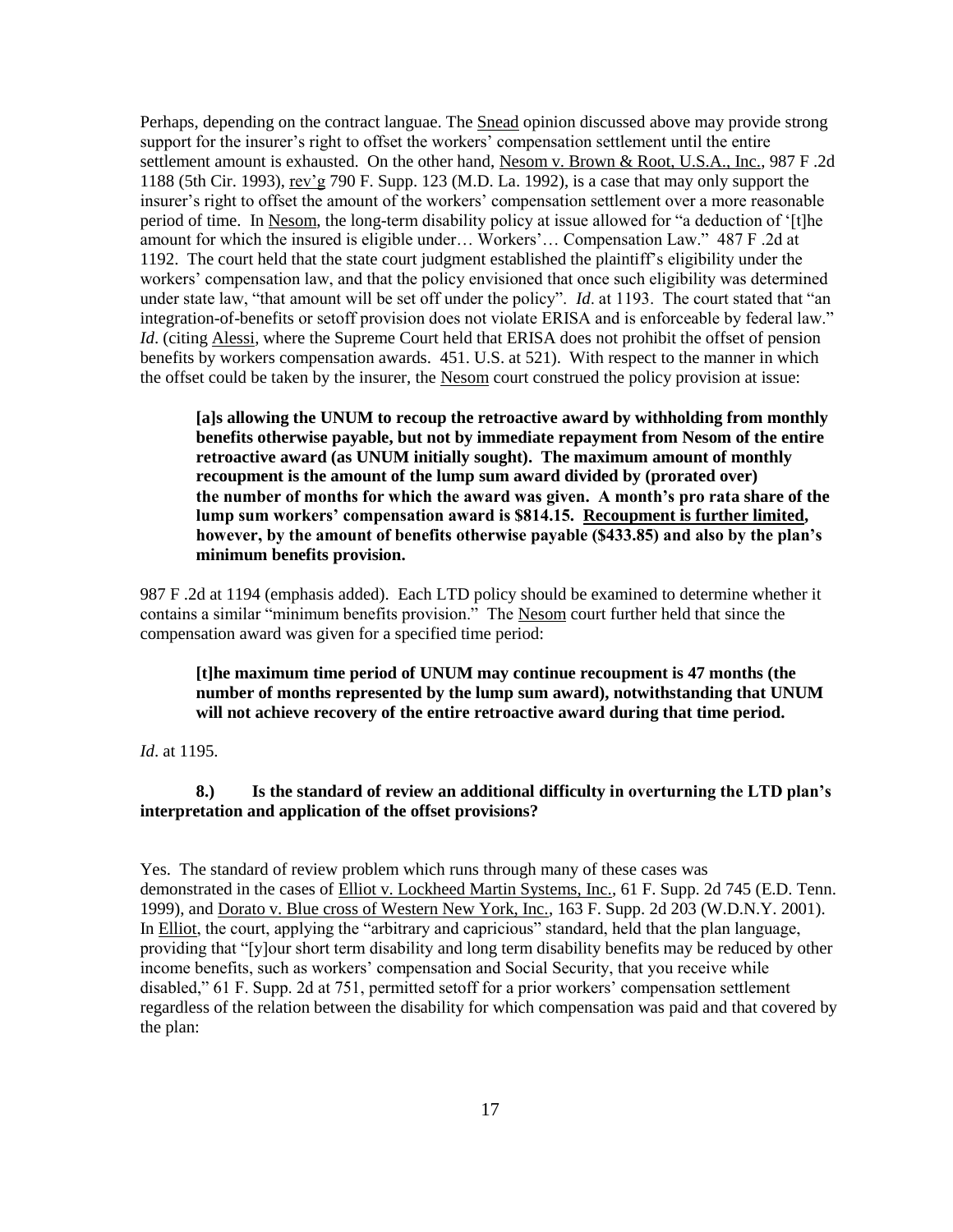**There is no statement or other indication in the foregoing that the disability for which long term disability benefits are payable must be related to the disability in long term disability benefits. Rather, the foregoing language indicates that any "other disability income" will reduce a beneficiary's long term disability benefits. Additionally, although the plaintiff has offered a reasonable interpretation of the phrase "because of your disability," the sentence immediately following states that:**

**Income that will reduce your long term disability benefits includes:**

**[■] workers' compensation benefits provided under a similar law, state disability benefits and other statutory benefits for disability, retirement or unemployment.**

*This language contains no limitation to workers' compensation benefits received only for the same or related disability for which long term disability benefits are payable.*

**In light of the foregoing, I find that the traditional arbitrary and capricious standard of review must be applied to the defendant's interpretation of the Plan provisions at issue in this case; that pursuant to this standard of review,** *the defendant has offered a reasonable interpretation of the Plan language which must be upheld;* **that plaintiff's request for a declaratory judgment that the reduction of his Long Term Disability benefits to account for a prior workers' compensation settlement is contrary to Lockheed's Long Term Disability Plan must be denied [.]**

*Id*. at 751-52 (emphasis added).

In Dorato, an analogous case involving a health insurer's efforts to set off the plaintiff's workers' compensation settlement against the health insurance benefits it would otherwise owe, the relevant language, as summarized by the court, provided that the insurer

# **Will not pay for any injury if payment is available under Workers' Compensation; neither will it make payments even if the insured does not claim benefits to which he/she may be entitled under the Workers' Compensation Law ("WCL").**

163 F. Supp. 2d at 213-14. The court held that even though the plaintiff"s compensation claim was disallowed by the Workers" Compensation Board, *id*. at 207, his settlement of that claim was, reviewing the case under the arbitrary and capricious standard, a reasonable basis for denial of his health insurance claim. It was held, in granting the defendant's motion for summary judgment, that

**it was not irrational for HealthNow to view Dorato's injury as occurring on the job, that the settlement by the workers' compensation carrier was for work-related injuries, that payment was available under the WCL and received, and such, that HealthNow's contract exclusion was applicable.** 

**The court agrees with defendant that it was not unreasonable for HealthNow to conclude that the \$80,000.00 represented payment to plaintiff under the Workers' Compensation Law when he settled his workers' compensation claim. Given the contract's Workers' Compensation provision that HealthNow will not pay for any injury if payment is available under the WCL, HealthNow has presented a rational interpretation of the contract that, under the law, must be allowed to control.**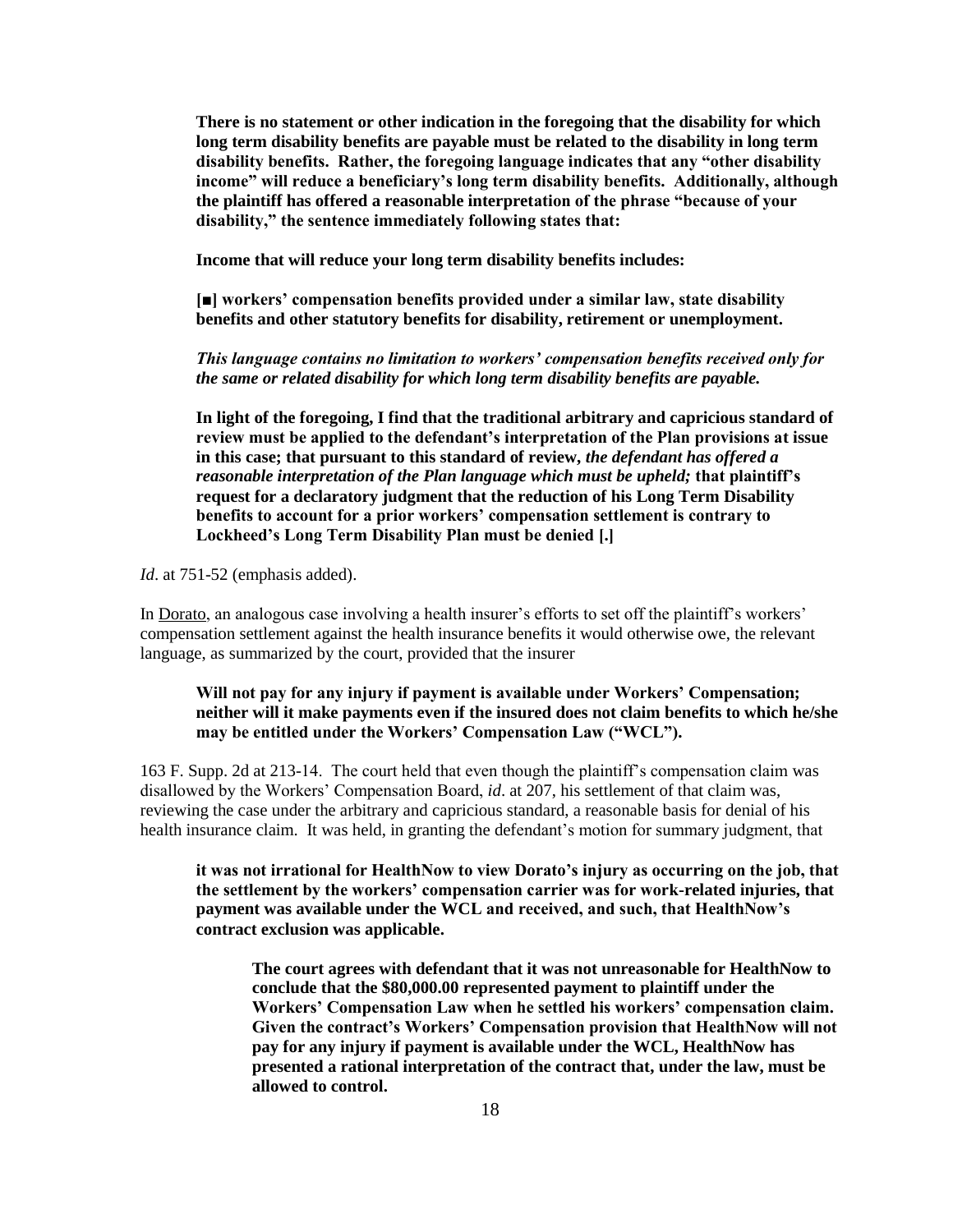*Id*. at 214.

### **9.) Life after Great-West v. Knudson**

On January 8, 2002, the United States Supreme Court decided the case of Great-West Life & Annuity Ins. Co. v. Knudson, 534 U.S. 204, 122 S.Ct. 708 (2002). That case dealt with the situation where an ERISA health plan was attempting to obtain reimbursement from a plaintiff claimant seriously injured in a car accident. Mr. Knudson"s former employer had a self funded ERISA health plan. His wife was severely injured in an automobile collision and rendered quadriplegic. There was a reimbursement provision in the plan. The Knudsons filed a state court tort action and a settlement was negotiated in the amount of \$650,000.00. The settlement provided that the monies would be disbursed partly to a special needs trust for the benefit of the injured plaintiff"s future medical care, partly to attorney"s fees, some amount to Medicaid and an amount totaling only \$13,828.70 to satisfy Great-West"s claim under the reimbursement provision in the plan. The plan had previously paid \$411,157.11 in medical bills. The plaintiff asked for a state court's approval of the distribution as stated above. The plan filed suit against the Knudsons in federal court seeking preliminary injunctive relief to prevent disbursement. The injunctive relief was denied. The plan attempted to remove the state court action to federal court. The federal court denied removal and remanded the case to state court. Thereafter, the state court approved the settlement and ordered the disbursement as proposed. Ultimately, Great-West filed an action in federal court seeking to enforce the plan"s reimbursement provision under ERISA. The district court granted the Knudson"s motion for summary judgment based on its determination that the plan"s reimbursement right was limited to the amount received by the plan beneficiary for past medical treatment, which the state court had already calculated and allocated to Great-West. The United States Court of Appeals for the 9th Circuit affirmed on different grounds holding that the judicially decreed reimbursement for payments made to a beneficiary of an insurance plan by a third party was not equitable relief. It was therefore not authorized by ERISA. The Supreme Court granted certiorari. The Supreme Court held that Great-West was seeking legal relief by imposing personal liability on the Knudsons for a contractual obligation to pay money and ERISA did not authorize this type of action. ERISA plans are only permitted to seek equitable remedies against a beneficiary. Id. See also Providence Health Plan v. McDowell, 385 F. 3d 1168 (9th Cir. 2004).

After Great-West, ERISA plans have sought the imposition of constructive trusts against identifiable funds from settlement or verdict either in an attorney trust account, in possession of a court, in an escrow account or otherwise not commingled with client funds. For instance, see Wellmark, Inc. v. Deguara, 257 F. Supp. 2d 1209 (S.D. Iowa 2003); Wausau Benefits v. Progressive Ins., 270 F. Supp. 2d 980 (S.D. Ohio 2003); Admin. Comm. of the Wal-Mart Stores, Inc. Assoc. Health & Welfare Plan v. Hummell, 245 F. Supp. 2d 908, 912 (N.D. I11. 2003), aff"d 77 Fed. Appx. 891; 2003 U.S. App. LEXIS 20764 (unpublished Opinion); Singh v. Prudential Health Care Plan, Inc., 335 F. 3d 278, 2003 U.S. App. LEXIS 13499 (4th Cir. Md., 2003) (ruling even HMO has right to subrogation), pet. For writ of cert. denied 157 L. Ed. 2d 743, 2003 U.S. LEXIS 9007; Sealy, Inc. v. Nationwide, 286 F. Supp. 2d 625 (M.D. NC 2003); Primax Recoveries v. Young, 83 Fed. Appx. 523 (4th Cir.) 2003 U.S. App. LEXIS 25786 (unpublished); Primax Recoveries v. Lee, 260 F. Supp. 2d 43 (D.C. 2003); Mid Atlantic Medical Services v. Do, F Supp. (D.C. MD) 2003 U.S. Dist. LEXIS 22238; Mank v. Green, \_\_\_ F. Supp \_\_\_\_ (D.C. ME) 2003 U.S. Dist. LEXIS 23379 (funds were disbursed to clients but apparently placed in separate bank account in clients name and not commingled with other funds of client); Frosling v. J.J. Keller & Assoc., \_\_\_\_F. Supp \_\_\_\_, (E.D. WI) 2003 U.S. Dist. LEXIS 684; Bombardier v. Ferrer, F3 (5th Cir.) 2003 U.S. App. LEXIS 25428; IBEW-NECA Southwestern Health and Benefit Fund v. Douthitt, 211 F. Supp. 2d 812 (N.D. TX 2002) s.j. granted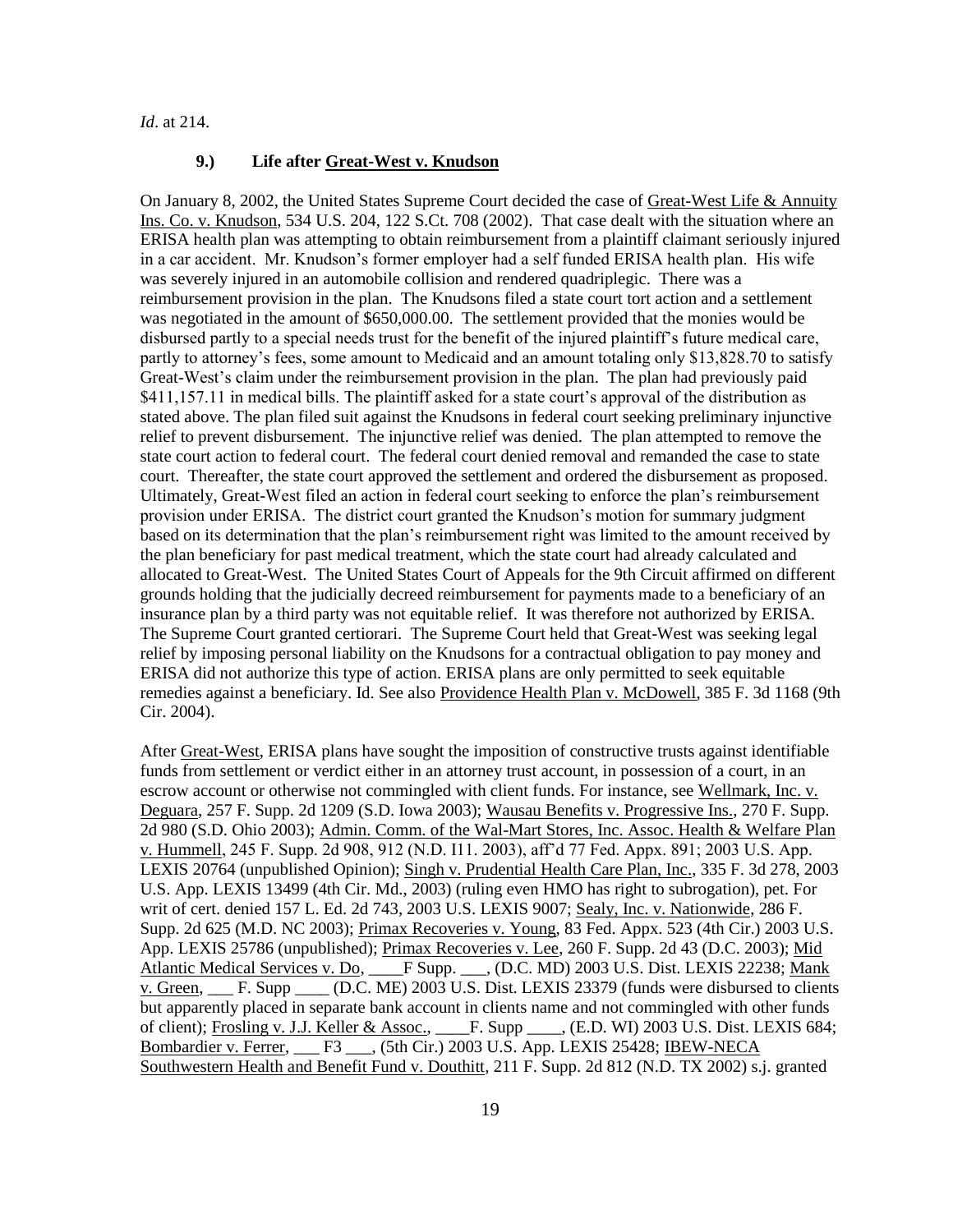2003 U.S. Dist. LEXIS 13316; Admin. Comm. Of the Wal-Mart Stores, Inc. Assoc. Health & Welfare Plan v. Varco, 338 F. 3d 680 (7th Cir. 2003).

As result of the Great-West case, plans will still be able to recover funds under ERISA but they may have difficulties unless they can show the court where the money is and convince the court that the relief sought is equitable in nature. Of course, none of these difficulties have any bearing on plans which are taking offsets on a on-going basis. They are merely holding money and recoupment is not an issue.

## **II. Conclusion**

In recognition of the fact that as a general rule the LTD plans will be allowed to take an offset, but nonetheless construe an ambiguity in the favor of the injured worker, the first consideration in regards to strategy requires a very close review of the specific language of the long term disability plan in question. There should also be a review of the case law for the federal circuit in which the injured worker resides with the most recent cases on point. Claimant's counsel also needs to give consideration to the standard of review that is applicable since ultimately, the court must determine whether the plan administrator's interpretation and application of the offset provisions should be reversed. Unfortunately, the standard of review may simply be one of whether the administrator was reasonable or abused his discretion in so far as how the plan documents were interpreted and enforced.

Important questions may arise in each case as to whether any lawsuit should be filed in state or federal court, what parties should be named as defendants and what the applicable standards are that a court will apply for review of the plan administrator's decision. Steps must be taken to be certain that any administrative remedies have been exhausted prior to filling suit. Questions often arise as to whether any additional damages besides plan benefits might be awarded such an interest and attorney"s fees. One useful resource on these questions is Cook and Whale, Procedural aspects of litigating ERISA Claims, ABA/BNA books (2000) (available on the internet at [http://www.bna.com/bnabooks\)](http://www.bna.com/bnabooks/ababna/authors.htm).

Some consideration should be given to beginning negotiation with the long term disability carrier on all of these issues before having discussion with the workers compensation company on possible settlement. It may be that a letter that could be sent to the long term disability carrier (sample correspondence enclosed at exhibit 1) inquiring as to the plan interpretation. There should also be consideration to settling the long term disability claim at the same time as the workers" compensation claim. These cases often have greater value over time than workers compensation claim. There can be a great benefit to resolving all pertinent issues short of litigation. Finally, of course, some resort to the courts may be necessary if a disagreement develops on the interpretation and application of the offset provisions. (see a sample at exhibits 2 and 3). In light of the Great-West case, LTD carriers may be considerably more negotiable where they have a need to recoup over payments than in cases where the offset being taken by the LTD Carrier is on-going.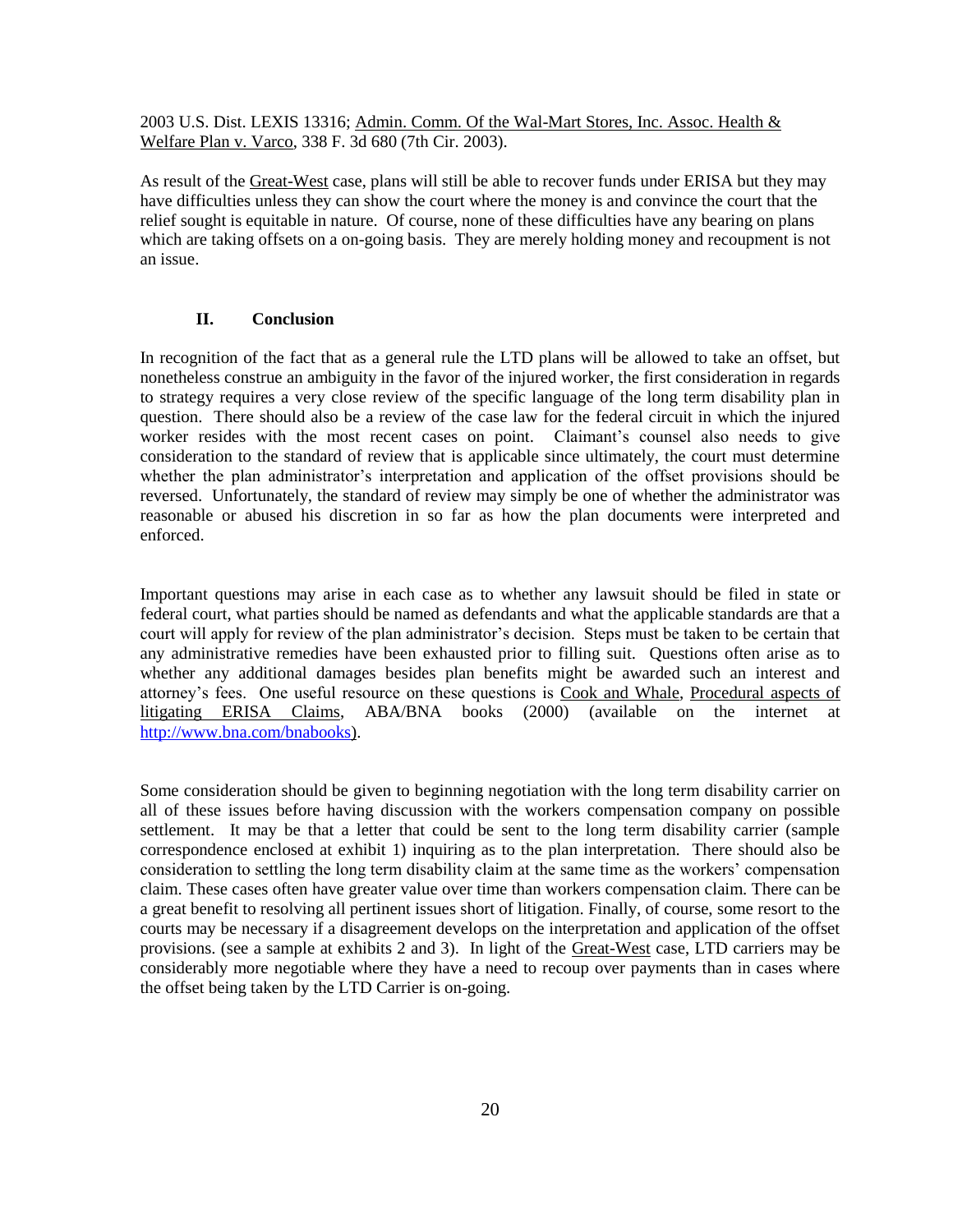**Andrew J. Reinhardt**

**Andrew J. Reinhardt is a partner with Kerns, Kastenbaum and Reinhardt, PLC in Richmond. He specializes in handling workers' compensation, personal injury and Social Security Disability cases. He serves on the Board of Governors of the Virginia Trial Lawyers Association and is immediate Past Chair of VTLA's Workers' Compensation Section. He is also an active member of the Work Place Injury Litigation Group, the American Trial Lawyers Association and the Richmond Bar Association. He frequently lectures on topics related to his areas of specialty.**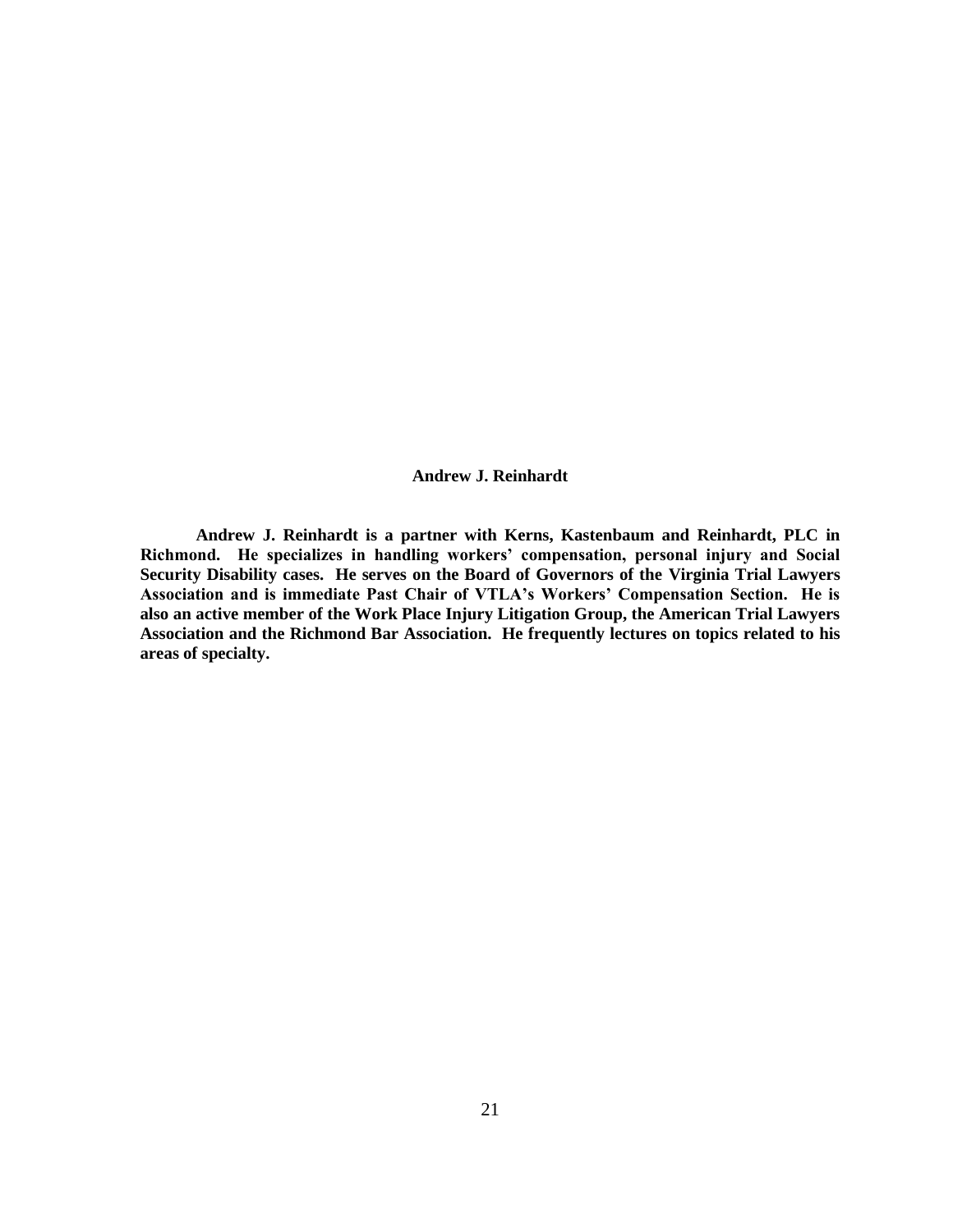# **SUMMARY OF EXHIBITS**

| <b>Exhibit 1:</b> | Sample correspondence with long term disability carrier                                                                                              |
|-------------------|------------------------------------------------------------------------------------------------------------------------------------------------------|
| <b>Exhibit 2:</b> | Sample Complaint – Cherene vs. First American Financial Corporation<br>Long-Term Disability Plan and Hartford Life and Accident Insurance<br>Company |
| <b>Exhibit 3:</b> | <b>Sample Complaint – Leonard v. Southwestern Bell Corporation</b><br><b>Disability Income Plan</b>                                                  |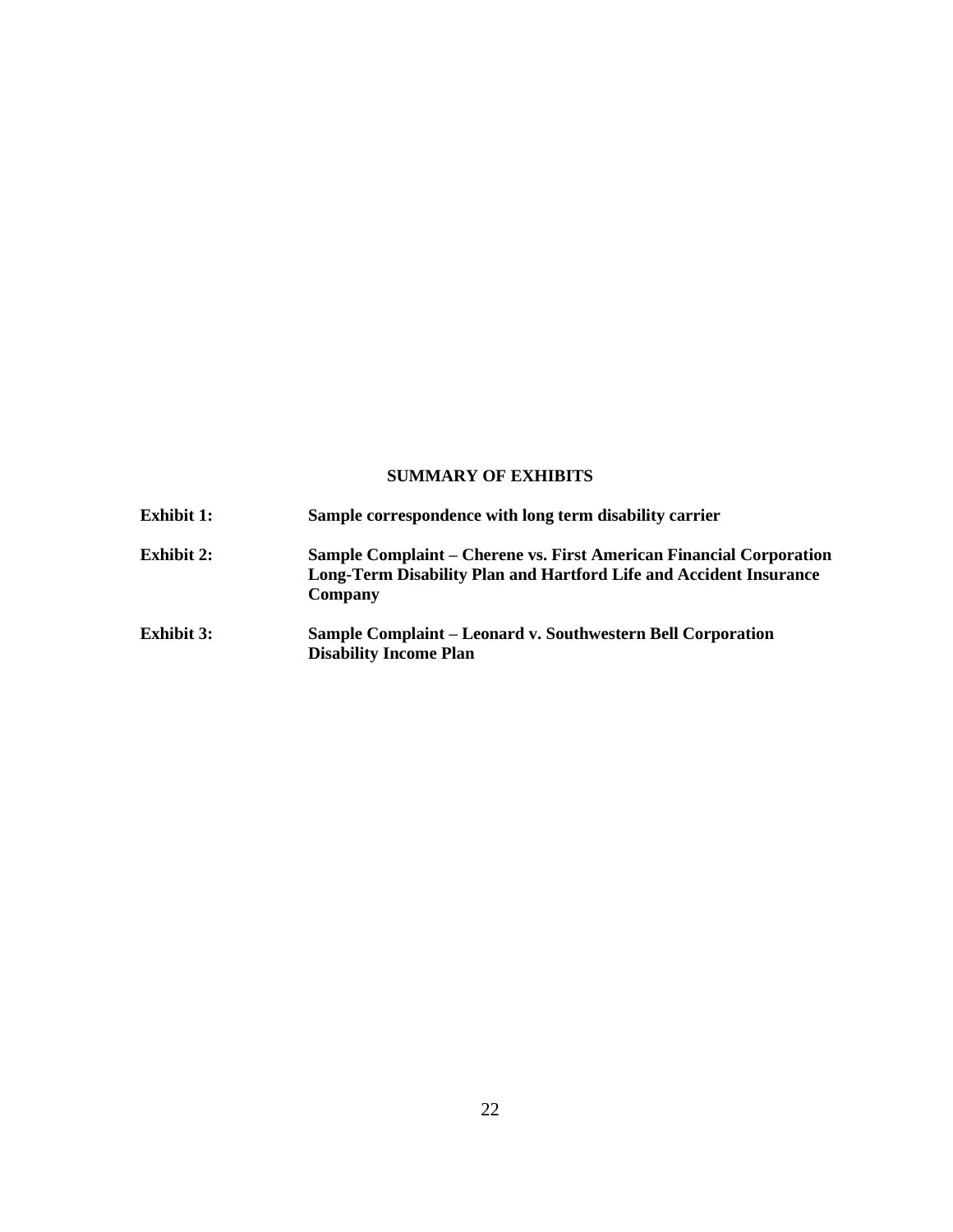## RE: John Doe v. Phillip Morris Date of Accident: 11/07/00

#### Dear Sir or Madam:

Thanks so much for chatting with me about the above referenced case. As you might recall, we represent Mr. John Doe in both his workers' comp and Social Security cases. He is currently receiving benefits from Social Security as well as workers' compensation benefits. We discussed the fact that as a recipient of Phillip Morris long-term disability provisions on page 4 of Phillip Morris Plan (updated 1995). I mentioned to you that we are currently in the process of discussing the possibility of settling the workers' comp case with Jane Smith at Broadspire. Prior to the time that we can reach a final agreement on a settlement, it would be important for us to know what the impact of any settlement would be on is long term disability benefits. More specifically, while I do understand that the plan spells out his workers' comp or Social Security benefits would be offset against his long term disability benefits, it does not state what the impact of any workers' comp settlement might be on his long term disability benefits. A number of possibilities exist. There might be a lump sum settlement. There might be an annuity settlement and it would be our request of course, that to the extent that the settlement include settlement of future medical benefits or permanent partial benefits, that those settlement amounts or for that matter, attorney's fees and expenses, would not be an offset against the future long term disability benefits. It would be helpful to have clarification that you agree with this. By the same token, whether there is a settlement in a lump sum or the annuity, after deduction of future medicals, permanent partial or attorney's fee be spread out over the remainder of Mr. John Doe's life for purpose of the offset. I am assuming that Phillip Morris would find this reasonable. However, this is not spelled out in the plan.

If you could discuss this with the appropriate persons at Phillip Morris and give me your thoughts at the earliest convenience, we would be most appreciative. I look forward to hearing from you shortly.

# **Exhibit 1**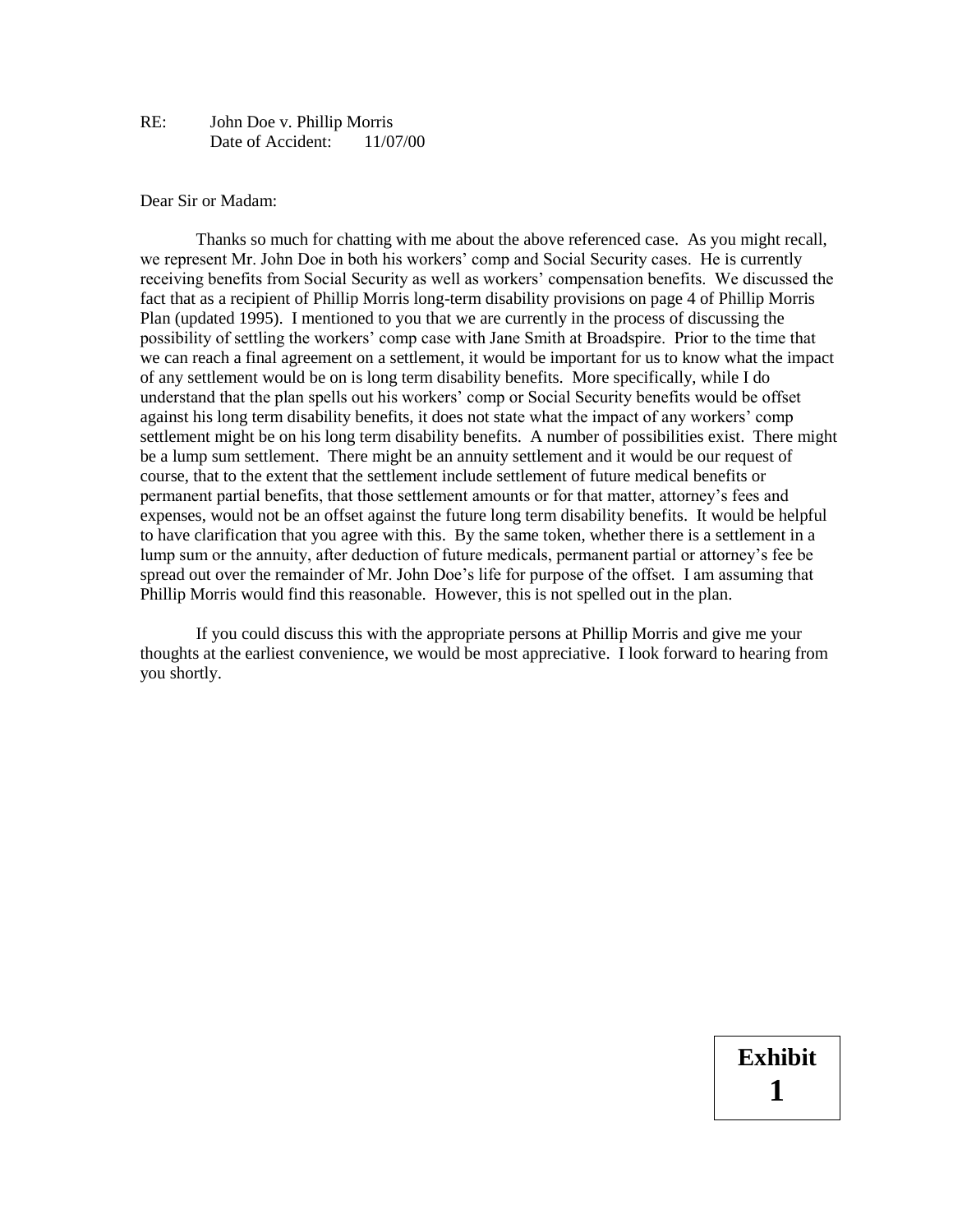# RE: John Doe v. Phillip Morris Date of Accident: 11/07/00

# Dear Sir or Madam:

My apologies for the delay in the response to your note below.

Yes, w/c settlements (annuity or lump sum) do affect future the benefit payable from the LTD Plan. Attorney fees - not deductible (excluded from the offset calculation) Future Medical Expenses - not deductible (excluded from the offset calculation) Future lost wages - deductible (included in the offset calculation)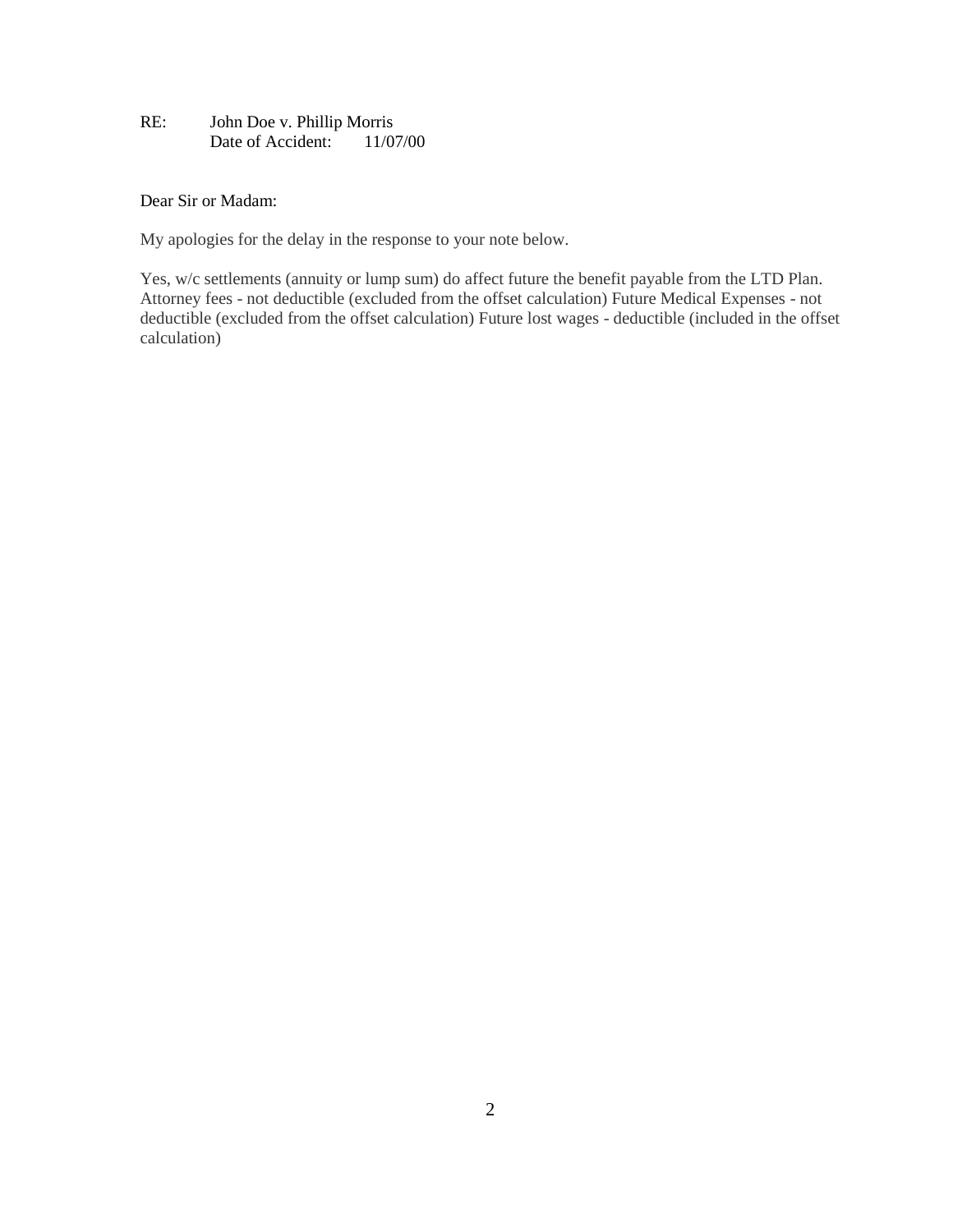## RE: John Doe v. Phillip Morris Date of Accident: 11/07/00

#### Dear Sir or Madam:

 Thank you so much for your recent response. I have a couple of follow up questions. If the workers' comp carrier and the injured worker are in agreement as to an amount that should be excluded from the offset calculation for future medical, and that is a reasonable number, does the long term disability carrier accept that figure? What about permanent partial injuries which are not a normal wage benefit which is a permanent partial injury to an arm or a leg? Are those also excluded from the calculation? Additionally, assuming the settlement is in the amount of a lump sum, would the Phillip Morris long term disability carrier be willing to spread the offset of the included amounts over the person's life. In other words, if the lump sum, or for that matter, the present value of an annuity was \$50,000.00 and the person's life expectancy was 50 months, would it not be reasonable to spread over those 50 months the offset such that the included offset against long term disability benefits would be no more than \$1000.00 per month. It is important to know the answers to these questions in order to determine whether or not Mr. Doe can settle his workers' compensation case. I intended for these questions to be spelled out in my original inquiry. To the extent that they were not, I apologize. For that matter, if you have difficulty understanding my questions or if you would like to speak to me over the phone, please let me know.

 Thank you for your continuing cooperation. I look forward to hearing from you shortly.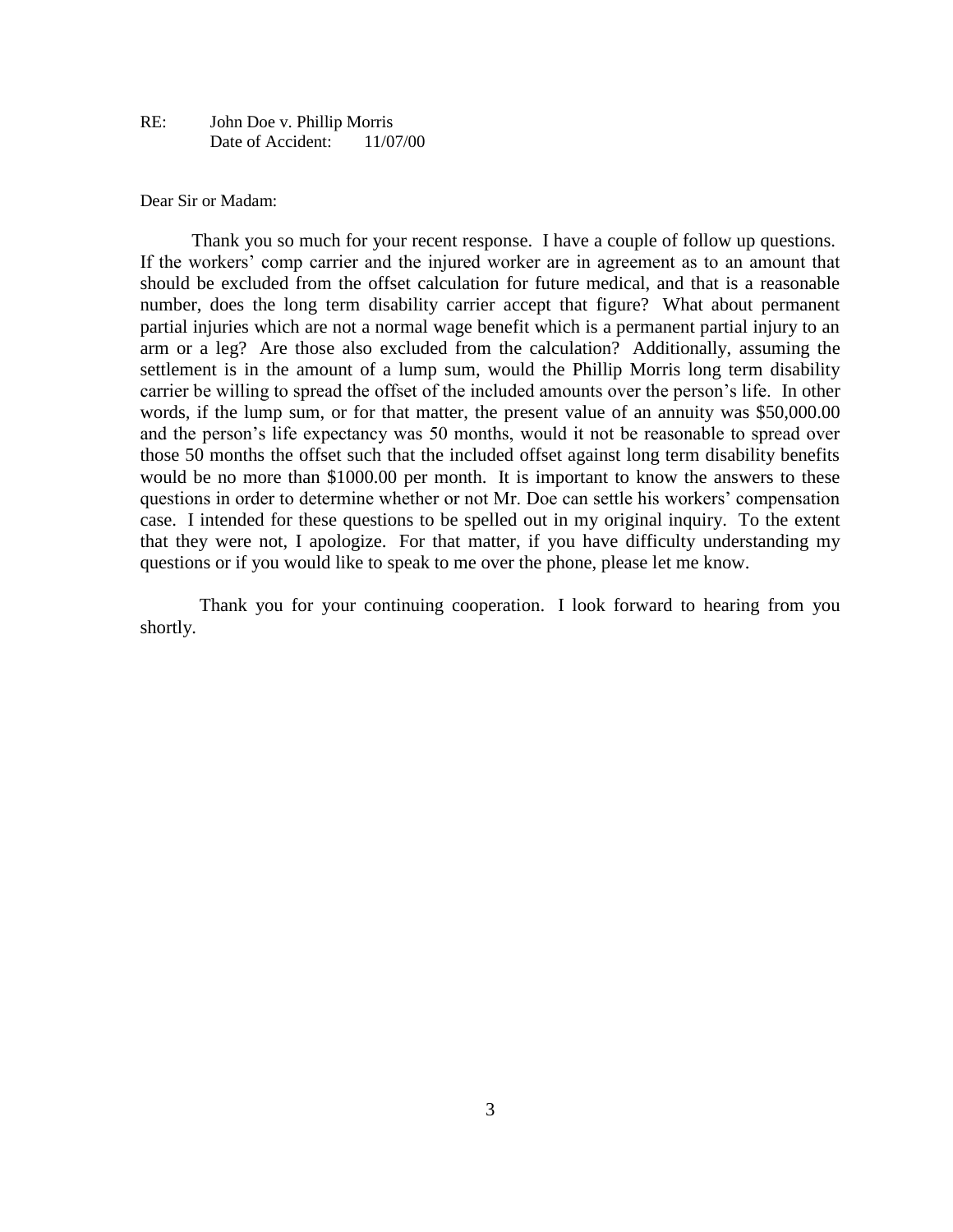Daniel Feinberg – CA State Bar No. 135983 Cassie Springer-Sullivan – CA State Bar No. 221506 LEWIS & FEINBERG, P.C. 436 – 14th Street, Suite 1505 Oakland, CA 94612 Telephone: (510) 839-6824 Facsimile: (510) 839-7839

Attorneys for Plaintiff

#### IN THE UNITED STATES DISTRICT COURT

#### FOR THE NORTHERN DISTRICT OF CALIFORNIA

| <b>BEATRICE CHERENE,</b>                                                                                                                  |                          |  |
|-------------------------------------------------------------------------------------------------------------------------------------------|--------------------------|--|
| Plaintiff,                                                                                                                                | Case No.                 |  |
| VS.                                                                                                                                       | <b>COMPLAINT (ERISA)</b> |  |
| FIRST AMERICAN FINANCIAL<br>CORPORATION LONG-TERM DISABILITY)<br>PLAN and HARTFORD LIFE AND<br>ACCIDENT INSURANCE COMPANY,<br>Defendants. |                          |  |
|                                                                                                                                           |                          |  |

#### **JURISDICTION**

1. Plaintiff brings this action for declaratory, injunctive, and monetary relief pursuant to § 502(a)(1)(B) of the Employee Retirement Income Security Act of 1974 ("ERISA"), 29 U.S.C. § 1132. This Court has subject matter jurisdiction over Plaintiff's claims pursuant to ERISA § 502(e) and (f), 29 U.S.C. § 1132(e) and (f), and 28 U.S.C. § 1331.

# **VENUE**

2. Venue lies in the Northern District of California pursuant to ERISA § 502(e)(2

29 U.S.C. § 1132 $(e)(2)$ , because one or more of the Defendants resides or may be found in this

District and the breaches alleged took place in this District. Venue is also proper pursuant to 28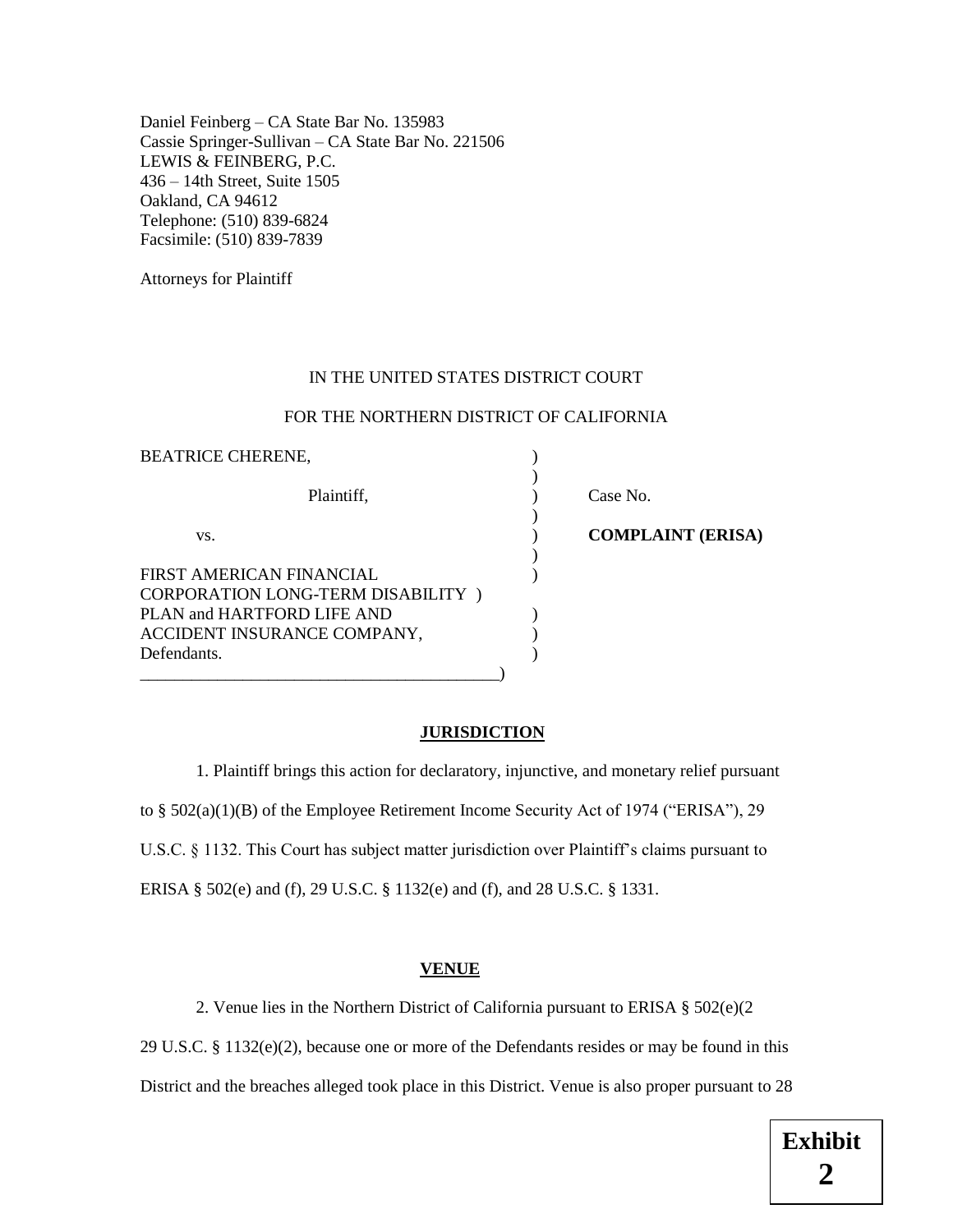U.S.C. § 1391(b), in that a substantial part of the events or omissions giving rise to Plaintiff's claims occurred within this District.

#### **INTRADISTRICT ASSIGNMENT**

3. This action arises in Contra Costa and San Francisco Counties in that the defendant Plan may be found in Contra Costa and San Francisco Counties, the Plan is administered in part in San Francisco County, Plaintiff resides in Contra Costa County, and some of the breaches alleged took place in Contra Costa County.

## **PARTIES**

4. At all relevant times, Plaintiff Beatrice Cherene ("Ms. Cherene" or "Plaintiff") was a participant, as defined in ERISA § 3(7), 29 U.S.C. § 1002(7), in Defendant First American Financial Corporation Long-Term Disability Plan ("Plan"). Plaintiff resides in Walnut Creek, California.

5. At all relevant times, the Plan was an employee welfare benefit plan within the meaning of ERISA § 3(1), 29 U.S.C. § 1002(1), sponsored by First American Financial Corporation ("First American"), and administered in part in San Francisco, California. At all relevant times, the Plan offered, inter alia, long-term disability ("LTD") benefits to employees of First American, including Plaintiff, through an insurance policy issued by defendant Hartford Life and Accident Insurance Company ("Hartford"). The Plan is named herein as a necessary party for the relief requested.

6. At all relevant times, Defendant Hartford was a fiduciary of the Plan within the meaning of ERISA § 3(21), 29 U.S.C. § 1002(21), in that Hartford acted as claims fiduciary for the Plan and exercised authority and control over the payment of LTD benefits, which are Plan assets. Hartford was also the "appropriate named fiduciary" of the Plan as described in 29 C.F.R.  $§$  2560-503-1(h)(1), and therefore functioned as the plan administrator for claims procedure purposes.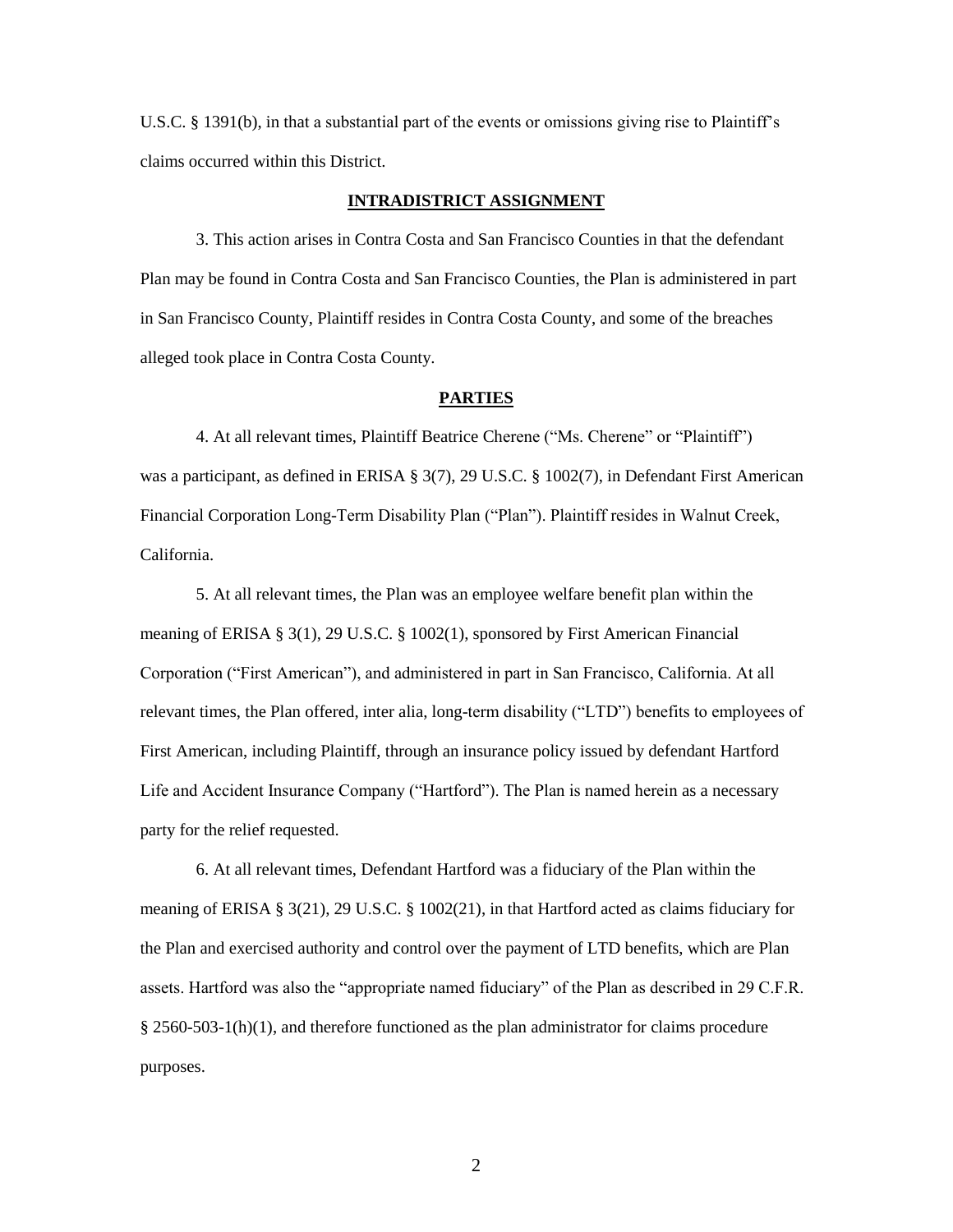#### **FACTS**

7. Beatrice J. Cherene suffers from cervicalgia, thoracic strain and sprain, and rupture and herniation of a cervical disc, as well as fibromyalgia and Dequervains Tendinitis. Ms. Cherene suffers pain and muscle spasms down her shoulders, arms, elbows, forearms, hands, and fingers.

8. Ms. Cherene was noticeably injured from these conditions as of May 1, 1996. At the time of her injury, Ms. Cherene was employed by First American as a Senior Escrow Officer, where she had been employed since August of 1991. As a result of her disability, Ms. Cherene was no longer able to work as of April 1999.

9. Ms. Cherene applied for and was awarded workers compensation benefits for total disability for a period from the time of her injury until April 14, 2000. She also received workers compensation benefits for major permanent partial disability until she received a final payment on June 20, 2002.

10. Ms. Cherene applied for Social Security Disability Insurance ("SSDI") benefits in January 2000. On January 22, 2002, an administrative law judge for the Social Security Administration determined that she was entitled to disability benefits retroactive to April 14, 1999. Ms. Cherene continues to receive monthly SSDI benefits.

11. For the period from April 9, 2000, through November 22, 2001, Ms. Cherene received weekly State Disability Insurance Benefits.

12. On April 10, 2001, the Workers' Compensation Appeals Board approved a Compromise and Release agreement between Ms. Cherene, First American, and American Guarantee & Liability/Zurich-American Insurance Group ("Zurich"), First American's workers compensation insurance provider. The agreement was a settlement of all claims between the parties arising out of the May 1, 1996 injury.

13. On February 24, 2000, Hartford approved Ms. Cherene's claim for LTD benefits under the Plan, effective August 19, 1999.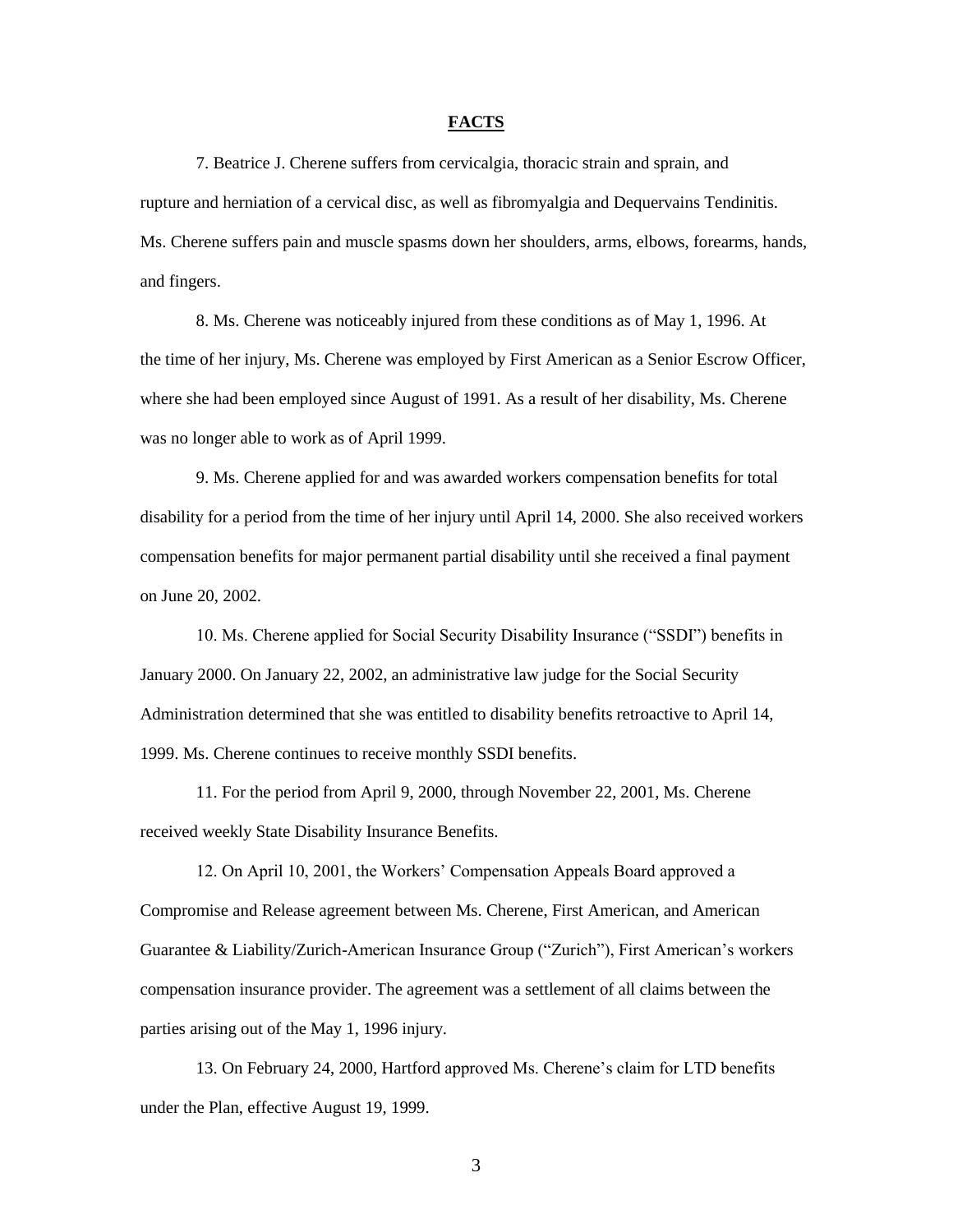14. Following its approval of LTD benefits, Hartford frequently reviewed Ms. Cherene's claim and requested updated information regarding, inter alia, her State Disability Benefits, Workers' Compensation benefits, and her plans to return to work. Ms. Cherene complied with Hartford's requests.

15. By letter dated October 8, 2002, Hartford notified Ms. Cherene that according to Hartford's calculations, Hartford had overpaid her in the amount of \$47,042.20 less a \$4,000 attorney fee for services provided by Ms. Cherene's Social Security attorney. Hartford identified the overpayment as having occurred during the years 1999, 2000, 2001, and 2002. Hartford included a Recalculation Work Sheet with the letter and requested repayment in full.

16. Although Hartford had previously deducted income offsets from Ms. Cherene's monthly LTD benefit checks, Hartford's Work Sheet failed to enumerate which offsets Hartford had already taken, and which additional offsets it was claiming. Additionally, Hartford's Work Sheet calculations generally did not correspond with any actual checks received by Ms. Cherene for her LTD benefits, SSDI benefits, workers compensation benefits, or SDI benefits, rendering it impossible for Ms. Cherene to discern what offsets Hartford was claiming.

17. By letter dated October 25, 2002, Hartford notified Ms. Cherene that according to Hartford's calculations, Hartford had overpaid Ms. Cherene an additional \$14,315.95. Hartford stated that no additional benefits would be paid until the balance of \$57,358.15 was repaid. Hartford included a revised Recalculation Work Sheet with the letter, which suffered from the same deficiencies as the first Work Sheet.

18. Ms. Cherene responded to Hartford's requests by letter dated November 25, 2002, explaining that Hartford's Recalculation Work Sheets inadequately accounted for the alleged overpayments made by Hartford and did not provide sufficient information for Ms. Cherene to determine the accuracy or reliability of Hartford's calculations. The letter requested that Hartford complete enclosed work sheets reflecting the monthly differences between Ms. Cherene's gross monthly benefits and the actual payments made by Hartford to provide the information missing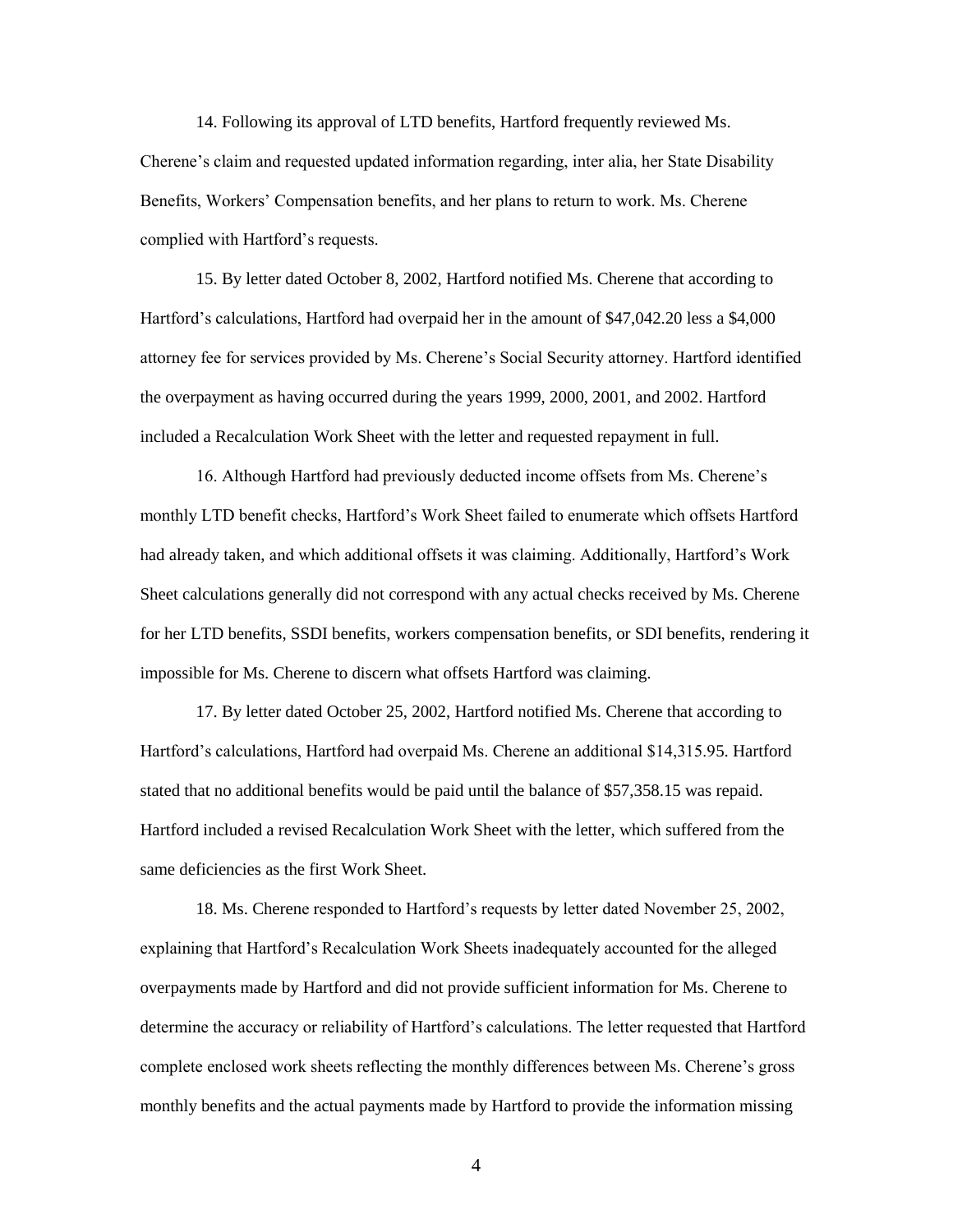from the Recalculation Work Sheets. The letter further requested that Hartford reinstate Ms. Cherene's benefits until it provided clear and accurate calculations of the alleged overpayments, including any additional information to justify its calculations.

19. By letter dated December 4, 2002, Hartford replied to Ms. Cherene's letter of November 25, stating that Hartford had not terminated her benefits but was applying her Monthly Benefit toward the overpayment balance Hartford had calculated. Hartford enclosed copies of its previous Recalculation Work Sheets, asserted their accuracy, refused to complete the work sheets provided by Ms. Cherene, and refused to justify its calculations.

20. Ms. Cherene responded by letter dated December 17, 2002, explaining that Hartford had failed to account for the alleged overpayments it had made to Ms. Cherene. The letter reiterated Ms. Cherene's request for documentation, required under ERISA §§ 104(b)(4) and 503(1), that would assist her understanding of Hartford's decision to reduce or terminate her benefit payments.

21. Hartford responded by letter dated January 14, 2003, revising the alleged overpayment amount to reflect the monthly benefits Hartford had withheld from Ms. Cherene in the interim. Hartford did not further clarify or justify its previous calculations.

22. On February 11, 2003, Ms. Cherene requested review of Hartford's decision not to explain its calculations of claimed overpayments. Ms. Cherene submitted a detailed analysis of the proper amount for which she was responsible for reimbursing Hartford, and enclosed a cashier's check for that amount.

23. By letter dated March 18, 2003, Hartford concluded that Ms. Cherene owed them additional reimbursements, claiming that the Worker's Compensation settlement check represents wage replacement money.

24. The Worker's Compensation settlement agreement states that the settlement is intended to compensate Ms. Cherene for medical treatment and future medical care, and does not mention wage replacement.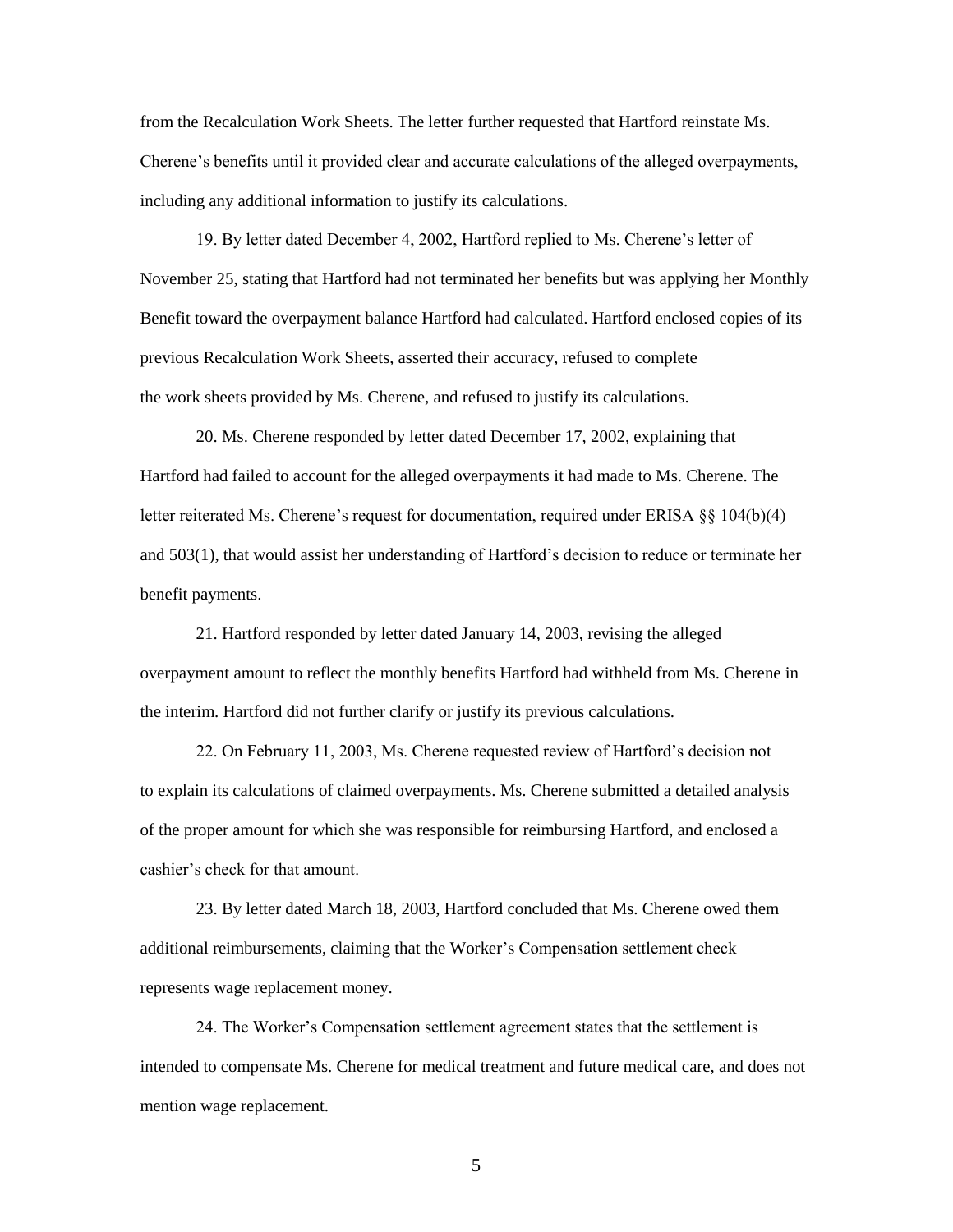25. Under the Plan, Hartford is not entitled to income offsets for the money Ms.

Cherene received in her Worker's Compensation settlement agreement. Additionally, Hartford has inaccurately calculated other income offsets to which it is entitled.

26. Hartford has been withholding Ms. Cherene's LTD benefits until she satisfies Hartford's claimed overpayments.

27. Ms Cherene has exhausted her administrative remedies under the Plan.

#### **FIRST CLAIM FOR RELIEF**

## **[Claim for Benefits Pursuant to ERISA § 502(a)(1)(B) Against Defendants Plan and Hartford]**

28. Plaintiff incorporates Paragraphs 1 through 27 as though fully set forth herein. 29. ERISA § 502(a)(1)(B), 29 U.S.C. § 1132(a)(1)(B), permits a plan participant to bring a civil action to recover benefits due to her under the terms of a plan, to enforce her rights under the terms of a plan, and/or to clarify her rights to future benefits under the terms of a plan.

30. At all relevant times, Ms. Cherene has been entitled to LTD benefits under the Plan. By withholding Ms. Cherene's benefits and claiming reimbursements to which it is not entitled under the terms of the Plan, and by related acts and omissions, Defendants Hartford and Plan have violated, and continue to violate, the terms of the Plan and Ms. Cherene's rights thereunder.

31. At all relevant times, under ERISA § 503 and 29 C.F.R. § 2560.503-1(g), Ms. Cherene has been entitled to receive all relevant information regarding the determination of her LTD monthly benefit amount, including a clear explanation of the basis for a reduction of her benefits. By refusing to provide an explanation for its claimed offsets in a manner calculated to be understood by Ms. Cherene, Defendants Hartford and Plan have violated, and continue to violate, their obligations set forth in ERISA and the Department of Labor regulations issued thereunder.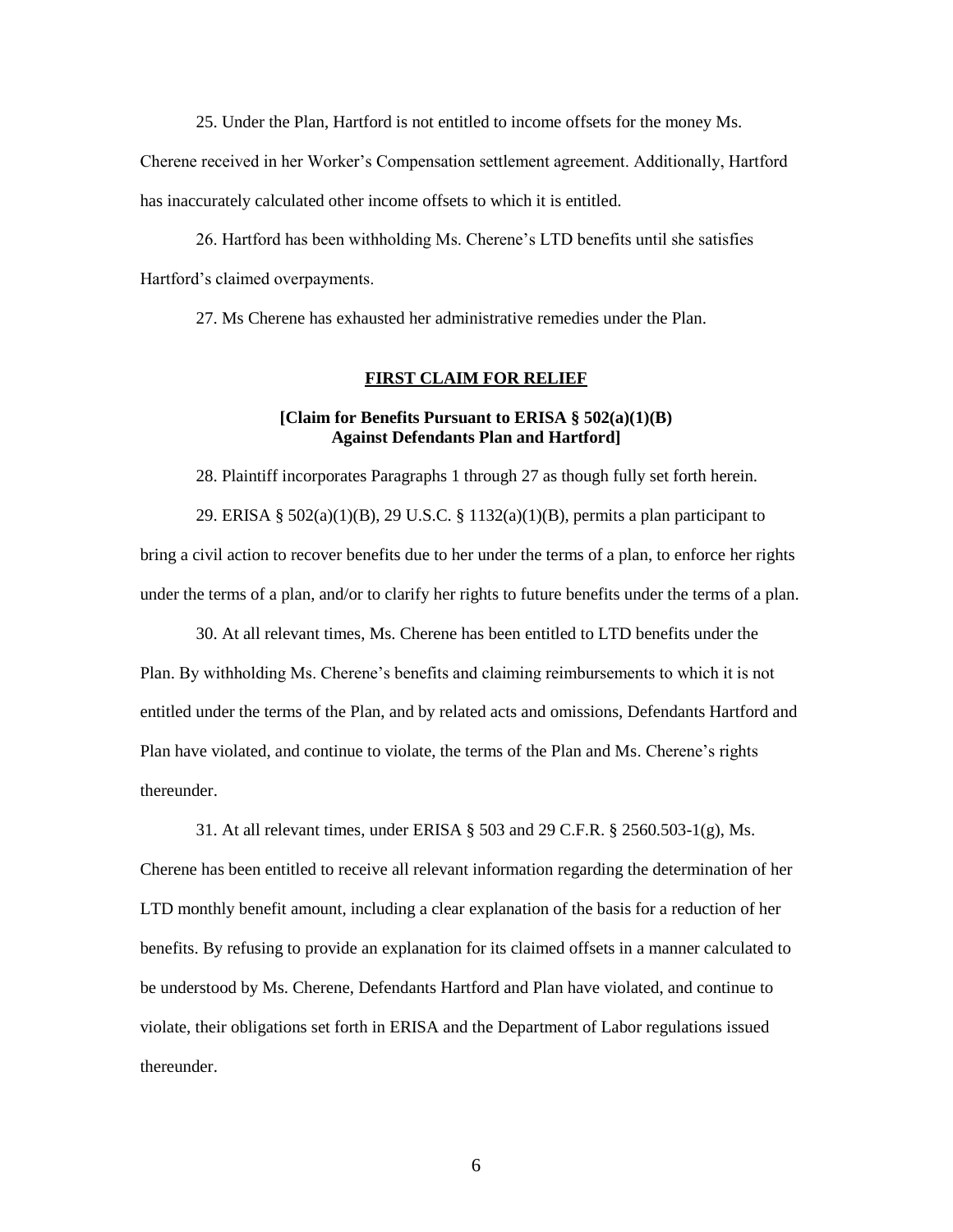#### **PRAYER FOR RELIEF**

**WHEREFORE,** Plaintiff prays that the Court grant the following relief:

## **AS TO THE FIRST CLAIM FOR RELIEF**:

- A. Declare that Defendants Hartford and Plan, and each of them, violated the terms of the Plan by requiring reimbursement for income offsets to which they are not entitled under the terms of the Plan;
- B. Declare that Defendants Hartford and Plan, and each of them, violated the terms of the Plan by withholding Plaintiff's LTD benefits until she has satisfied their claimed reimbursements.
- C. Declare that Plaintiff has satisfied all reimbursements owed to Hartford.
- D. Order Defendants Hartford and Plan, and each of them, to pay LTD benefits to Plaintiff pursuant to the terms of the Plan from February 1, 2003, through the date judgment is entered herein, together with prejudgment interest on each and every such monthly payment through the date judgment is entered herein;
- E. Plaintiff reasonable attorneys' fees and costs of suit incurred herein pursuant to ERISA § 502(g), 29 U.S.C. § 1132(g);
- G. Provide such other relief as the Court deems equitable and just.

Dated: May 13, 2003 Respectfully submitted, LEWIS & FEINBERG, P.C. By:

> Cassie Springer-Sullivan Attorneys for Plaintiff

\_\_\_\_\_\_\_\_\_\_\_\_\_\_\_\_\_\_\_\_\_\_\_\_\_\_\_\_\_\_\_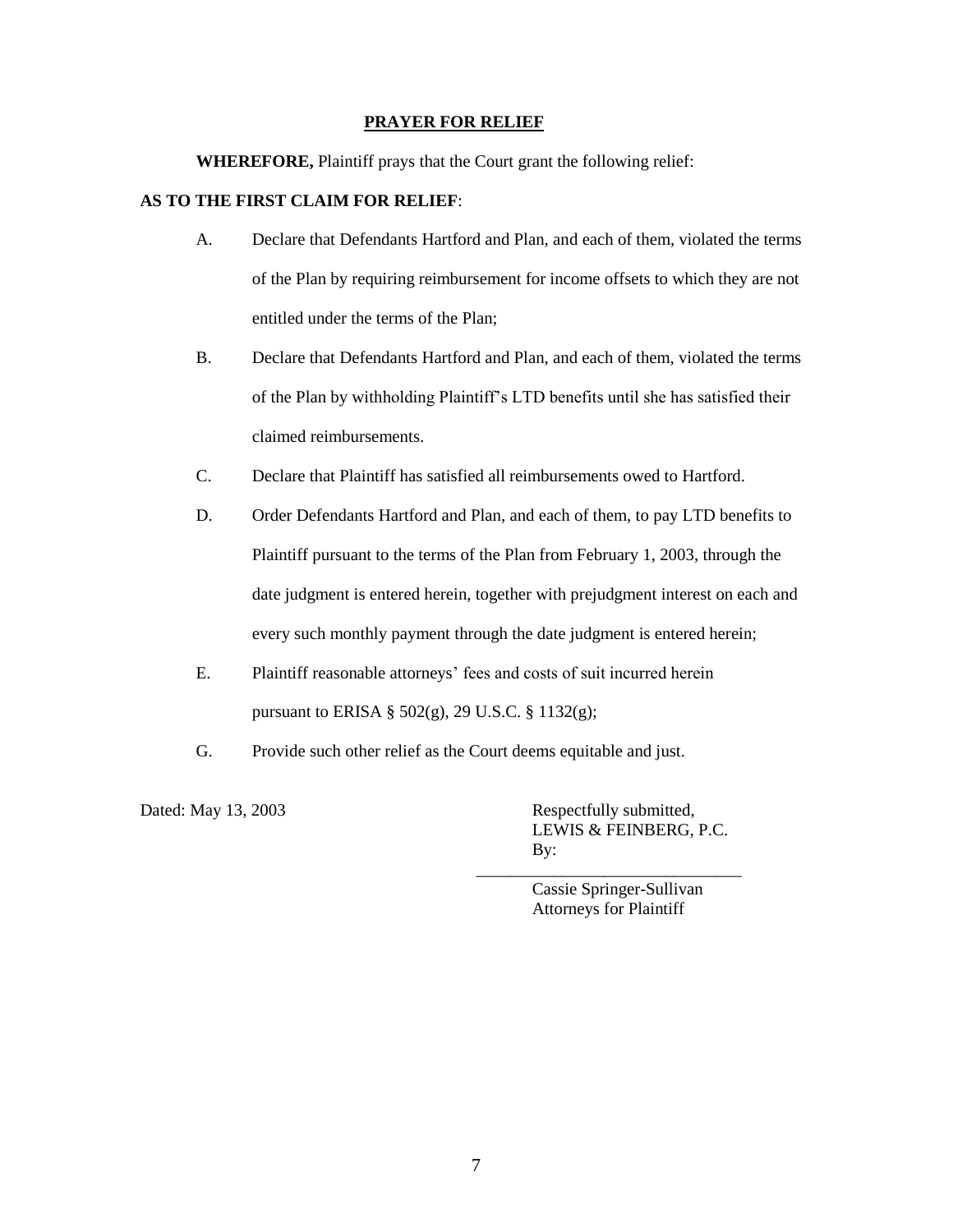#### IN THE UNITED STATES DISTRICT COURT FOR THE EASTERN DISTRICT OF MISSOURI

#### **MARION LEONARD**,

Plaintiff

vs.

Case No: 4:00CV0923-ERW

#### **SOUTHWESTERN BELL CORPORATION DISABILITY INCOME PLAN**, et al

Defendants.

#### **FIRST AMENDED COMPLAINT**

COMES NOW plaintiff Marion Leonard, by and through her attorneys, and states the following for her cause of action and in support of her motion for class certification, as follows:

#### **JURISDICTION AND VENUE**

1. Jurisdiction of this proceeding arises out of subsections (a)(1), (2) and (3) and subsection (e) of Section 502 of the Employee Retirement Income Security Act of 1974, as amended 1980 ("ERISA"), 29 U.S.C. §1132. Ancillary jurisdiction exists pursuant to provisions of Section 301 of the Labor-Management Relations Act of 1947, as amended ("Labor Act"), 29 U.S.C. §1 85(a), Smith v. Evening News Assn., 371 U.S. 195 (1962). Pendant remedy jurisdiction exists under the Missouri and Federal common law of trusts.

2. Venue is founded on ERISA §502(e)(2), 29 U.S.C. §1132.

#### **PARTIES**

3. Plaintiff MARION LEONARD is and was at all times hereinafter

mentioned an employee as defined in Sections 3(6) of ERISA and 2(3) of the Labor Act, 29 U.S.C.§§152(3)9 1002(6), of defendant SOUTHWESTERN BELL TELEPHONE CO. in a collective bargaining unit represented by the Communications Worker's of America (hereinafter "union"), and a participant as defined in Section 3(7) of ERISA, 29 U.S.C. §1002(7), in both the said

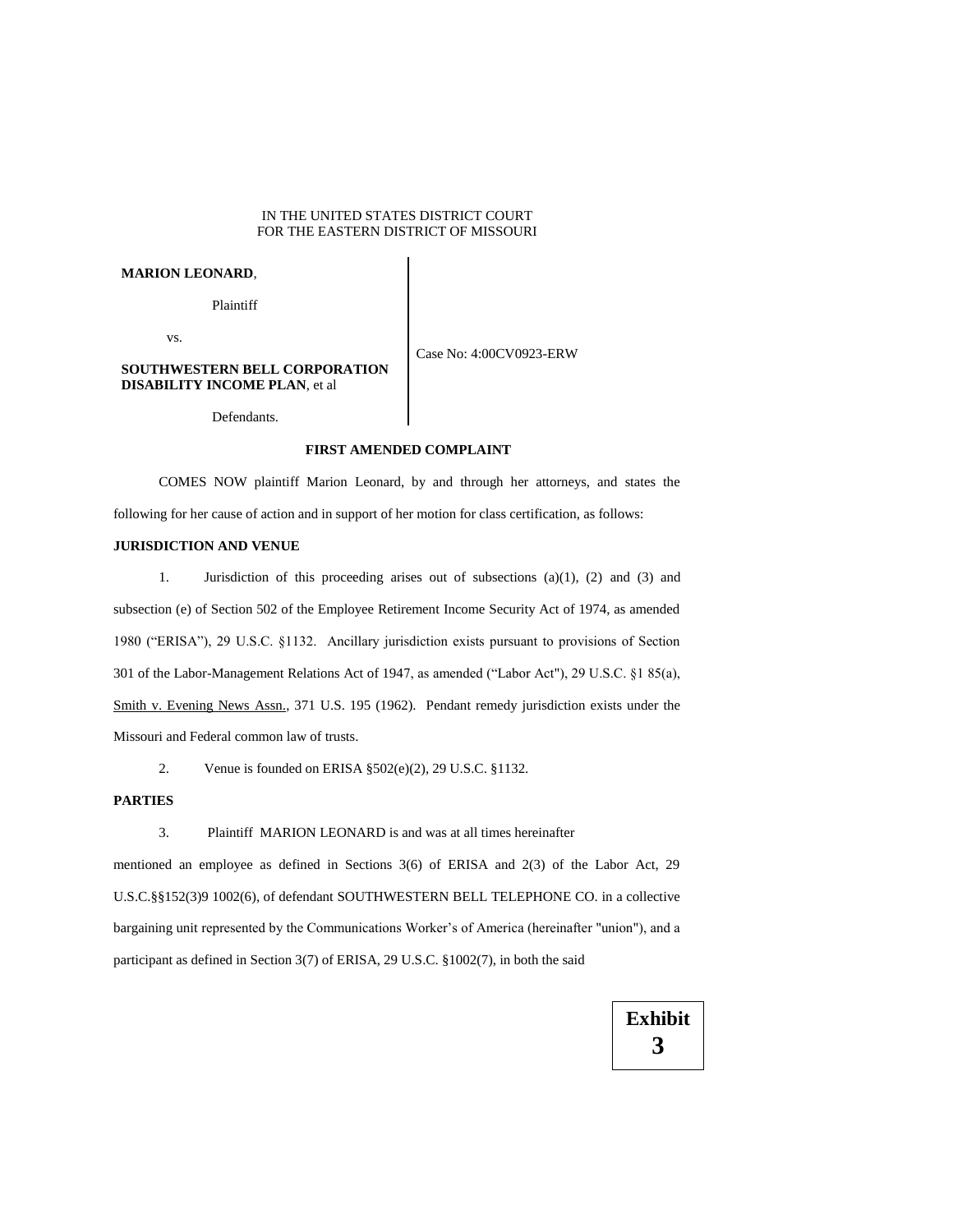SOUTHWESTERN BELL CORPORATION PENSION BENEFIT PLAN ("Pension Plan"or alternatively "SBCPBP") and in the SOUTHWESTERN BELL CORPORATION DISABILITY INCOME PLAN ("Income Plan") as an hourly employee of defendant SOUTHWESTERN BELL TELEPHONE CO. Sometimes hereinafter the two said plans here in this paragraph and as later identified, are referred to collectively as "defendant plans."

2. Defendants SOUTHWESTERN BELL CORPORATION now known as SBC Communications, Inc., (hereinafter "SBC"), and SOUTHWESTERN BELL TELEPHONE CO. (hereinafter "SWBTC"), are and were at all times hereafter mentioned corporations duly organized and existing under law and employers engaged in commerce within the meaning of Sections 3(5), 3(11) and 3(12) of ERISA and Sections 2(2), 2(6) and 2(7) of the Labor Act, 29 U.S.C. 9§152(2), (6) and (7), 1002(5), (11) and (12); and that each of said named corporate defendants are and were at all times hereinafter mentioned engaged in business and maintain business offices within the territorial jurisdiction of this Court and this division. On information and belief, SWBTC is presently and at relevant times hereto a wholly owned subsidiary of SBC and/or is within the control group of SBC; on further information and belief, SBC is an outgrowth of the earlier existing SWBTC both prior to and following deregulation. Said two named corporate defendants are hereinafter sometimes referred to collectively as "Bell employers."

3. Defendant plans were heretofore established and maintained by said defendants Bell employers or one or more of them, for the hourly bargained for employees of both of them, for the purpose of providing their bargained for hourly employees as plan participants, including plaintiff, with, among other things, benefits in the event of sickness and accident, and as to such benefits said defendant plans are each an employee welfare benefit plan within the meaning of subsections (1) and (3) of Section 3 of ERISA, 29 U.S.C. §1002(l) and (3), and are subject to service in this action pursuant to Section 502(d)(l) of ERISA, 29 U.S.C. §1132(d)(1).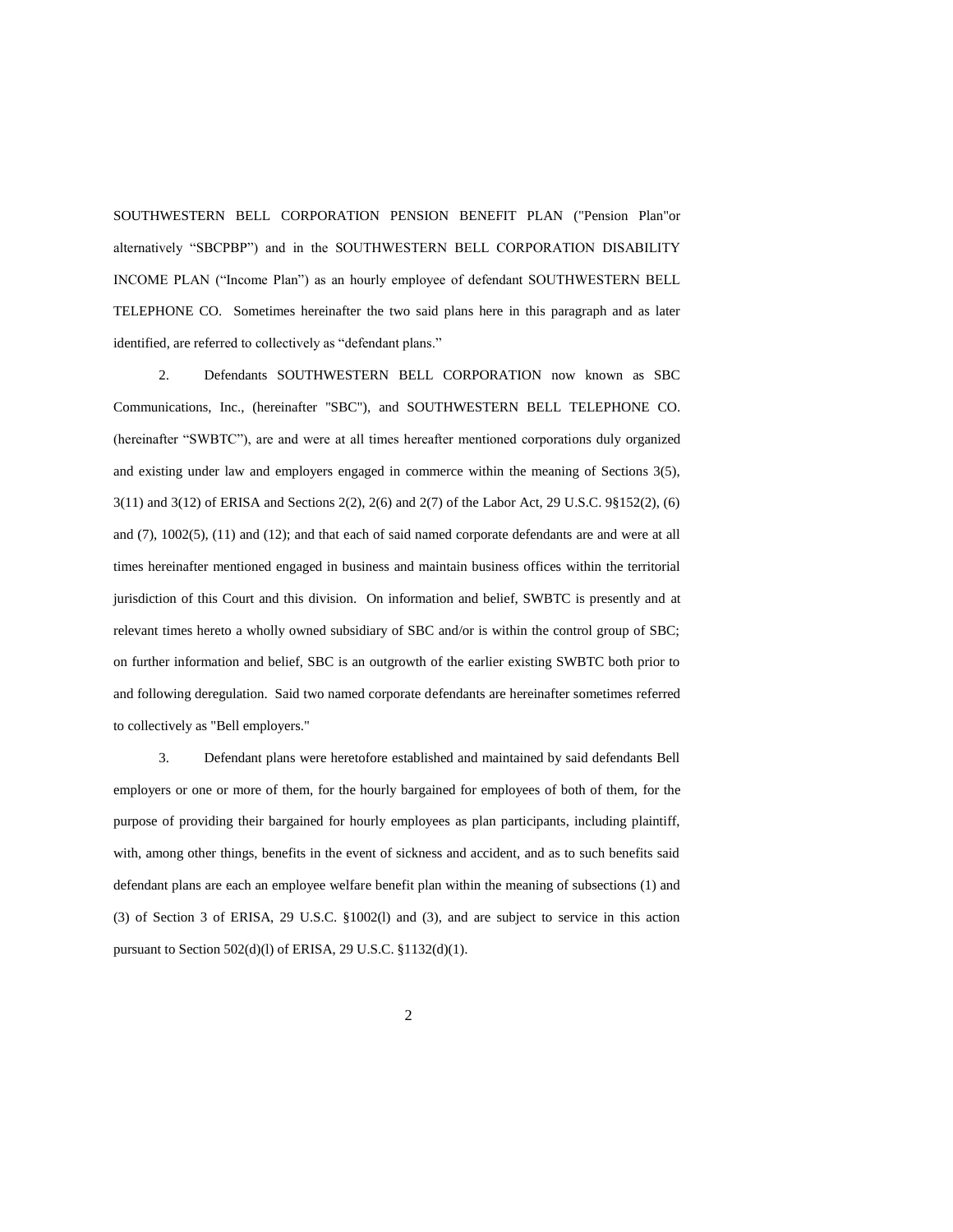4. Defendant plans and the particular integration provisions included within the plan documents had its/their historical antecedents in employee benefit plans created by the American Telephone and Telegraph Co. ("AT&T"), and then adopted by the various regional telephone company units established by AT&T and wholly owned and/or controlled by it until deregulation, and that following such AT&T breakup and/or deregulation, the various regional telephone companies resulting from such breakup, including SWBTC, continued to provide substantially the same benefits for their bargained for hourly employees as they had theretofore in the past, which included benefits for disabilities which could result from *inter alia* injuries suffered in the course and scope of one's employment and be separately compensable under state worker's compensation statutes.

> a. The terms with respect to welfare benefits provided in defendant plans and the kinds of offsets and integration allowed, which are herein relevant to plaintiff's claim and claims of the proposed class, are terms that existed historically in said AT&T sponsored and created plan

5. Defendant plans provide for plan administration and fiduciary decision making with respect to the matters herein alleged as conduct and decisions of the defendant plans, to be within the province and function of the Bell employers and of respective Committees appointed by the respective Bell employer.

> a. Defendants BENEFIT PLAN COMMITTEE OF SOUTHWESTERN BELL CORPORATION PENSION BENEFIT PLAN, BENEFIT PLAN COMMITTEE OF SOUTHWESTERN BELL CORPORATION DISABILITY INCOME PLAN and BENEFIT PLAN COMMITTEE OF SOUTHWESTERN BELL TELEPHONE COMPANY constitute such Committees, and each such Committee and the individual members thereof are deemed by the terms of the plan to be fiduciaries as such term is used in ERISA §3(21)(A), 29 U.S.C. §1002.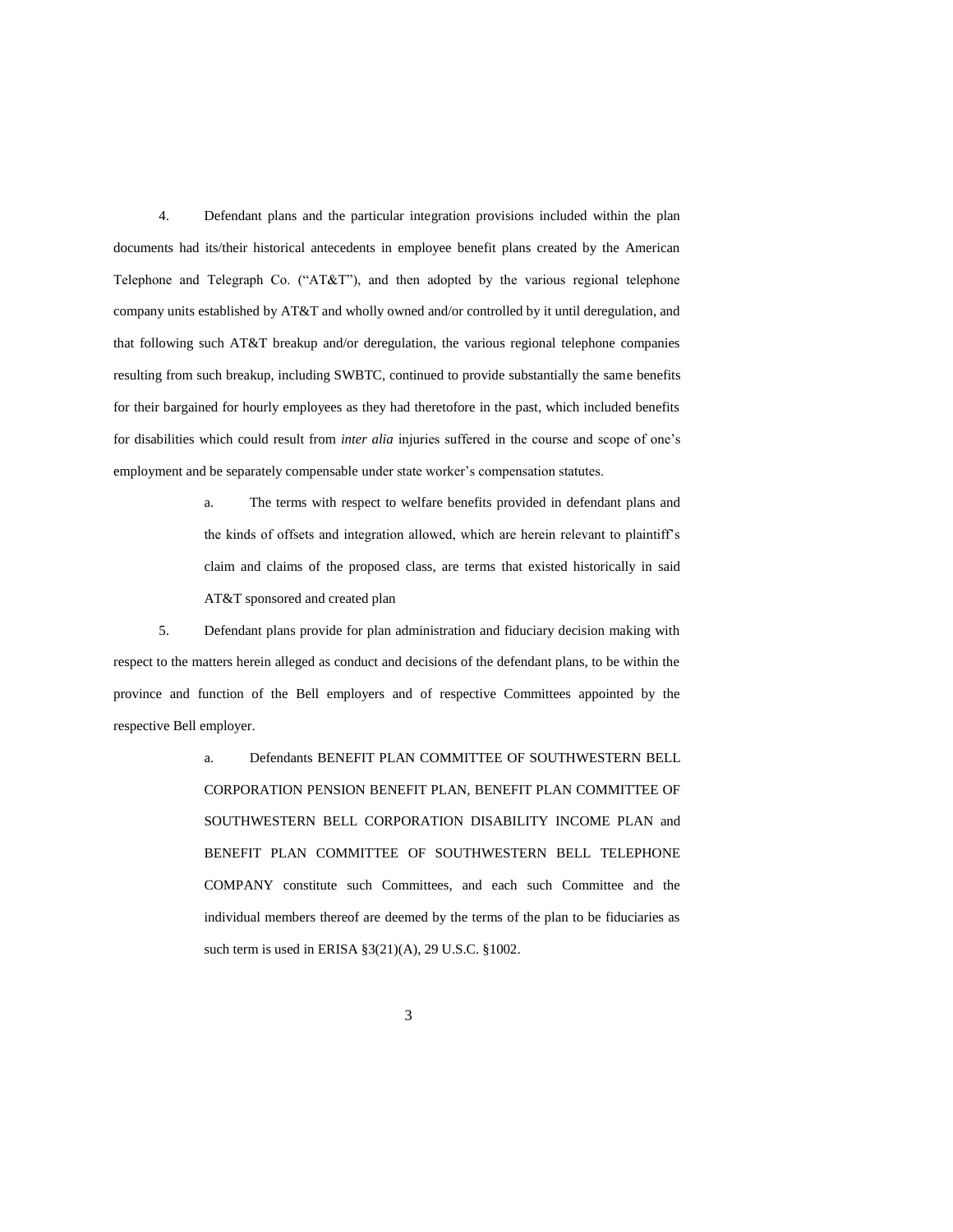b. BENEFIT PLAN COMMITTEE OF SOUTHWESTERN BELL CORPORATION PENSION BENEFIT PLAN is the highest such Committee in the administration of such plan.

c. BENEFIT PLAN COMMITTEE OF SOUTHWESTERN BELL CORPORATION DISABILITY INCOME PLAN is the highest such Committee in the administration of such plan.

d. On information and belief, each such Committee further operates through a Secretary, who in like fashion constitutes a plan fiduciary when engaged in administration of Benefit Plan.

6. At the time of reorganization of the single predecessor of the present defendant Bell employers after said initial deregulation of AT&T, into the two or more corporate defendant entities, and at the time of the creation of Benefit Plan, Bell employers and their predecessor and their respective benefit plan Committees maintained their principal offices within the territorial jurisdiction of this Court and this division.

#### **BENEFIT PLAN DISABILITY PAY TERMS, HISTORICAL INTERPRETATION, PRIOR JUDICIAL DECISIONS AND CONDUCT, AND JUDICIAL ESTOPPEL**

#### 7. Pension plan provides:

a. A participant who has at least 15 years of pension eligibility service, who is determined to be totally disabled as a result of sickness or injury while employed by SWBTC or other participating employer, and who is not eligible for a service pension at the time of such disability determination, shall received what the defendants called a "disability pension."

**Comment [ssw1]:** 4.1.3(a) and (b), p.14.

b. The disabled participant is not vested in such disability pension, in that, among other things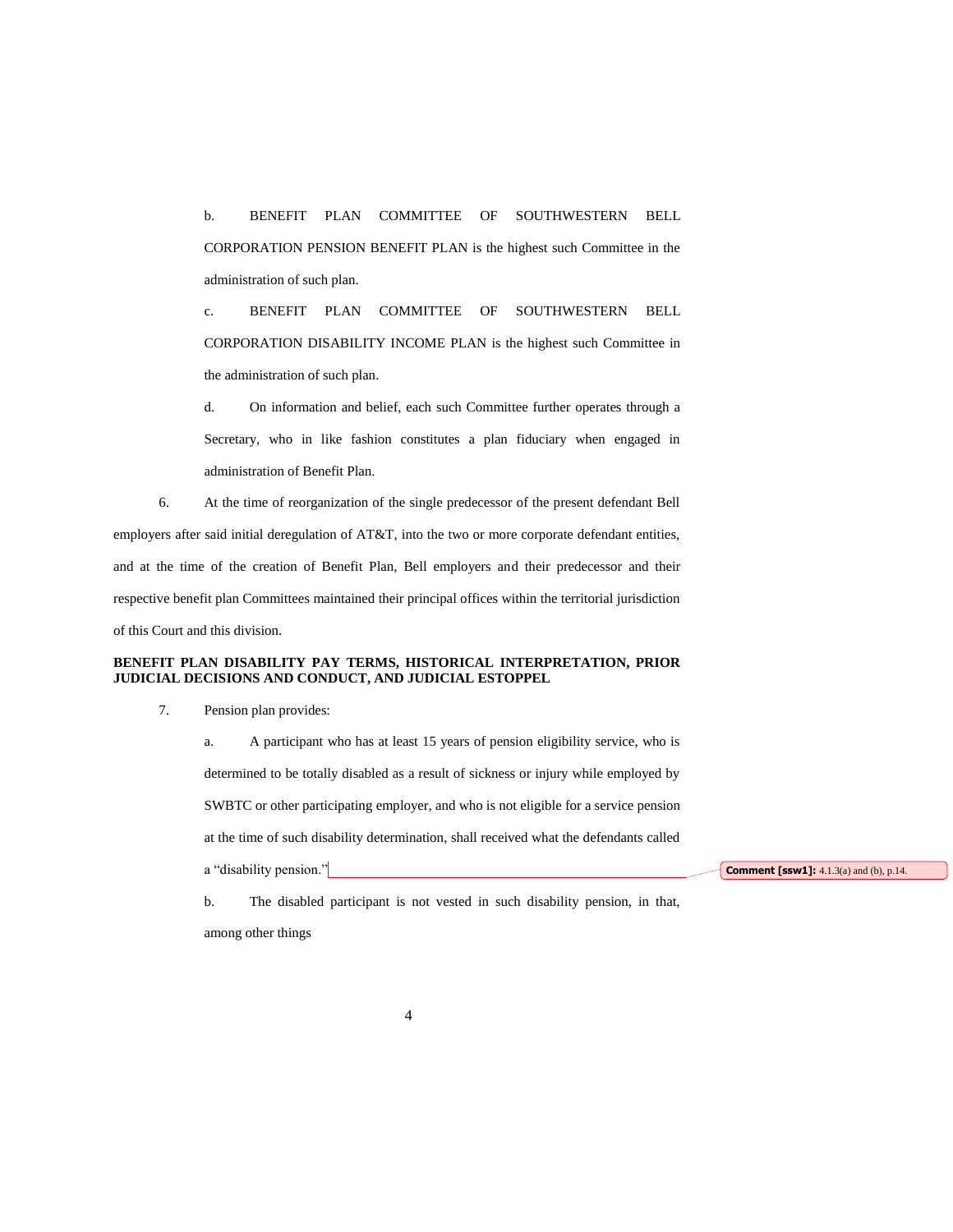i. The participant determined eligible for such disability pay is and at all times thereafter remains subjected to constant and repeated physical and mental examinations and tests, one or more of which could lead at any time under appropriate circumstances to the cessation of such disability benefit.

ii. Defendant Bell employers claim to retain the right to end, amend, change, modify or terminate the provisions for disability pay.

c. The disability pay provided by Pension plan is not funded as required by ERISA for pensions, the Pension Plan providing the costs of the benefit shall be a charge to the operating expense of the participating company, as SWBTC, "as and when paid."

d. The Committee may not offset or reduce disability pay by other payments the recipient receives under law except and unless the offset amount is a "payment of the same general character as a benefit provided by the plan."

e. Pension plan was to be deemed to incorporate the provisions of predecessor plans with respect to matters relating to entitlement to and computation of benefits

#### 8. Income plan provides:

a. A participant who has received and exhausted short term disability benefits of fifty-two (52) weeks and is determined by income plan's claims administrator to be thereafter totally disabled if incapable of performing the requirements of a job other than one for which the rate of pay is less than 50% of the participant's basic wage rate at the time such participant's wage rate at the time his or her long-term disability started, as a result of sickness or injury occurred while employed by SWBTC or other participating employer, and who is not eligible for a service pension at the time of such disability determination, shall received what the defendants called a "long term disability" ("LTD") benefit.

**Comment [ssw2]:** §4.1.3(b), p.14

**Comment [ssw3]:** §9.1.1 and §9.1.3 and §9.2, p.69

**Comment [ssw4]:** §4.1.3(e), p. 15 or p.16. See also §4.8.1, p.48 as to funding of pensions (and not disability pensions).

**Comment [ssw5]:** §6.8.1, p.62.

**Comment [ssw6]:** 4.1.3(a) and (b), p.14.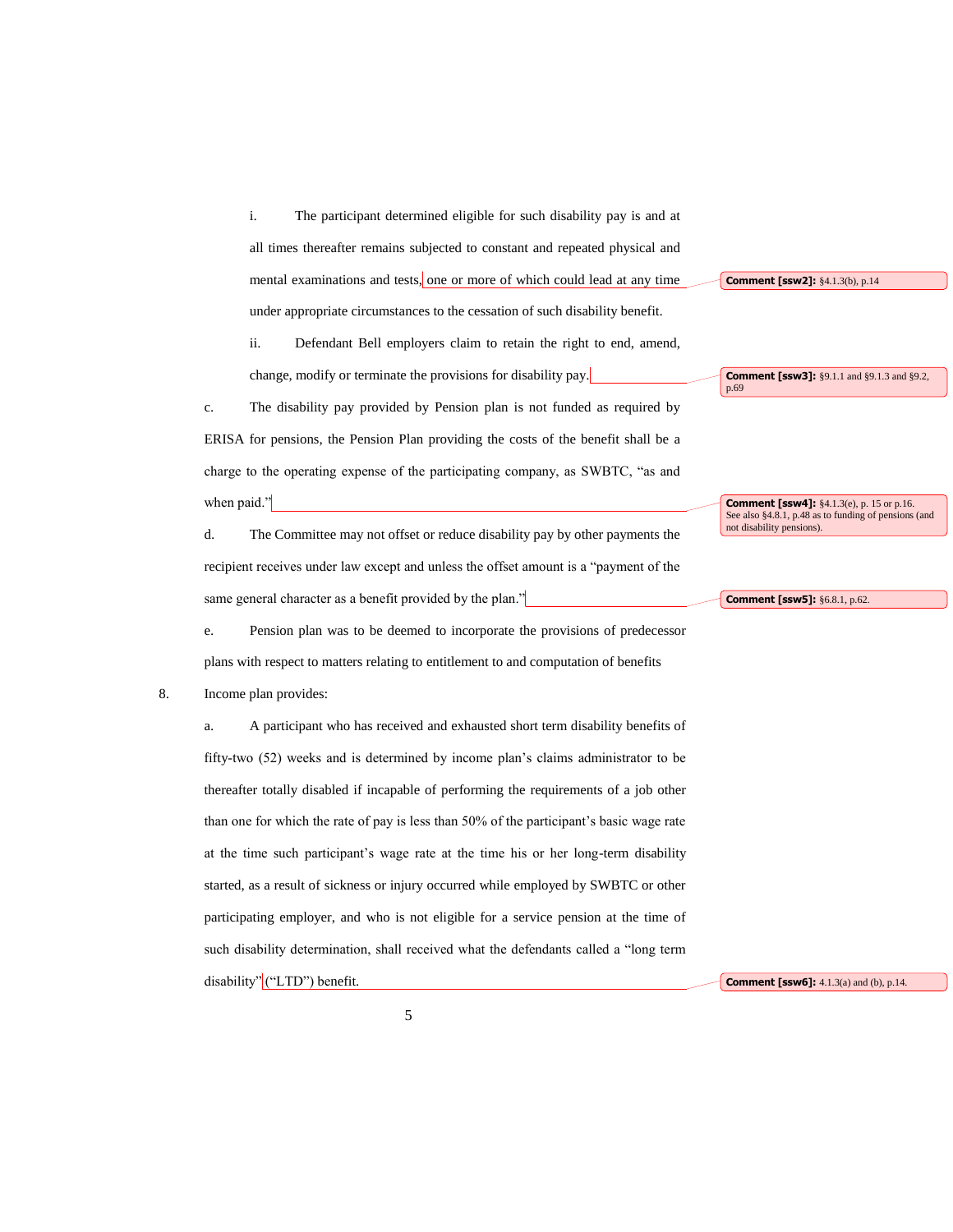b. The disabled participant is not vested in such LTD benefit in that, among other things

The participant determined eligible for such LTD benefit is and at all times thereafter remains subjected to constant and repeated physical and mental examinations and tests, one or more of which could under appropriate circumstances lead at any time to the cessation of such LTD benefit.

Defendant Bell employers claim to retain the right to end, amend, change, modify or terminate the provisions for LTD benefits.

c. The LTD benefit provided by Income plan is not funded as required by ERISA for pensions, the Income plan providing the costs of the benefit shall be a charge to the operating expense of the participating company, as SWBTC, "as and when paid."

d. The Committee may not offset or reduce disability pay by other payments the recipient receives under law except and unless the offset amount is a "payment of the same general character as a benefit provided by the plan."

e. Income plan was to be deemed to incorporate the provisions of predecessor plans with respect to matters relating to entitlement to and computation of benefits

9. On or about October 3, 1941 a study was completed for AT&T listing states not permitting offset of disability payments against permanent partial disability ("PPD") awards provided in state workers compensation proceedings. Thereafter, on or about April 15, 1942, a Bell System study committee made a recommendation and transmitted a draft proposed practice for the Employee Benefit Committee to consider with respect to said issue and the plan offset language as to "payments of the same general character," the effect of which was inconsistent with the offset practice against permanent partial disability awards about which plaintiff now complains. On or about November 18, 1942 counsel for AT&T provided an opinion that the said recommendation not to offset disability **Comment [ssw9]:** §4.1.3(e), p. 15 or p.16.<br>See also §4.8.1, p.48 as to funding of pensions (and not disability pensions).

**Comment [ssw8]:** §9.1.1 and §9.1.3 and §9.2,

**Comment [ssw10]:** §6.8.1, p.62.

**Comment [ssw7]:** §4.1.3(b), p.14

p.69

**Comment [ssw11]:** Wilken exh 40, 68

**Comment [ssw12]:** Wilken exh 40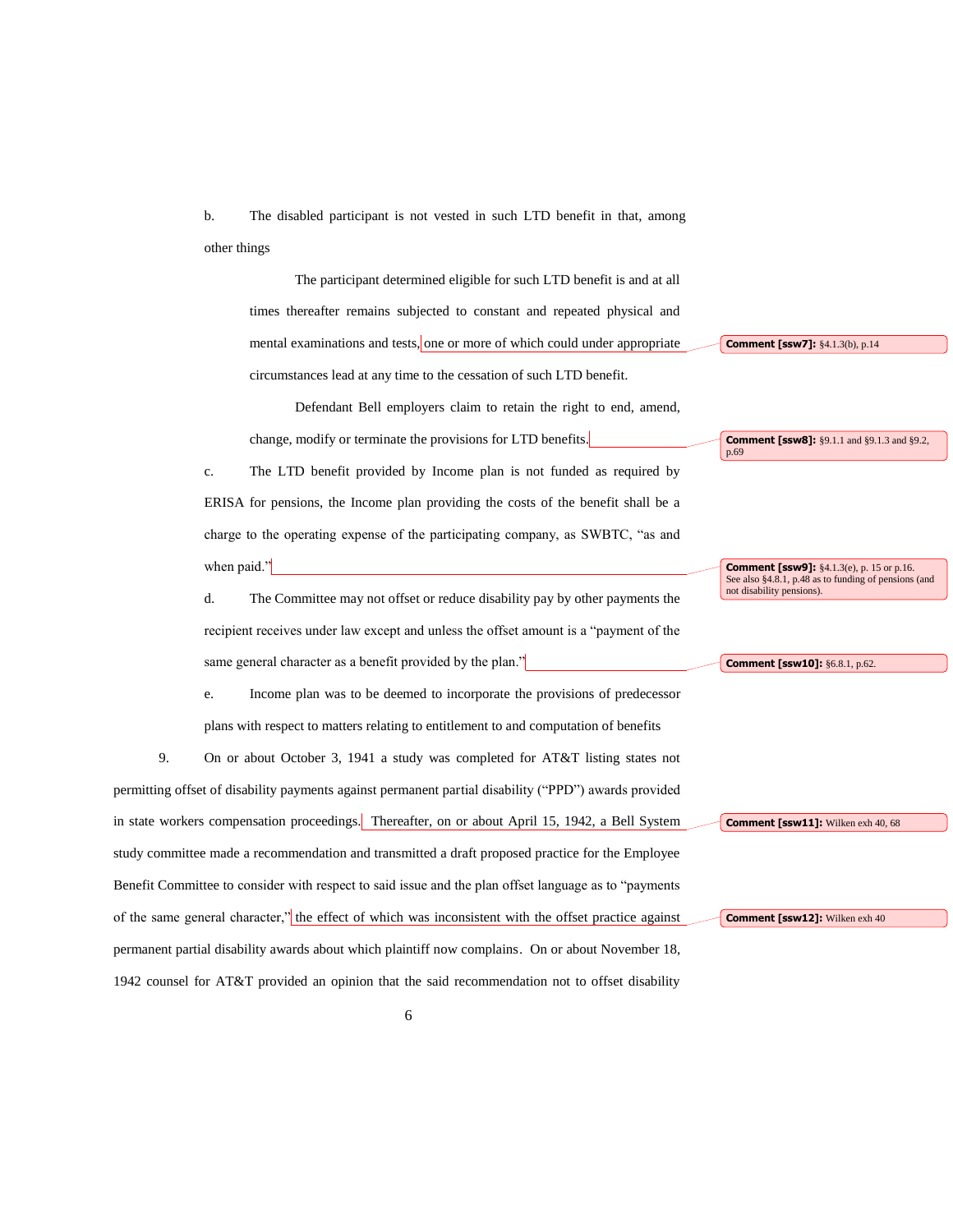plan payments with PPD awards was consistent with the purposes of such offsetting language in the disability plan which language, then and now, is essentially the same. On or about December 31, 1942 the AT&T Employee Benefit Committee adopted the said recommendation. On or about December 31, 1942 AT&T Serial No. 124 concerning the "interpretation of" the offset language, allowing no such offset as defendants herein took on the basis of the same language, and suggested all operating companies adopt the same interpretation and policy. On or about February 2, 1943, the Employee Benefit Committee for SWBTC announced it too had adopted the AT&T interpretation and policy. Said policy was reaffirmed in 1946 when language was inserted in the plan stating offset will take place "which the [Employee Benefit ] Committee shall determine to be of the same general character as a payment provided by the plan, and reaffirmed again in1971 and again in 1975. Said policy and interpretation was made a part of the claims manual.

10. In 1982, an employee of SWBTC named Charles Ramsey together with other employees of other AT&T affiliated companies, then including Western Electric Co., who had been threatened by their respective Bell employers with reduction of benefits and/or their PPD awards by reason of such offsets as herein claimed by defendants in the instant action, commenced a class action against SWBTC, its EBC and against other Bell Systems companies, in the United States District Court of the Eastern District of Missouri, under ERISA §502(a)(1), 29 U.S.C. §1132(a)(1), captioned "Richard A. Hechenberger et al v. Western Electric Co. et al," cause no. 82-0145C3.

11. In such proceeding before a class was certified, the defendants represented that they would then and thereafter cease implementing the plan and practice the subject of this suit and to which the Hechenberger plaintiffs objected, with the district court noting that defendants had represented that they have "no intention to offset any amounts in pending or future cases that are similar to plaintiff Hechenberger's" and that they "abandoned" their offsetting practice rendering their threats moot. In later appeals they assured that they had not and did not lessen amounts paid by the plan. Both the district court and the United States Court of Appeals for the Eighth Circuit were



**Comment [ssw14]:** Wilken exh 42, 40; Pick depsn tr tr 29.

**Comment [ssw15]:** Wilken exh 43; part of exh 4; see also exh 47. The transmittal to the vaious operating cos is exh 44, contains explanation.

**Comment [ssw16]:** Wilken 75.

#### **Comment [ssw17]:** Wilken 46, 47, 48.

**Comment [ssw18]:** 570 F.Supp. at 824

**Comment [ssw19]:** 570 F.Supp. at 824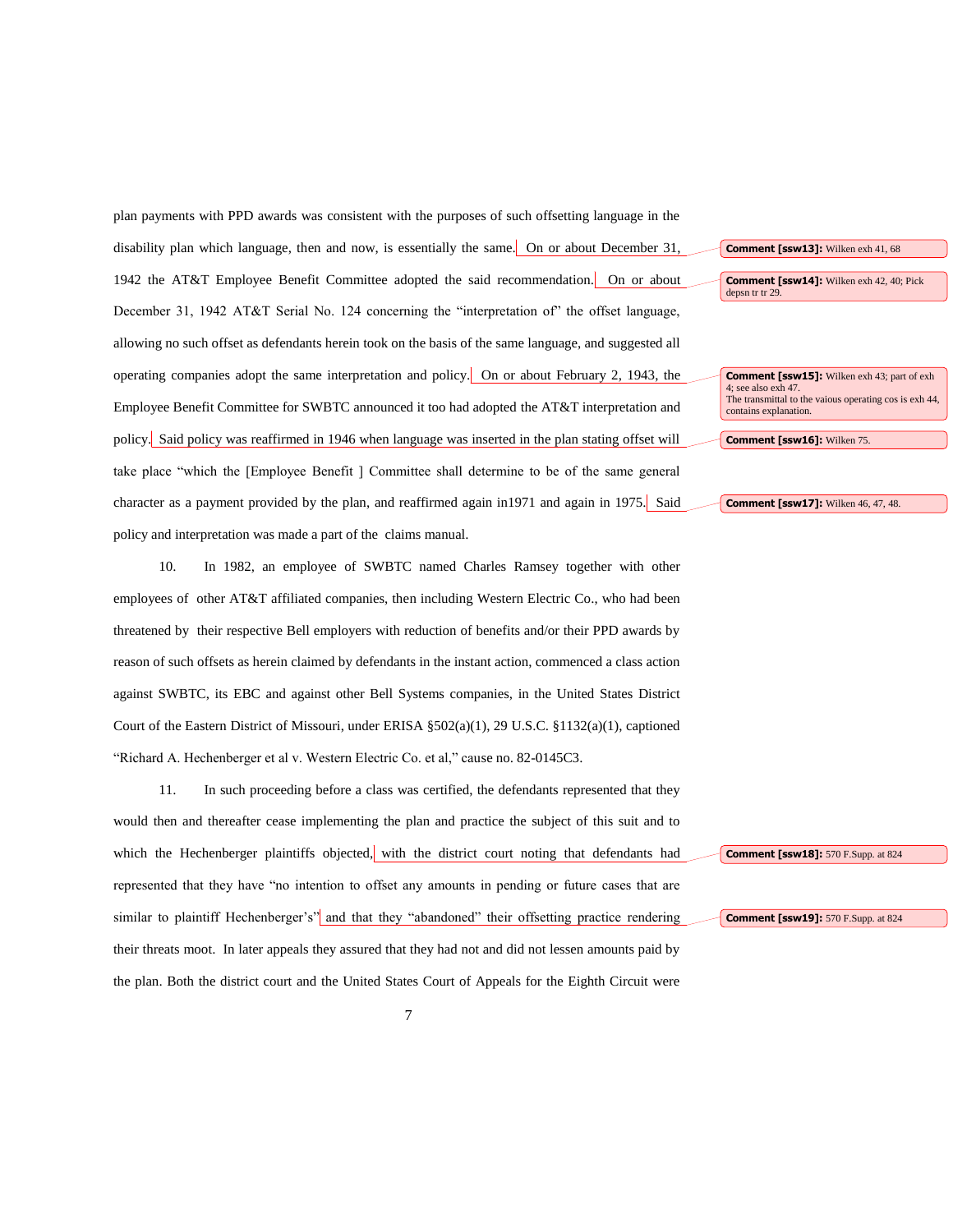satisfactorily assured that such integration and offsetting activities would not take place again, the Court of Appeals announcing "The employers decided to abandon the credit practice altogether," "[e]ach defendant filed affidavits in the district court stating that they would not claim such offsets against . . .any other employees with claims pending in workers' compensation proceedings," that defendants' had provided ironclad assurances there was no "potential" whatsoever that "others would be subjected to this practice in the future" and that the plaintiffs should have fully understood by defendants' promises not to integrate, the "matter [had already been] effectively resolved in their favor." By reason thereof defendants are judicially estopped from asserting the offsetting directed against plaintiff and others is appropriate or proper.

12. During the course of such proceeding alleged in paragraph 13 above, individuals employed by each offending Bell employer and who had in fact earlier suffered from such integration practices defendants had sworn to in Hechenberger had been abandoned for the future, brought class actions against their Bell employers, their disability plans and the plan fiduciaries, resulting in dispositions in their favor, as follows:

> Michael Wilken brought suit against AT&T Technologies, its disability plan and others for benefit loss resulting from the same integration practice violation as claimed in the Hechenberger lawsuit in the United States District Court of the Eastern District of Missouri, Eastern Division, captioned "Michael C. Wilken v. AT&T Technologies, Inc., et al" cause no. 83-2198C(3). The matter was certified as a class action. The Court entered two decisions on the merits which are hereto attached as exhibits 1 and 2. Defendants did not appeal.

> Williard Clemens brought suit against his employer Southwestern Bell Telephone Company, and against Southwestern Bell Telephone Company Plan for Employees' Pensions, Disability Benefits and Death Benefits which at that time was also known as Southwestern Bell Telephone Company Sickness and Accident

**Comment [ssw22]:** 742 F.2d at 455

**Comment [ssw20]:** 599 F.Supp at 689.

**Comment [ssw21]:** 786 F.2d at 347

**Comment [ssw23]:** 742 F.2d at 455

**Comment [ssw24]:** 786 F.2d at 348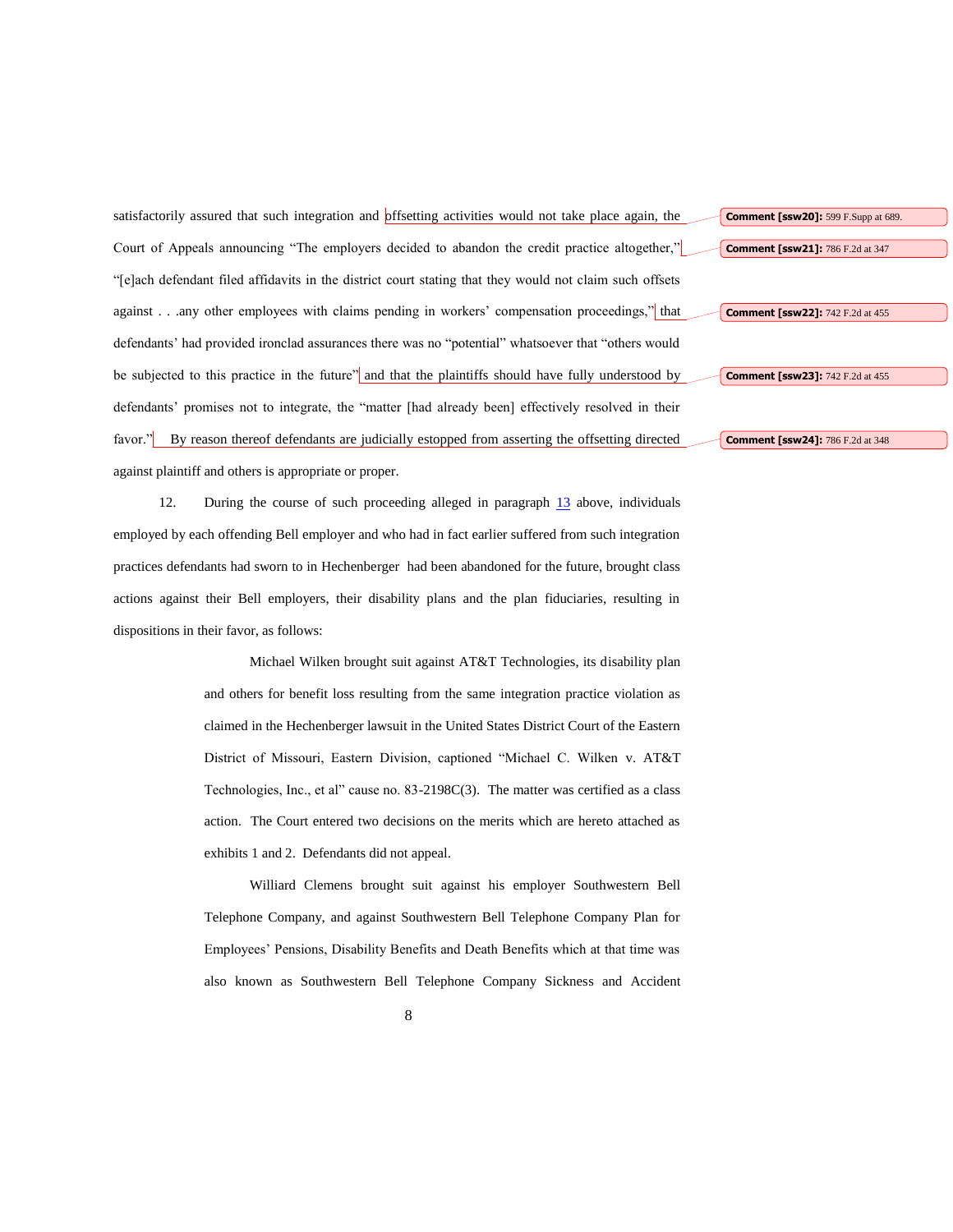Disability Benefit Plan, for benefit loss resulting from the same integration practice violation as claimed in the Hechenberger lawsuit in the United States District Court of the Eastern District of Missouri, Eastern Division, captioned "Willard P. Clemens v. Southwestern Bell Telephone Company et al" and numbered 84-0756C(3). The matter was certified as a class action. After the entry of the decisions in Wilken, the Southwestern Bell defendants in this proceeding agreed to a settlement of the claims of the entire class who has suffered such integration practices anytime during the period commencing ten years before the filing of the Clemens action, by paying 100 cents on each dollar of loss, plus attorneys fees, which settlement was submitted to and approved by the Court. A copy of said settlement agreement is attached hereto as exhibit 3. Plaintiff is currently seeking discovery to determine if after such settlement defendants at any time thereafter sought to reduce or offset the amount of long term disability benefits payable under the plan by the amounts paid to plaintiff Wilken and members of the class in an effort to determine *inter alia* the consistency of defendants' conduct.

The foregoing case was referred to by the United States Court of Appeals in footnote 4 at 742 F.2d at 455.

From and after these historical events defendants and their predecessors have not issued communications in form or format meeting the specifications contained in ERISA §102, 29 U.S.C. §1022, constituting a summary of material modification clearly advising that defendants were *changing* the meaning of what constituted payments of the same general character, nor have they sought to reopen the Hechenberger case to withdraw the commitment, pledge and promise made under oath and accepted by the Court in the broad manner indicated, as set out in paragraph  $13$ 

## **ACTIONABLE FACTS**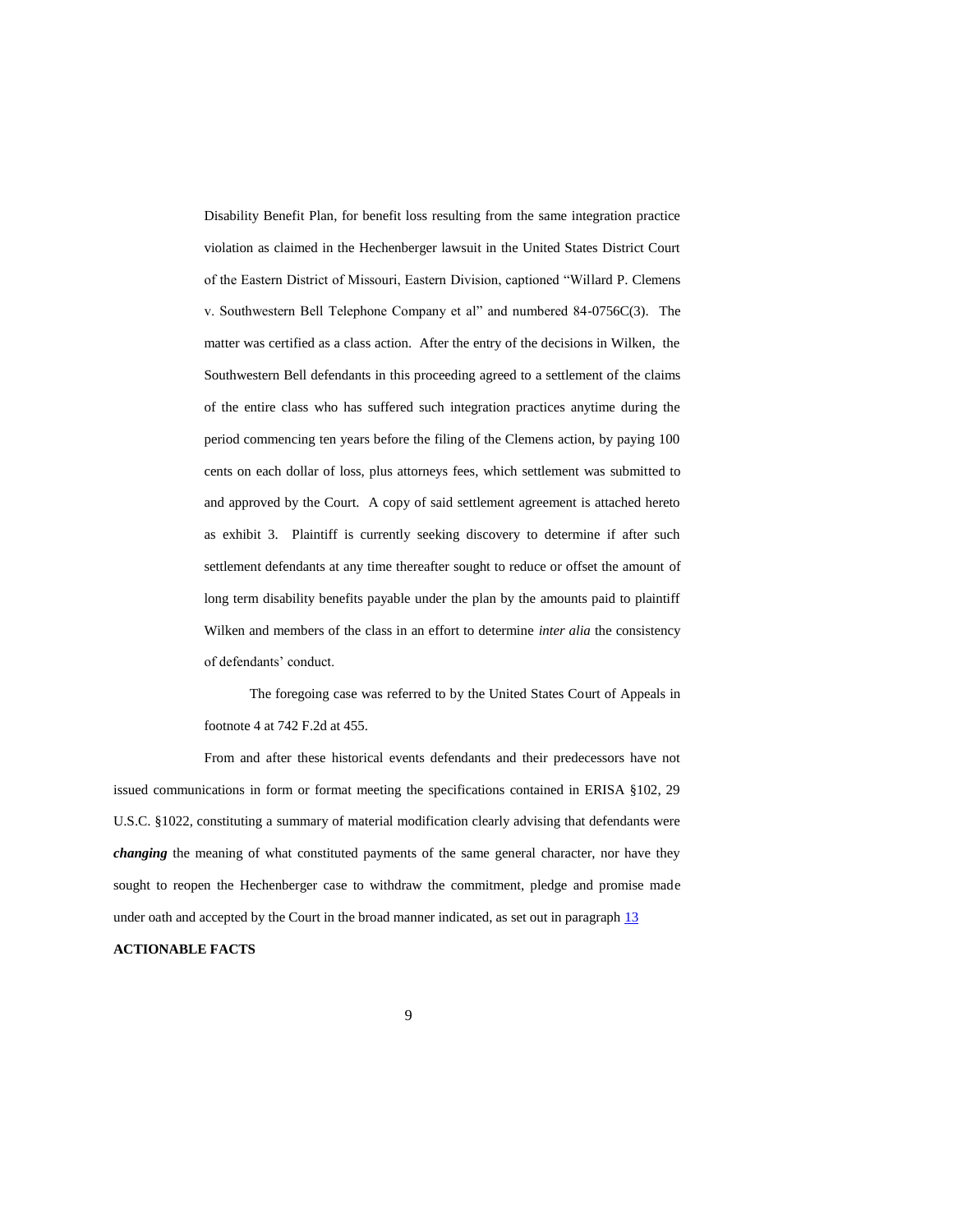Plaintiff was initially employed in the State of Missouri by SWBTC and/or its predecessor of like name, on or about October 23, 1973.

In July of 1978 plaintiff was transferred by SWBTC to work in the State of Kansas.

On or about March 26, 1993 plaintiff suffered a series of micro traumatic injuries that caused permanent damage to plaintiff's upper extremities, for which plaintiff filed a claim for worker's compensation under the State of Kansas' Worker's Compensation Act.

On or about April 24, 1995 plaintiff was transferred by SWBTC to work in the State of Missouri.

On or about September 19, 1995 plaintiff was placed on permanent restriction by the medical advisor for SWBTC, who determined plaintiff should avoid repetitive use of her upper extremities.

Thereafter, on or about September 29, 1995 SWBTC through plaintiff's manager refused to allow her to work any further, whereupon plaintiff commenced being paid short term disability under the terms of the separate Disability Income Plan, for a period of fifty-two weeks, after which because of her continuing disability, age and years of service defendants in carrying out their fiduciary duties represented that she would become eligible for a long term disability pension under the terms of SBCPBP.

None of defendants offered to explain the circumstances under which she would be entitled to benefits under the terms of the Pension plan rather than under the terms of the Income plan.

On or about February 21, 1996 a Kansas Worker's Compensation judge found plaintiff not to be totally disabled from being gainfully employed, but only partially disabled. Benefits for such partial disability were awarded in the sum of \$100,00 for injuries incurred on or about March 26, 1993, while employed in Kansas. After deduction of attorney's fees and costs, plaintiff received the net amount of \$59,405.80.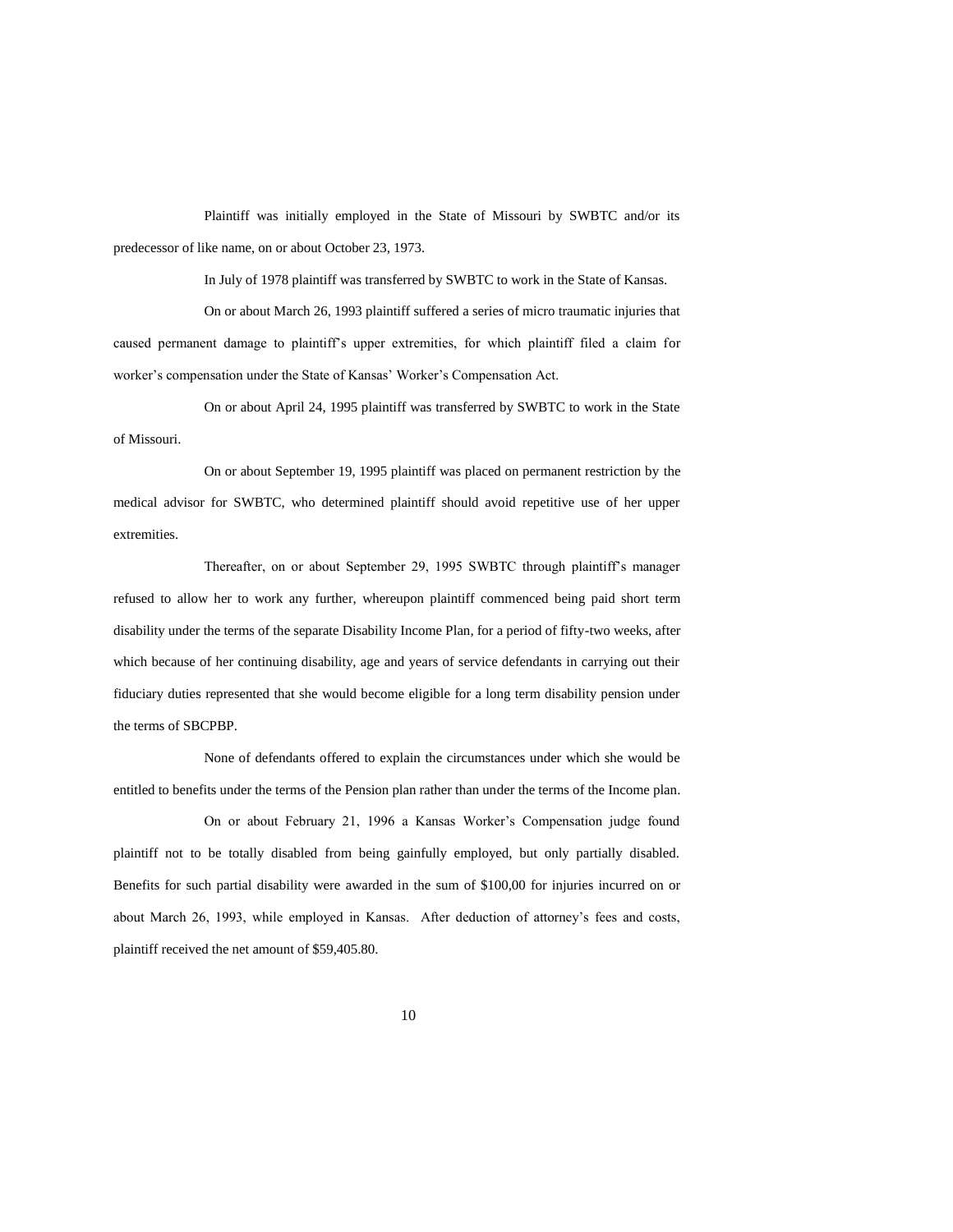On or about July 28, 1997 defendants began offsetting plaintiff's long term disability pay under either income plan or SBCPBP by the amount of her gross award awarded in her Kansas Worker's Compensation proceedings. Such offset was and is being conducted by cessation of benefits to which such is entitled under the long term disability pay provisions contained in income plan and/or SBCPBP.

Plaintiff through counsel attempted to administratively exhaust her complaint that such conduct was impermissible, but during such administrative proceeding defendants failed and refused to advise her in violation of their fiduciary duties of the historical matters set out and alleged in paragraphs  $11$  through  $14$  and their subparagraphs when defendants knew or should have known that persons like her would not have or know of the matters and/or information therein contained, and when on or about October 4, 1999 defendants were confronted with such information fortuitously known to such newly retained counsel, defendants at first informally and orally advised they would address such matters only through their legal department, and defendants (and such legal department) then and thereafter and at all times failed and refused to address such historical information not reasonably expected to be known to plaintiff or any of her attorneys other then for her newly retained counsel.

Plaintiff is informed and believes others in other states, including those receiving PPD awards in the State of Missouri, such as Joseph H. Puszkar, III, a resident of St. Louis County, Missouri, have and are suffering similar offsets or threats to carry out such offsets notwithstanding the matters recited in paragraphs 11 through 14 and their subparagraphs, and that defendants have not advised those persons of the matters recited in such paragraphs and subparagraphs.

In light of the matters set out in paragraph  $25$ , any attempts by plaintiff or others to exhaust have been rendered futile by the defendants.

By reason of the conduct of defendants, plaintiff and many others in the employ of SBC and SWBTC have suffered the loss of benefits to which she is and they are entitled.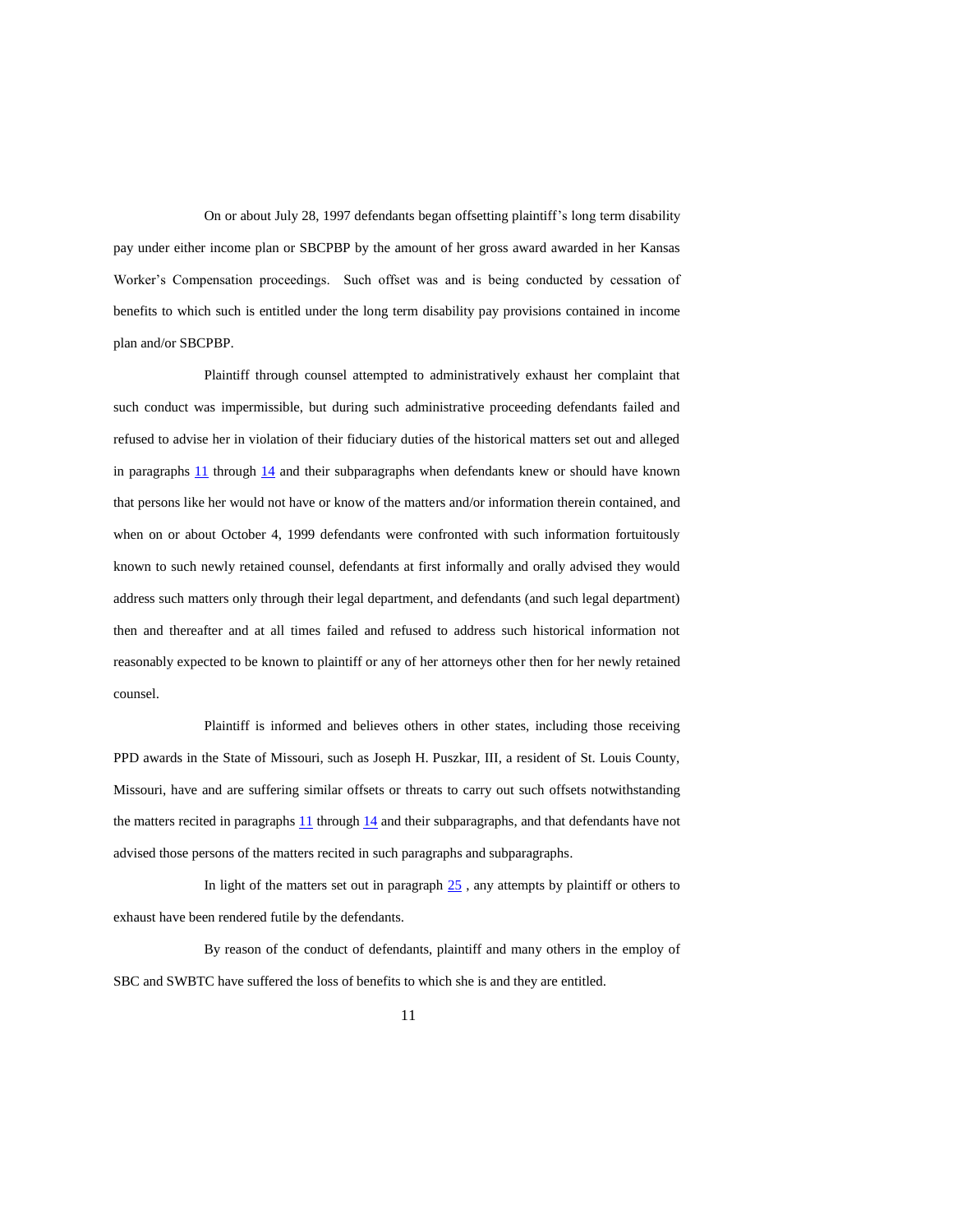Subsequently, on or about April 4, 2000 defendants issued what may have been intended as a subtle response to the letter of plaintiff's counsel alleged in paragraph 25, but the terms of defendants' communication were unclear whether or to what extent any real correction was intended, nor was defendants' communication clear as to the exact nature of correction or as to which plan, income or pension, which lack of clarity failed to meet the duties imposed upon defendants under ERISA §102 and 104 and §404(a)(1) to be clear and explicit and to state matters in a manner calculated to be understood by the average plan participant.

SBCPBP purported to issue a statement of calculation commencing May 2, 1999, and in such statement again threatened that SBCPBP would reserve the right to continue to engage in the diminution of disability pay entitlements by amounts received in worker's compensation proceedings for permanent partial disability awards.

The materials so sent recently by defendants are not sufficiently explanatory or clear as to advise whether and/or the what extent correction has been made for the wrongful past taking of offsets, and whether and to what extent a disability pension now proposed by defendants to be paid under SBCPBP is being substituted for all or any part of long term disability payments under Income plan, and in view of defendants' refusal to communicate with her designated representative, as set out in paragraph 25 above, defendants have and are continuing to engage in conduct in violation of their fiduciary duties and appear to still be depriving of benefits by reason of their conduct in violation of their disclosure obligations and in further violation of the offset provisions in the aforesaid two plans.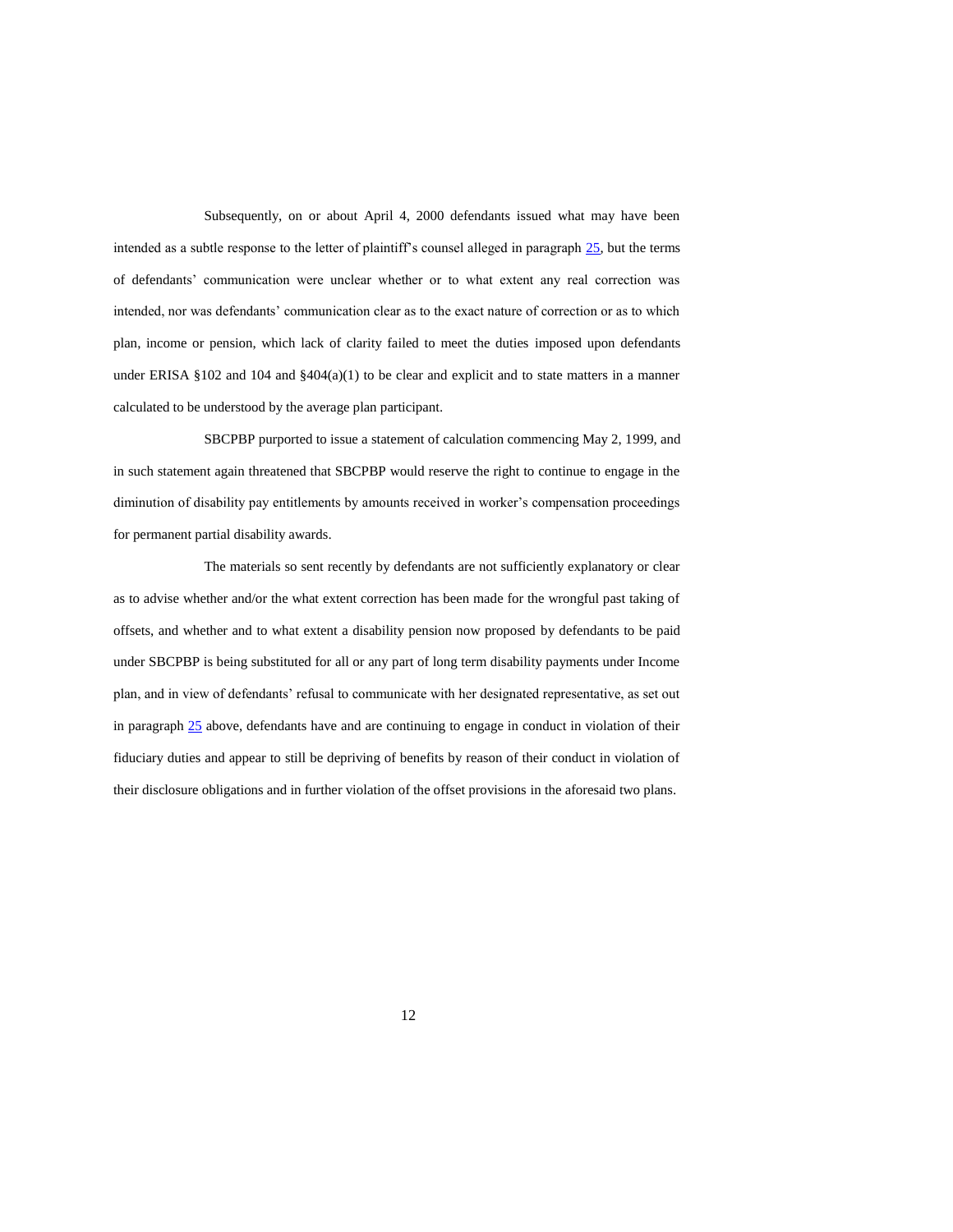WHEREFORE, plaintiff seeks such relief and remedies as are available under ERISA to her and for all others similarly situated who have suffered such diminution of long term disability benefits under either SBCPBP and/or Income plan by reason of state workers' compensation permanent partial disability awards, and for herself and all others who have likewise been subjected to such continuing threats by defendants or one or more of them to engage in such prohibited offsets in the future, and for a clear explanation of the current activities of defendants in this regard,, and for a declaration of her rights and the rights of others to future benefits free from offsetting against workers' compensation permanent partial disability awards without formal changes in the language of the plan(s) and the issuance of clear and explicit summaries of material modifications required by ERISA to explain such changes in plan language. Plaintiff prays further relief for herself and others that to the extent any such offset for workers' compensation awards is allowed by this Court to reduce long term disability entitlements under either SBCPBP or Income plan, that the amount of such state compensation award allowed for offset be further reduced by an appropriate share of fees and expenses as required of plaintiff and other workers to process and secure such worker's compensation award. Plaintiff also seeks an award for her attorneys' fees and costs herein expended and/or incurred.

#### WEINHAUS and DOBSON

By: S. Sheldon Weinhaus, E.D. Mo. #4670 906 Olive St.,. Ste. #900 St. Louis, MO 63101-1463 (314) 621-8363; fax: (314) 621-8366, and